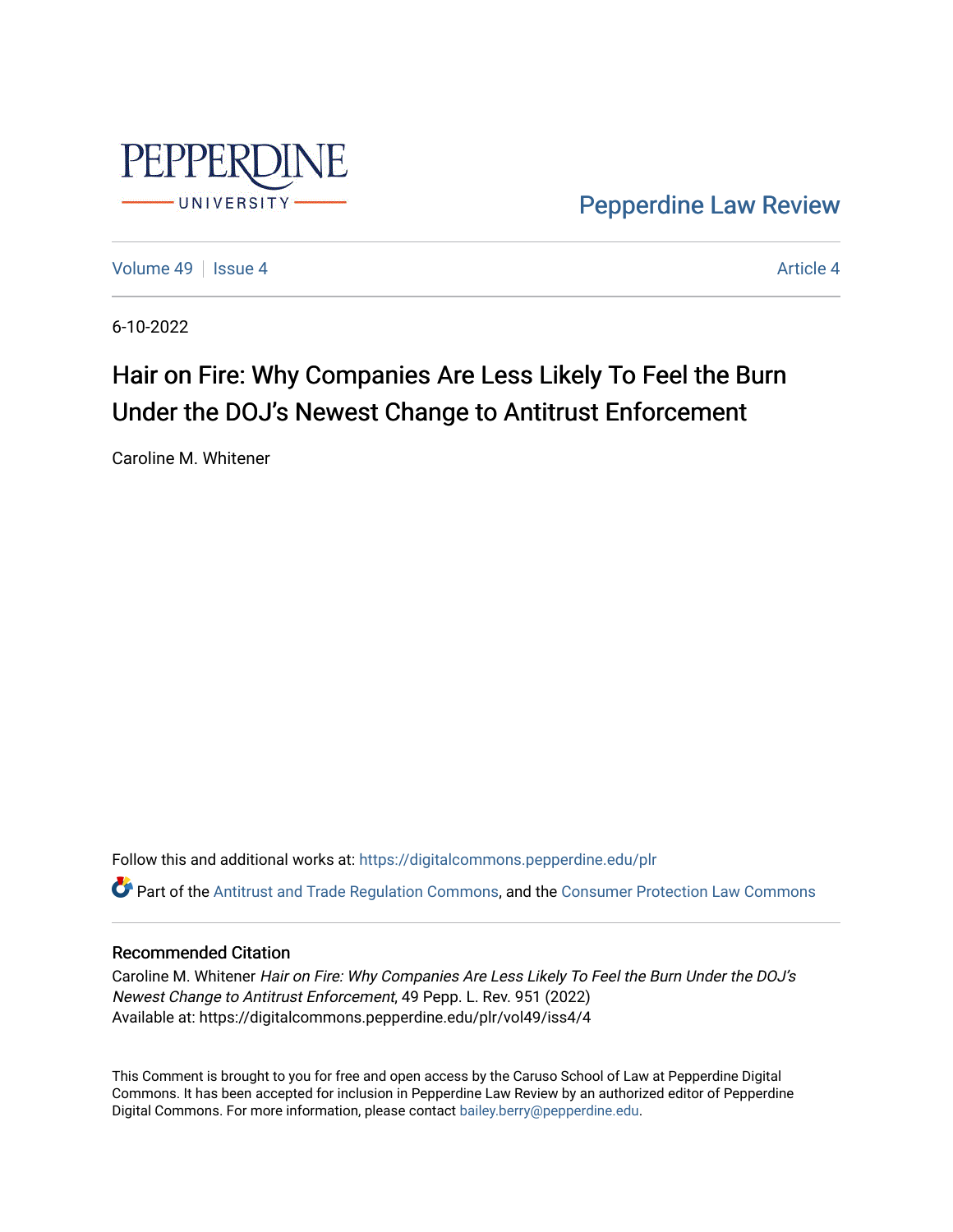# **Hair on Fire: Why Companies Are Less Likely To Feel the Burn Under the DOJ's Newest Change to Antitrust Enforcement**

## *Abstract*

*In July 2019, the Department of Justice (DOJ) Antitrust Division announced that in an effort to help companies avoid "'hair on fire' experiences," Division prosecutors are now, despite previous hesitancy, encouraged to offer prosecution alternatives in the form of deferred prosecution agreements (DPAs) and non-prosecution agreements (NPAs) to corporate antitrust violators. Alternative prosecution agreements, such as DPAs and NPAs, are contracts between the government and corporate wrongdoers that allow companies to delay or entirely avoid prosecution, provided the company adheres to the contract terms. Additionally, as a part of the policy change, DOJ antitrust prosecutors must evaluate a corporation's preexisting compliance program and determine whether the company should be offered a DPA or NPA. In the less than two years since the policy announcement, the use of DPAs to resolve antitrust cases rose dramatically compared to prior practice; while almost twenty years from the year 2000 through July 2019 saw only four DPAs come from the Antitrust Division, the last of which appeared only weeks before the announcement, the Division has subsequently entered eight to date.*

*This Comment asserts that acceleration in DPA and NPA use within antitrust enforcement comes at the cost of dangerously neglecting the consumer welfare standard—the standard that dictates antitrust law serves to curb harm to consumers from anticompetitive activity. Alternative prosecution agreements protect large incumbent companies to the disadvantage of smaller players in the market*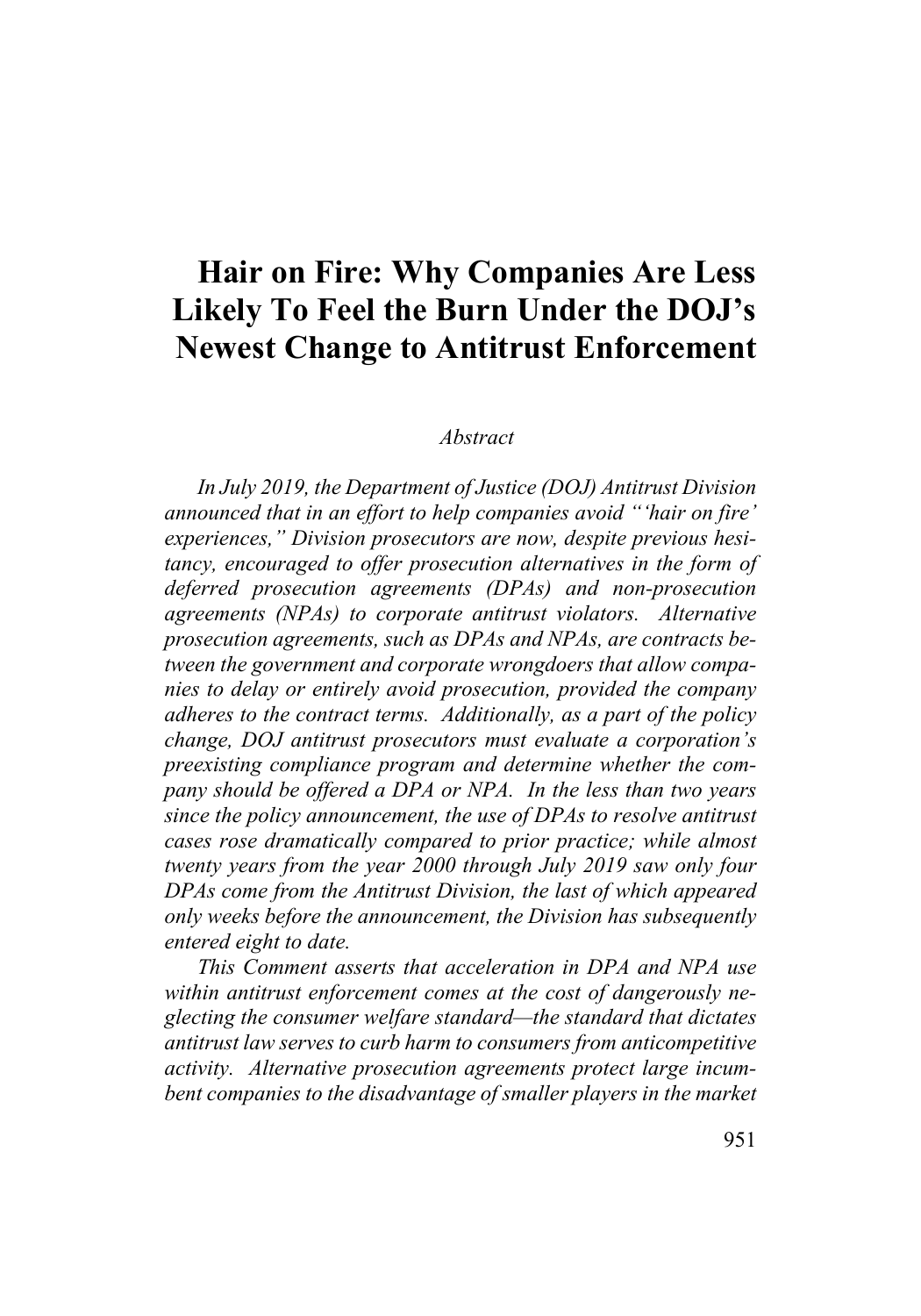*by insulating them from the reputational damage that would normally follow an antitrust prosecution and by letting them get off easy through simply paying the contractually negotiated fine. Additionally, the policy change does not promote consumers and healthy competition because companies are incentivized to institute corporate compliance programs, which have not been demonstrated to provide adequate persuasions or standards to reduce corporate violations in this context. By reinstituting judicial review over alternative prosecution agreement terms and refocusing deterrent efforts towards culpable individuals, rather than towards the company, the government will be in a much better position to create meaningful change in antitrust enforcement during this pivotal time of Big Tech crackdowns.*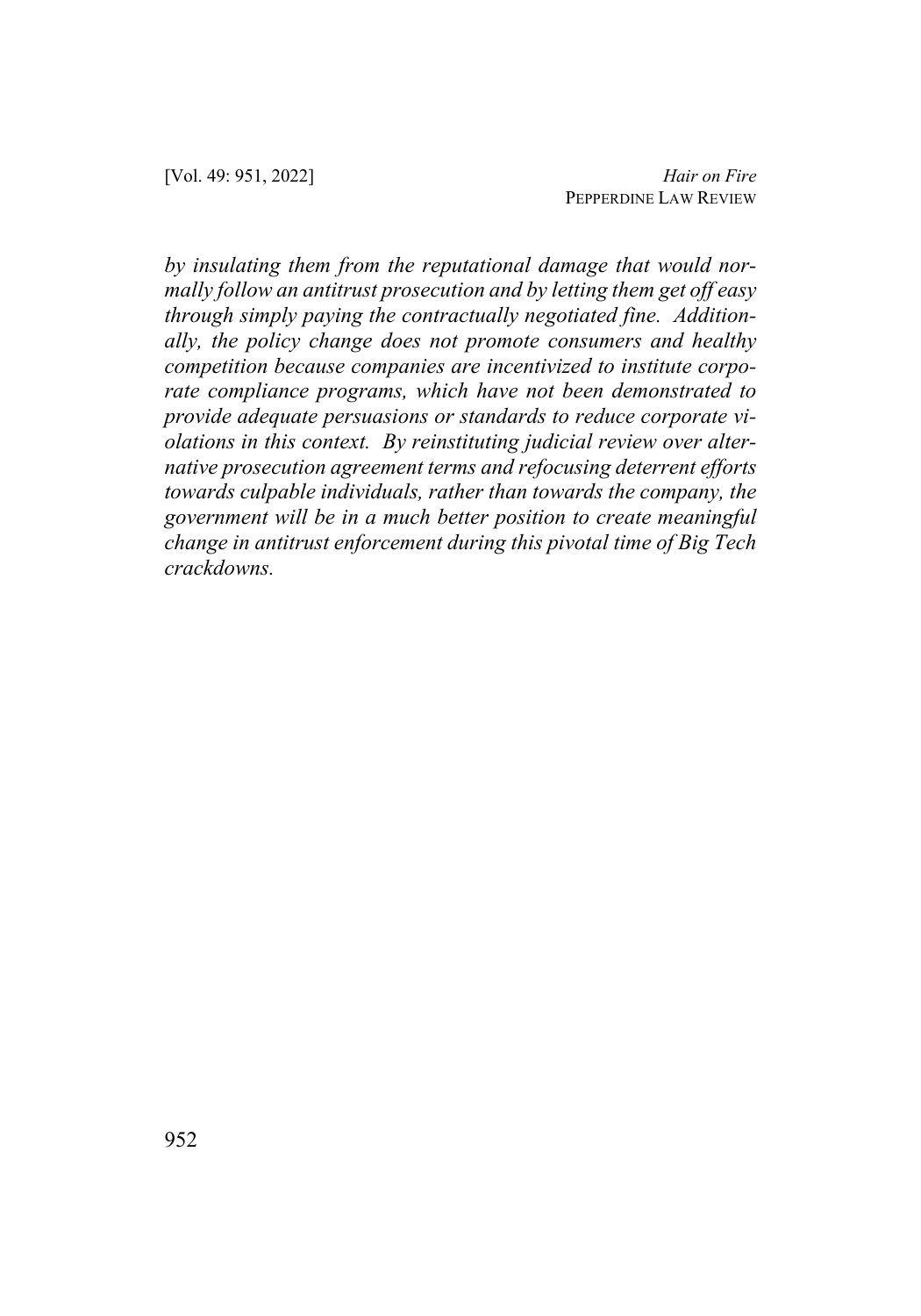# TABLE OF CONTENTS

| I.                                                             |  |
|----------------------------------------------------------------|--|
| BACKGROUND: THE ANTITRUST LAWS AND THE DEVELOPMENT OF<br>H.    |  |
|                                                                |  |
|                                                                |  |
|                                                                |  |
|                                                                |  |
| C. Corporate Prosecution and Lenience in the DOJ in the Past   |  |
|                                                                |  |
| D. Early Resistance to DPAs and NPAs and Gradual Change in     |  |
|                                                                |  |
| III. CURRENT STATE OF LAW AND RECENT DEVELOPMENTS  966         |  |
|                                                                |  |
|                                                                |  |
| IV. THE INCREASED APPLICATION OF DPAS AND NPAS THROUGH         |  |
| CREDITING COMPLIANCE PROGRAMS FAILS TO ADHERE TO THE           |  |
|                                                                |  |
| A. DPAs and NPAs Protect Incumbent Companies Through           |  |
| Reduced Public Exposure and Reliance on Fines 975              |  |
|                                                                |  |
| 2. Corporate Fines in DPAs and NPAs Enable Antitrust           |  |
|                                                                |  |
| B. Corporate Compliance Programs Do Not Offer Adequate         |  |
|                                                                |  |
| 1. Managers Prefer Self-Interest over Compliance  983          |  |
| 2. Lack of Cognizable Compliance Standards  985                |  |
| C. The Startling Lack of Judicial Review of DPAs and NPAs  988 |  |
| 1. The Rise of Coercive Prosecutorial Discretion  988          |  |
| V. HOW TO HELP RESOLVE THE ISSUES OF THE 2019 POLICY BY        |  |
| PUTTING OUT THE FIRE AT THE HEAD, AND WHERE ANTITRUST IS       |  |
|                                                                |  |
| A. Reviving Prosecutorial Focus on Individuals  994            |  |
|                                                                |  |
|                                                                |  |
|                                                                |  |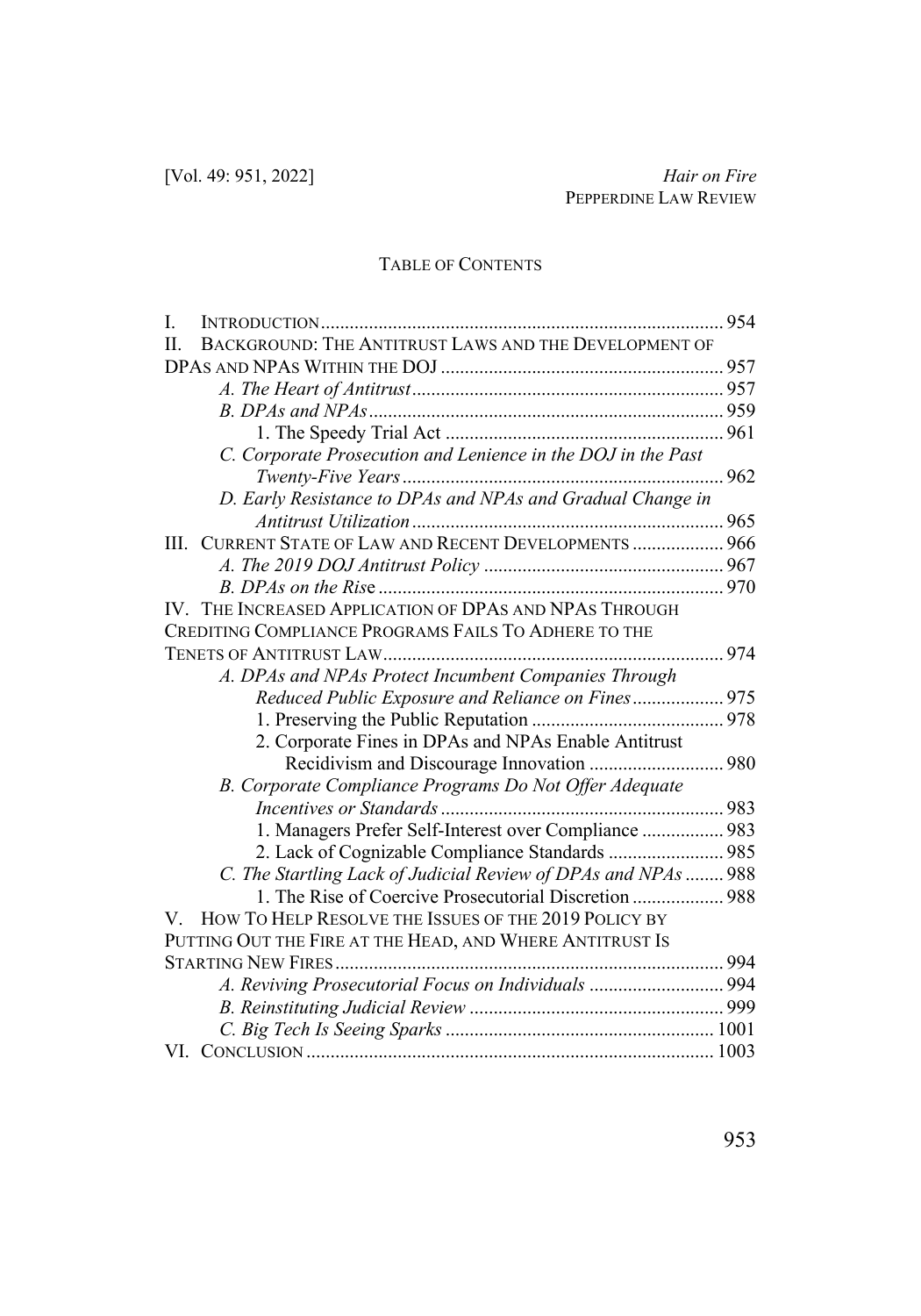#### I. INTRODUCTION

When companies faced criminal antitrust charges in the past, the frantic response by their executives used to mirror those running about with their "hair on fire."<sup>1</sup> That panic was understandable.<sup>2</sup> Antitrust prosecutions may result in massive fines, hefty treble payouts, and detrimental reputational damage, turning any fire into one that can "quickly spread . . . and engulf the entire company . . . ."3 Makan Delrahim, the former Assistant Attorney General of the Department of Justice (DOJ) Antitrust Division, dropped a bucket full of shockingly cool water over the heads of these "hair on fire" corporate executives in a striking policy change.4 The new policy gives corporate antitrust defendants the option to entirely avoid prosecution.<sup>5</sup> Under the change, not only will any present corporate fires be put out, but it may also result in large companies being able to avoid feeling the heat from antitrust charges ever again.<sup>6</sup>

On July 11, 2019, Delrahim announced that the DOJ Antitrust Division's new policy requires Division prosecutors investigating antitrust violations to immediately begin taking into consideration a company's preexisting compliance program and, based on that assessment, decide whether or not that company may defer or avoid prosecution through alternative prosecution agreements.7 Such agreements include deferred prosecution agreements (DPAs) and non-prosecution agreements (NPAs), and they operate as alternative

<sup>1.</sup> Makan Delrahim, Assistant Att'y Gen. Antitrust Div., U.S. Dep't of Just., Wind of Change: A New Model for Incentivizing Antitrust Compliance Programs, Remarks as Prepared for Delivery at New York University School of Law Program on Corporate Compliance and Enforcement 4 (July 11, 2019), https://www.justice.gov/opa/speech/file/1182006/download [hereinafter Delrahim, Wind of Change]. Makan Delrahim, the former Assistant Attorney General of the Department of Justice's Antitrust Division, likens the "hair on fire" response to violations by corporations, and his subsequent policy to support compliance programs, to the wisdom of Benjamin Franklin who urged Philadelphians that "an ounce of prevention is worth a pound of cure" by better educating themselves about fire safety. *Id.* at 3–4.

<sup>2.</sup> *See id.* at 4.

<sup>3.</sup> *See id.* In stating "the entire company," Delrahim emphasizes that these prosecutions implicate all members of the company—employees and shareholders alike. *Id.*; *see also The Antitrust Laws*, FED. TRADE COMM'N, https://www.ftc.gov/tips-advice/competition-guidance/guide-antitrustlaws/antitrust-laws (last visited Feb. 10, 2022) [hereinafter *The Antitrust Laws*] (noting that treble damages give private parties the right to sue for triple the amount of damages incurred from violations of the Clayton or Sherman Act).

<sup>4.</sup> *See* Delrahim, Wind of Change, *supra* note 1, at 4.

<sup>5.</sup> *See id.* at 8.

<sup>6.</sup> *See id.* at 3–4.

<sup>7.</sup> *Id.* at 3, 8.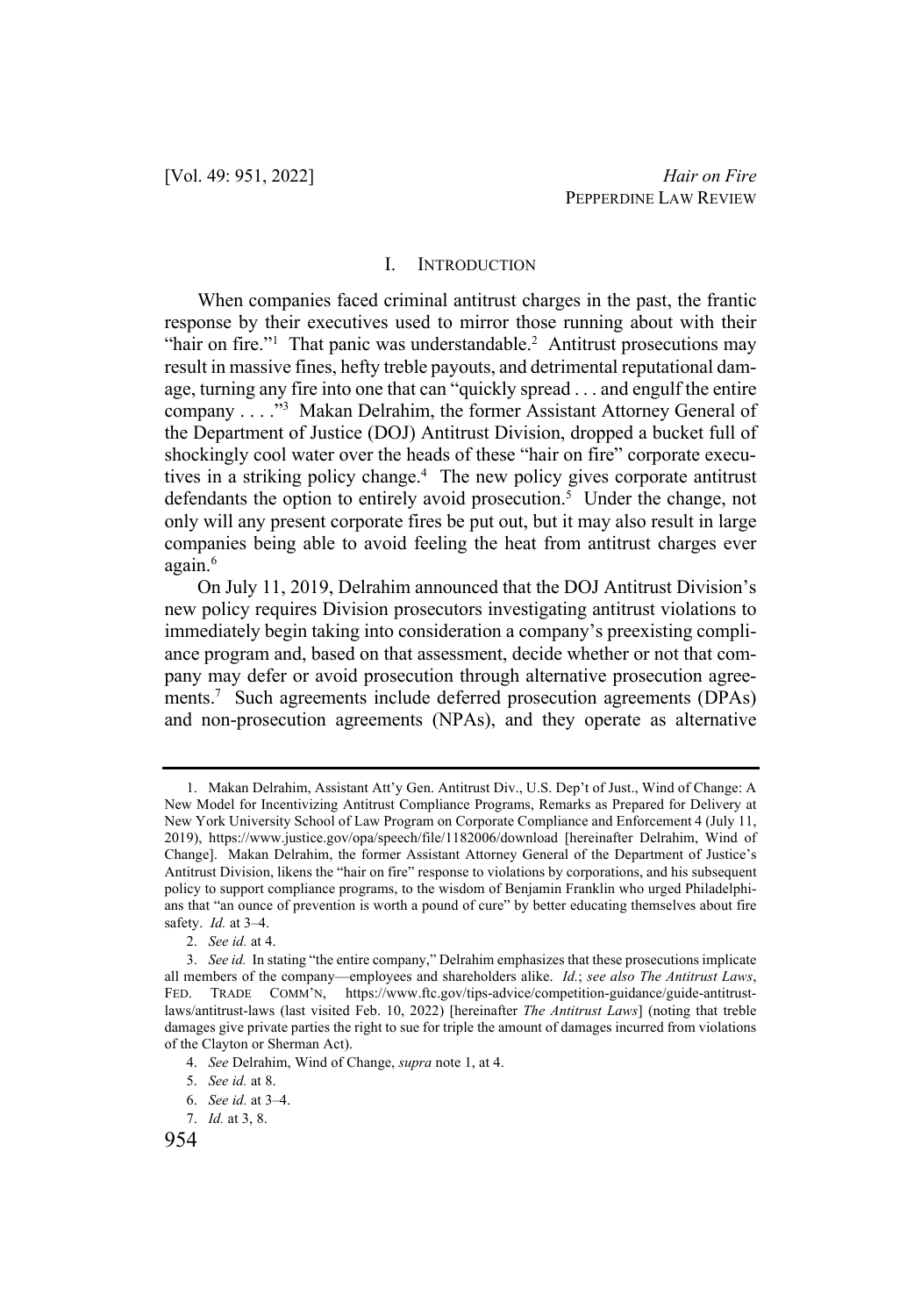prosecution contracts between the government and the incriminated company.8 The contracts provide that the company will pay a criminal fine and agree to certain terms, such as implementing or improving a compliance program to deter future antitrust violations, in return for the government to either delay prosecution or not initiate one at all.<sup>9</sup> The DOJ argues DPAs and NPAs "occupy an important middle ground," giving prosecutors an option besides having to completely decline going to trial or pursuing a full-blown prosecution.10 Since the 2019 policy announcement, DPAs have steadily increased in use—becoming more and more the DOJ's go-to tool for resolving antitrust charges.11 Crediting compliance programs and encouraging the use of DPAs and NPAs "could be the most significant changes to U.S. criminal antitrust enforcement . . . in 25 years."<sup>12</sup>

The United States' rich antitrust history harkens, in many ways, back to our country's founding.<sup>13</sup> The "industrial liberty" of our corporations is essential for the proper functioning of the economic system, requiring healthy and fair competition to operate.14 The true heart of antitrust laws is, however, the consumers.15 Any change in antitrust policy must be made with the

12. COVINGTON, DOJ TO CREDIT COMPLIANCE PROGRAMS AND CONSIDER DEFERRED PROSECUTION AGREEMENTS IN CARTEL CASES 1 (July 15, 2019), https://www.cov.com/-/media/files/corporate/publications/2019/07/doj-to-credit-compliance-programs-and-consider-deferredprosecution-agreements-in-cartel-cases.pdf.

<sup>8.</sup> *See* Matthew Angelo, Alexandra Babin, Jackie Carney & Ashley Alexander, *Corporate Criminal Liability*, 57 AM. CRIM. L. REV. 513, 530 (2020).

<sup>9.</sup> *Id.*

<sup>10.</sup> *See* Delrahim, Wind of Change, *supra* note 1, at 8; *see also* Peter R. Reilly, *Justice Deferred Is Justice Denied: We Must End Our Failed Experiment in Deferring Corporate Criminal Prosecutions*, 2015 BYU L. REV. 307, 312 (2015) (defining prosecution as "going to trial or accepting some kind of plea agreement" and declination as "walking away and doing nothing").

<sup>11.</sup> *See* Nick Werle, *Prosecuting Corporate Crime When Firms Are Too Big To Jail: Investigation, Deterrence, and Judicial Review*, 128 YALE L. J. 1366, 1416 (2019) (explaining that DPAs were once saved for exceptional circumstances, but are now "the norm"); *see also infra* Section III.B (detailing the steady rise of DPAs in the DOJ Antitrust Division since July 2019).

<sup>13.</sup> *See* Barry C. Lynn, *The Big Tech Extortion Racket: How Google, Amazon, and Facebook Control Our Lives*, HARPER'S MAG. (Sept. 2020), https://harpers.org/archive/2020/09/the-big-tech-extortion-racket/?fbclid=IwAR3u3Xytcl4- (arguing that the Boston Tea Party was more than a matter of taxes and that colonists were rebelling against "more than anything . . . the idea of an all-powerful corporate middleman regulating commerce").

<sup>14.</sup> *See id.* Senator Sherman, an integral player in the development of U.S. antitrust laws, stated: "It is the right of every man to work, labor, and produce in any lawful vocation and to transport his production on equal terms and conditions and under like circumstances." *Id.* "This is industrial liberty and lies at the foundation of the equality of all rights and privileges." *Id.*

<sup>15.</sup> U.S. CHAMBER OF COM., *U.S. Chamber Strongly Believes Consumers Need To Remain at the Heart of Antitrust Laws* (July 29, 2020), https://www.uschamber.com/press-release/us-chamber-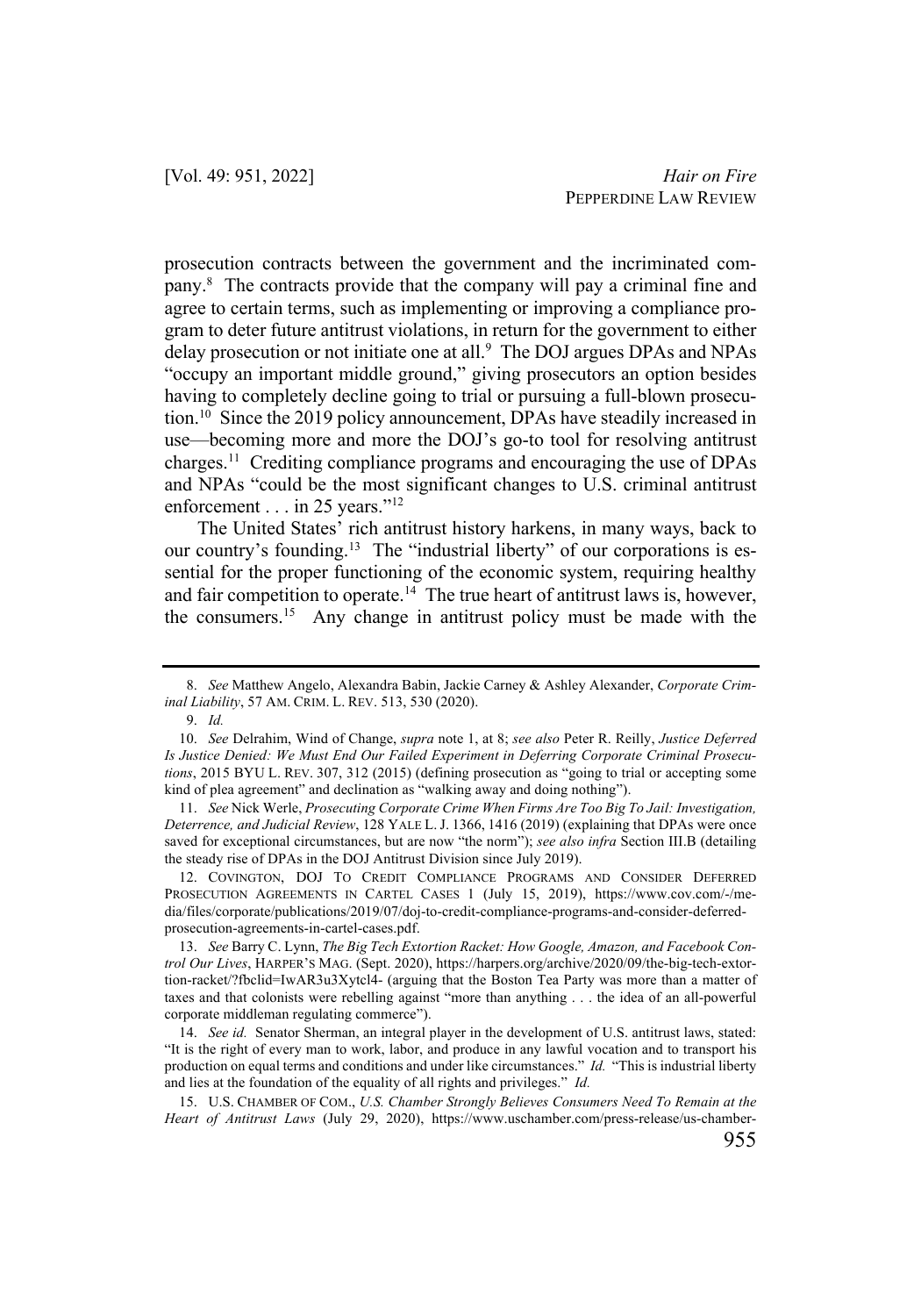consideration of how it will affect the purchasing power of the everyday American and how it may encourage or discourage innovation in the marketplace.16

With antitrust back at the front of economic and political discussions thanks to companies like Facebook and Google being slapped with antitrust charges, it is now more important than ever to ensure antitrust policies properly protect consumers.<sup>17</sup> In this Comment, Part II will examine the history and development of antitrust law and the application of DPAs and NPAs at the DOJ, specifically within the Antitrust Division.<sup>18</sup> Part III will delve into the 2019 policy and argue that the policy implementation led to the sharp increase we see today in the use of DPAs in antitrust enforcement.<sup>19</sup> Part IV discusses the three main reasons why the rise in DPAs and the emphasis on corporate compliance programs are problematic when compared against the likely disadvantages for consumers.<sup>20</sup> The first reason the DPA usage rate rise is problematic is that current corporate compliance programs inadequately combat corporate executives' strong self-interest in committing criminal activity in favor of short-term profits; additionally, such programs lack cognizable compliance standards to help deter future antitrust activity.<sup>21</sup> Second, DPA fines are not nearly sizable enough to deter large incumbent companies from choosing to commit antitrust violations and still make a profit, allowing the companies to further entrench their monopoly power over the marketplace.22 Further, because DPAs are privately negotiated, they help to insulate incumbent companies from the usual reputational repercussions of public

strongly-believes-consumers-need-remain-the-heart-of-antitrust-laws [hereinafter U.S. CHAMBER OF COM., *Heart of Antitrust Laws*].

<sup>16.</sup> *See id.*; *see also infra* Section II.A (discussing the importance of keeping consumers at the center of antitrust policy); Makan Delrahim, Assistant Att'y Gen. Antitrust Div., U.S. Dep't of Just., "A Whole New World"\*: An Antitrust Entreaty for a Digital Age, Remarks as Prepared for Delivery (Jan. 19, 2021), https://www.justice.gov/opa/speech/assistant-attorney-general-makan-delrahim-delivers-final-address [hereinafter Delrahim, A Whole New World] (taking pride in the work the Antitrust Division does to "ensur[e] such justice and . . . preserve incentives to innovate, work, and start businesses, to the benefit of consumers and laborers").

<sup>17.</sup> *See* Delrahim, A Whole New World, *supra* note 16, at 2 (indicating that the year 2020, with the emphasis on charges brought against Big Tech, pushed antitrust into the spotlight and shifted the Division "from discussion to action"); *see also infra* Part VI.

<sup>18.</sup> *See infra* Part II.

<sup>19.</sup> *See infra* Part III.

<sup>20.</sup> *See infra* Part IV.

<sup>21.</sup> *See infra* Section IV.A.

<sup>22.</sup> *See infra* Section IV.B.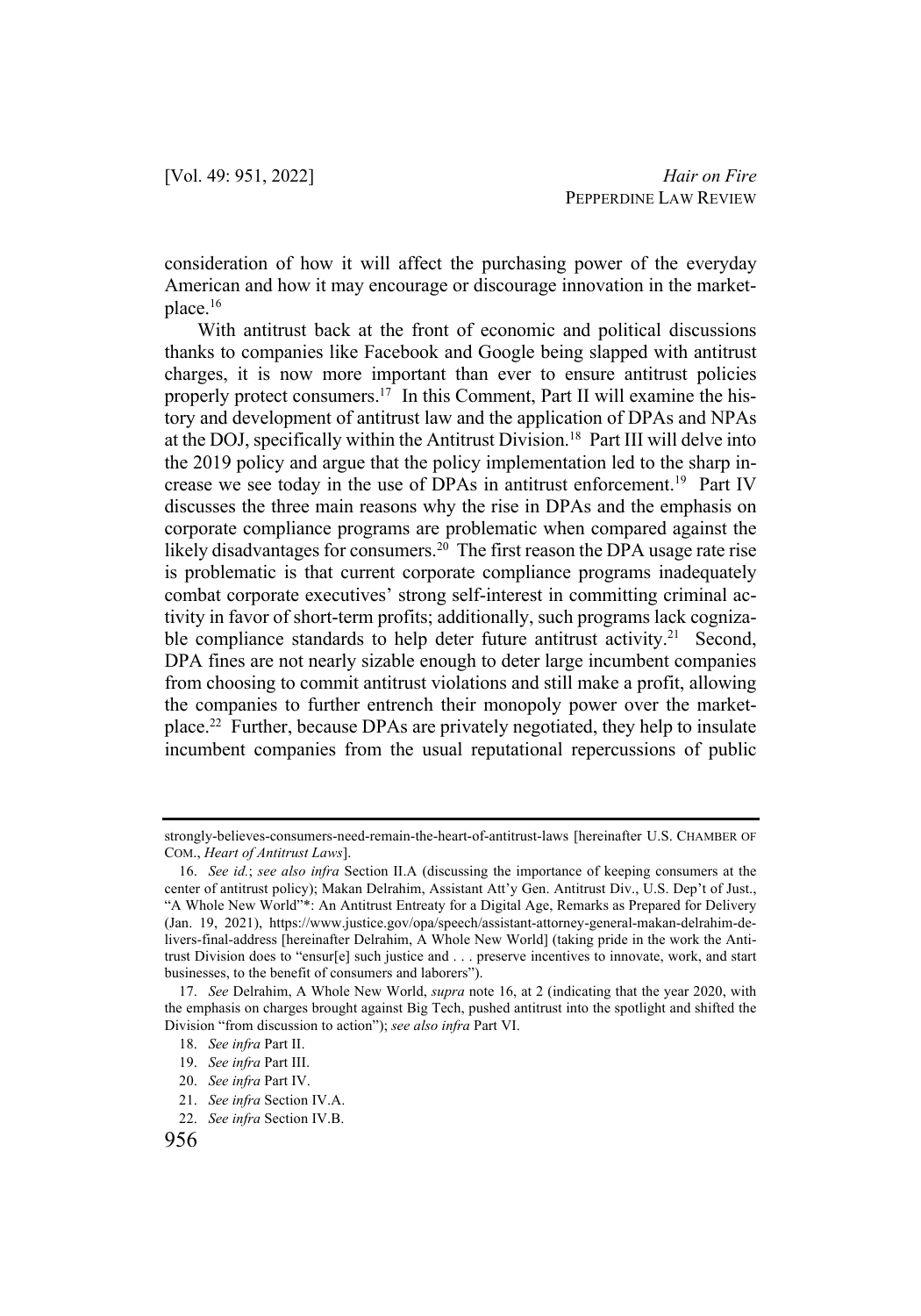disapproval following antitrust violations.23 Third, because DPAs and NPAs lack adequate judicial review, they allow prosecutors, rather than consumers, to decide the industry leaders.<sup>24</sup> Part V argues that these problems are best handled by putting out the fire at the head through a refocusing on prosecution of the individuals at the top responsible for engaging in the violations and by reinstituting robust court review over the DPA process.<sup>25</sup> Lastly, Part V of this Comment touches on the hot topic regarding antitrust charges brought against Big Tech, and Part VI concludes by discussing the likely future of increased antitrust violations under the 2019 policy without implementing proper enforcement measures.26

## II. BACKGROUND: THE ANTITRUST LAWS AND THE DEVELOPMENT OF DPAS AND NPAS WITHIN THE DOJ

U.S. antitrust law assures "economic liberty."<sup>27</sup> As the processes and laws of prosecuting antitrust violations change over time, the goal of antitrust to protect consumers and the markets in which they spend remains the same.<sup>28</sup> Alternative prosecution agreements, such as DPAs and NPAs, are one of the new ways the Antitrust Division has sought to uphold the enforcement of these principles.<sup>29</sup> Historically, while the DOJ was open to adjusting its leniency policies and using alternative prosecution agreements, the Antitrust Division notably remained reluctant to resolve its cases with NPAs and DPAs until recently.30

#### *A. The Heart of Antitrust*

Across its 100-year development, antitrust law has held to the same goal: protect healthy competition among industry competitors so that American consumers reap the benefits.<sup>31</sup> Three core foundations structure the antitrust

<sup>23.</sup> *See infra* Section IV.B.

<sup>24.</sup> *See infra* Section IV.C.

<sup>25.</sup> *See infra* Part V.

<sup>26.</sup> *See infra* Part VI.

<sup>27.</sup> *See The Antitrust Laws*, *supra* note 3. Congress wrote that the Sherman Act, the United States' first antitrust act, is a "comprehensive charter of economic liberty aimed at preserving free and unfettered competition as the rule of trade." *Id.*

<sup>28.</sup> *See id.*

<sup>29.</sup> *See infra* Section II.B.

<sup>30.</sup> *See infra* Sections II.C, II.D.

<sup>31.</sup> *See The Antitrust Laws*, *supra* note 3 (including benefits such as efficiently managed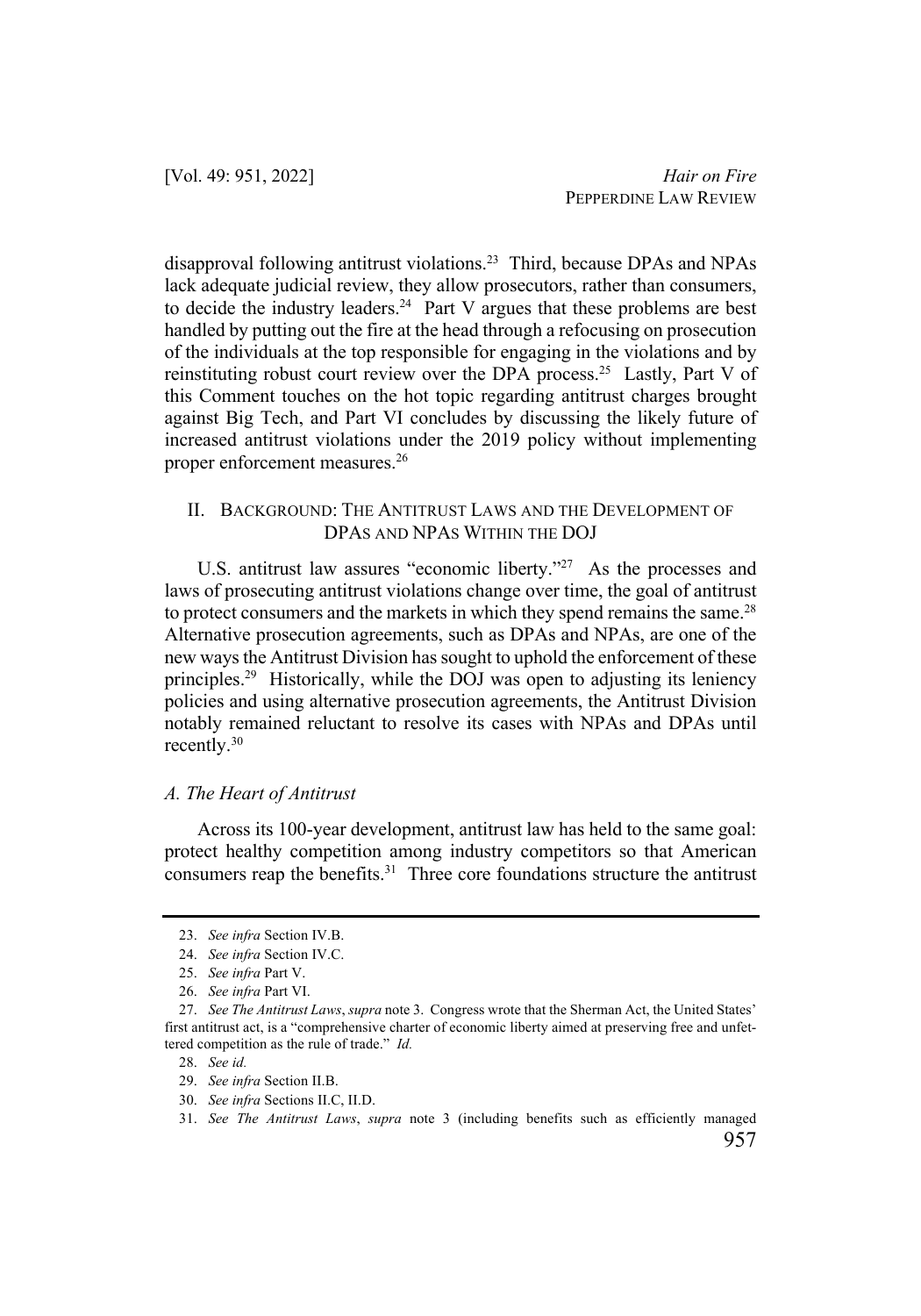law for this purpose.<sup>32</sup> First came the Sherman Act of 1890, which prohibits monopolization and unreasonable restraints of trade that harm competition.<sup>33</sup> Second, the Federal Trade Commission (FTC) Act of 1914 "bans unfair methods of competition and unfair or deceptive acts or practices."34 Although any unlawful activity that violates the Sherman Act also violates the FTC Act, only the FTC can bring actions under this particular Act.<sup>35</sup> Lastly, the Clayton Act of 1914 "prohibits mergers and acquisitions where the effect may be substantially to lessen competition, or to tend to create a monopoly."<sup>36</sup> Importantly, the Clayton Act gives private parties the ability to sue for treble damages if they can prove injury from antitrust conduct that violated this Act or the Sherman Act.<sup>37</sup> Although the DOJ and the FTC mutually enforce the antitrust laws, because the DOJ Antitrust Division has the sole power and discretion to bring criminal proceedings against antitrust violators, this Comment will pertain only to antitrust actions of the DOJ.<sup>38</sup>

The three acts collectively serve the same purpose—preserve competition for the betterment of consumers.<sup>39</sup> This crucial focus on consumers' protection from anticompetitive harm is called the consumer welfare standard and is the prevailing standard to which all antitrust issues should adhere. $40$ 

35. *The Antitrust Laws*, *supra* note 3.

36. Clayton Act, 15 U.S.C. §§ 12–27; *The Antitrust Laws*, *supra* note 3 (quoting Section 18 of the Clayton Act).

39. *See The Antitrust Laws*, *supra* note 3.

companies, lower prices, and higher quality of products).

<sup>32.</sup> *Id.*

<sup>33.</sup> Sherman Act, 15 U.S.C. §§ 1–7. The law "outlaws 'every contract, combination, or conspiracy in restraint of trade,' and any 'monopolization, attempted monopolization, or conspiracy or combination to monopolize.'" *The Antitrust Laws*, *supra* note 3 (quoting Sections 1 and 2 of the Sherman Act). Although the Sherman Act is criminal law, many actions under the Act are brought in the civil courts. *Id.*

<sup>34.</sup> Federal Trade Commission Act, 15 U.S.C. §§ 41–58; *The Antitrust Laws*, *supra* note 3 (quoting Section 45 of the Federal Trade Commission Act).

<sup>37.</sup> *See The Antitrust Laws*, *supra* note 3; *supra* note 3 (defining treble damages as monetary amounts that are triple the amount of damages resulting from the violation).

<sup>38.</sup> *See* Scott Mah, Jasdeep Kaur, Emily Marshall, Michelle Wadolowski & Emily Wood, *Antitrust Violations*, 57 AM. CRIM. L. REV. 413, 447 (2020); Cindy R. Alexander & Mark A. Cohen, *The Evolution of Corporate Criminal Settlements: An Empirical Perspective on Non-Prosecution, Deferred Prosecution, and Plea Agreements*, 52 AM. CRIM. L. REV. 537, 537 (2015).

<sup>40.</sup> *Antitrust Laws*, U.S. CHAMBER OF COM., https://www.uschamber.com/antitrust-laws (last visited Feb. 10, 2022) [hereinafter *Antitrust Laws*, U.S. CHAMBER OF COM.]. According to the U.S. Chamber of Commerce:

The consumer welfare standard is a broad standard that values what consumers are willing to pay for, and tethers antitrust analysis to the methodological rigors of economics in terms of theories that can be tested and rejected by empirical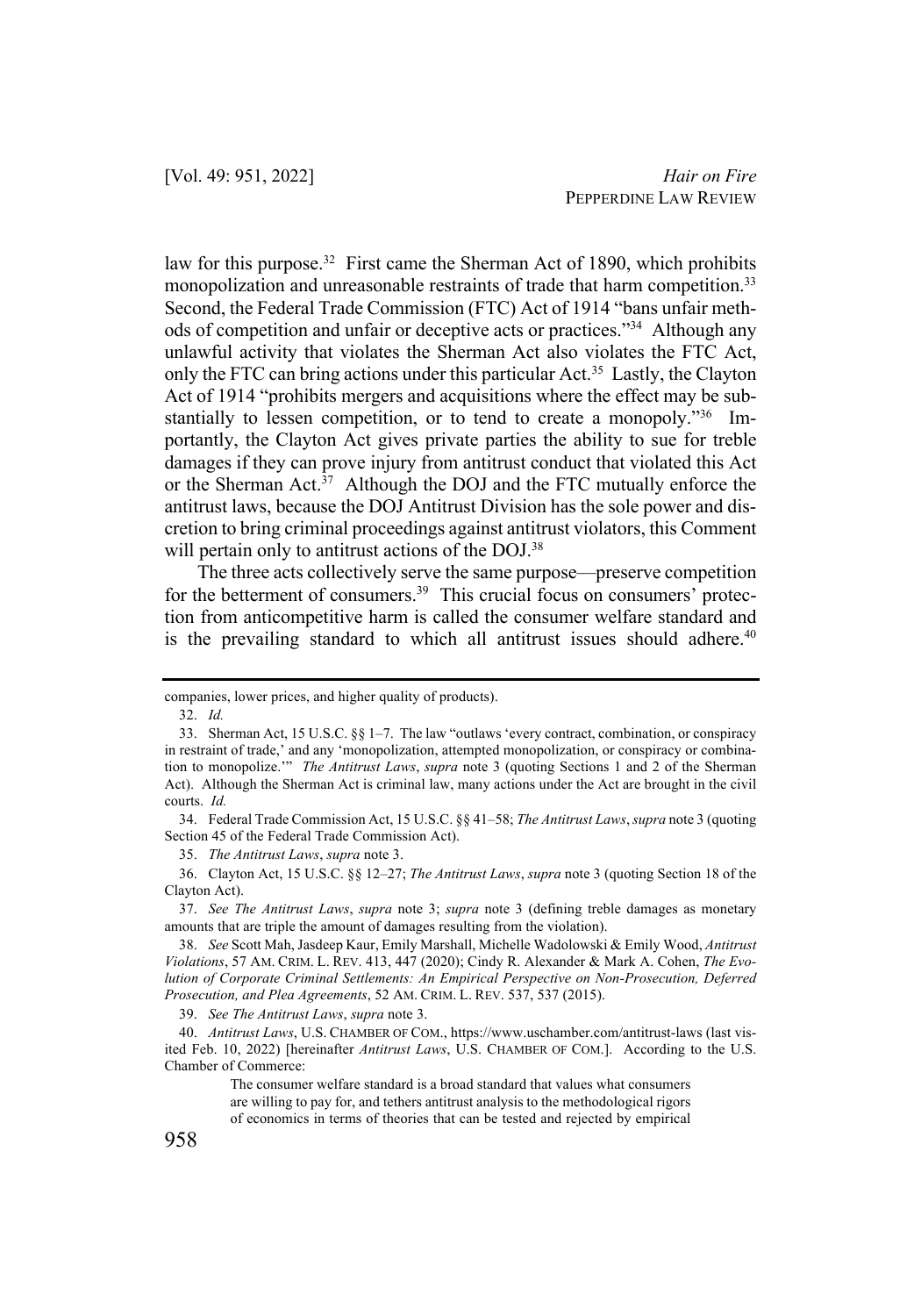Namely, the consumer welfare standard requires that antitrust litigation by the agencies should "not decide who wins and who loses in the marketplace consumers do that."41 As the U.S. Chamber of Commerce reminds, "consumers are at the focus of our antitrust laws . . . . [And] consumers need to remain at the heart of our antitrust laws."42

### *B. DPAs and NPAs*

DPAs and NPAs are two forms of arrangements by which the DOJ and the violating company avoid, or attempt to avoid, prosecution.<sup>43</sup> Both agreements are the result of private negotiations between the parties and will contain the facts and allegations of the DOJ's investigation as well as its legal conclusions.44 With a DPA, the DOJ brings a claim against a violating company and agrees to hold off prosecuting for an arranged period of time so long as the company agrees to and follows the deferral terms stated therein.<sup>45</sup> The government can then later decide to completely drop the charges based on its assessment of the compliance with the agreement, or it can decide to entirely void the agreement for noncompliance, file charges, and continue with a prosecution.46

NPAs operate in fundamentally the same manner but with two key

- 41. *Antitrust 101: Key Terms and Definitions*, *supra* note 40.
- 42. U.S. CHAMBER OF COM., *Heart of Antitrust Laws*, *supra* note 15.
- 43. *See* Angelo et al., *supra* note 8, at 530.

44. Serena Hamann, *Effective Corporate Compliance: A Holistic Approach for the SEC and the DOJ*, 94 WASH. L. REV. 851, 859 (2019).

analysis. Under the standard, antitrust intervention is only justified when the conduct at issue satisfies two tests: First the conduct must distort the competitive process such that equally efficient competitors are incapable of competing. Second, this conduct and distortion must result in harm to consumers.

*Antitrust 101: Key Terms and Definitions*, U.S. CHAMBER OF COM. (Sept. 20, 2021), https://www.uschamber.com/regulations/antitrust-101-key-terms-and-definitions. *But see The Growing Demand for More Vigorous Antitrust Action*, ECONOMIST (Jan. 15, 2022), https://www.economist.com/special-report/2022/01/10/the-growing-demand-for-more-vigorous-antitrust-action (asserting that the United States may be shifting back to an earlier approach of antitrust that focuses on the size of companies when determining to prosecute in antitrust, rather than on consumer harm or anticompetitive conduct, but acknowledging that judges will likely remain unwilling to reinterpret the meaning of the consumer welfare standard).

<sup>45.</sup> Angelo et al., *supra* note 8, at 530 (describing it as "operat[ing] like a term of probation before a conviction . . . ."). DPA terms often involve instituting or adjusting a company's compliance program. Hamann, *supra* note 44, at 858.

<sup>46.</sup> Angelo et al., *supra* note 8, at 530.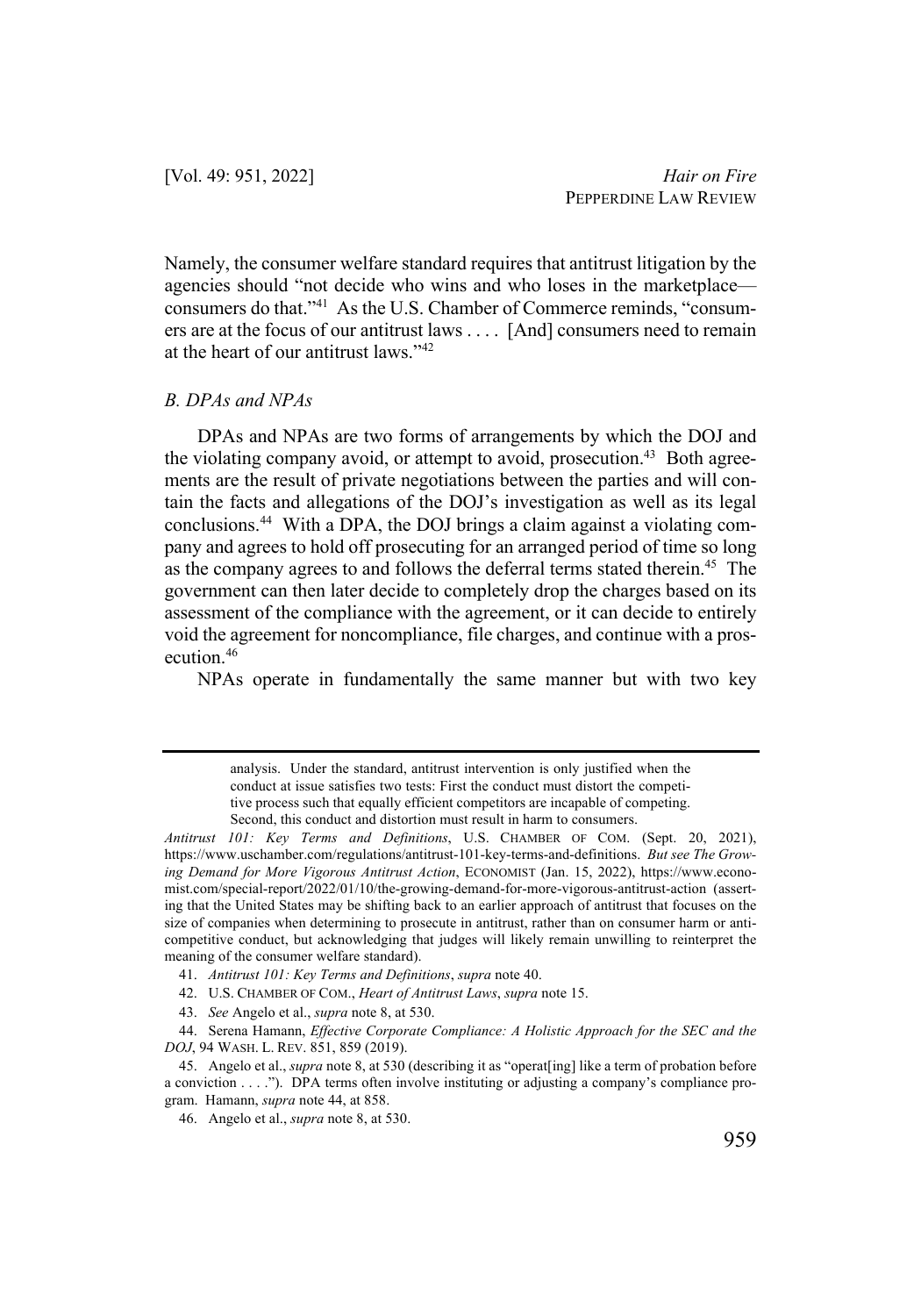distinctions.<sup>47</sup> While DPAs have pending charges against the defendant, which must be filed in federal court and therefore require court approval,<sup>48</sup> NPAs differ in that the DOJ agrees to not prosecute at all, meaning no charges are filed with the court and there is no resulting need for court supervision.<sup>49</sup> Although the DOJ has not clarified when the facts of a case might lead to a prosecutor choosing a DPA versus an NPA,<sup>50</sup> the two share the trait of being "extremely controversial" when offered to corporate defendants.<sup>51</sup>

In many ways, DPAs and NPAs are similar to plea bargaining—another alternative prosecution arrangement the DOJ utilizes.<sup>52</sup> However, while the defendant in a plea bargain agrees to plead guilty in response to threatened litigation, the defendant in a DPA or an NPA will never receive any criminal indictment for their purported wrongdoing if they successfully adhere to the agreement—a let-off that is completely unavailable to the plea-bargaining defendant.<sup>53</sup> Thus, DPAs and NPAs allow for greater leniency than plea agreements because they "avoid[] both an indictment and a criminal conviction."54

<sup>47.</sup> *Id.*

<sup>48.</sup> Werle, *supra* note 11, at 1408.

<sup>49.</sup> Angelo et al., *supra* note 8, at 530; *see also* Brandon L. Garrett, *The Changing Face of Corporate Prosecutions*, CHAMPION (Sept.–Oct. 2016), at 49 [hereinafter Garrett, *The Changing Face of Corporate Prosecutions*] (clarifying that NPAs are not declinations; rather, the deal is that the DOJ will not prosecute at all if the company complies with the terms as set forth in the agreement).

<sup>50.</sup> 2020 MID-YEAR UPDATE ON CORPORATE NON-PROSECUTION AGREEMENTS AND DEFERRED PROSECUTION AGREEMENTS, GIBSON DUNN 3 (July 15, 2020), https://www.gibsondunn.com/wp-content/uploads/2020/07/2020-mid-year-npa-dpa-update.pdf [hereinafter 2020 MID-YEAR UPDATE]; *see infra* note 137 and accompanying text (discussing the effects of exclusion, losing an operating license, or disbarment in greater detail). The DOJ may not, as of yet, have elucidated the public on factors their prosecutors consider when making their decisions between a DPA or NPA; however, past practice shows some overall trends. 2020 MID-YEAR UPDATE, *supra*, at 3. NPAs tend to be granted to cooperating companies; self-disclosing companies; companies committing violations regarding tax, foreign bribes, and sanctions enforcements; and companies that perpetrated "less facially egregious conduct than might merit a DPA." *Id.*

<sup>51.</sup> Mihailis E. Diamantis, *Clockwork Corporations: A Character Theory of Corporate Punishment*, 103 IOWA L. REV. 507, 512–13 (2018) (noting that some of the criticisms include that DPAs and NPAs are overly lenient to corporate defendants, that they are not transparent enough, or that they run against political morality concerns).

<sup>52.</sup> *See* Angelo et al., *supra* note 8, at 530.

<sup>53.</sup> *See id.*

<sup>54.</sup> Diamantis, *supra* note 51, at 512 n.26. Some commentators argue that, more so than plea agreements, DPAs and NPAs allow prosecutors to get companies to cooperate, which results in lower investigation costs to the benefit of both the government and defendant company alike. *See* Alexander & Cohen, *supra* note 38, at 555. Although the government and corporations may get some relief, in the long run, it is likely that costs to the American public will rise overall as incumbent companies will be able to maintain their market advantage and charge higher prices to consumers due to a rise in DPA and NPA usage. *See infra* Section IV.A.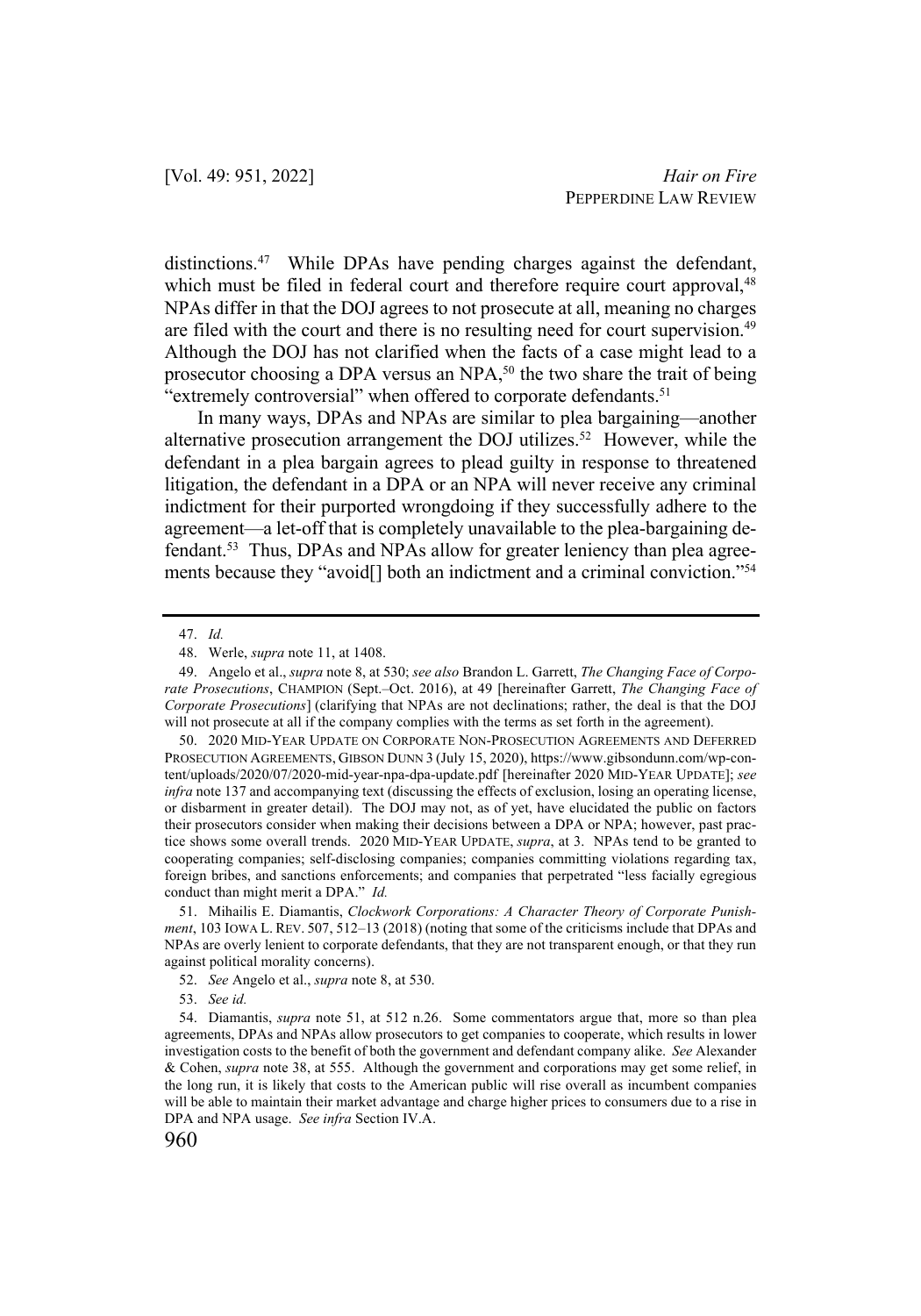This fact alone makes DPAs and NPAs incredibly appealing to companies because without a criminal conviction, the company does not have to face potentially ruinous criminal liabilities like license revocation or disbarment.<sup>55</sup>

#### 1. The Speedy Trial Act

Alternative prosecution agreements find their constitutional grounds via the Speedy Trial Act under 18 U.S.C. § 3161(h)(2), giving prosecutors the ability to delay prosecutions.<sup>56</sup> In particular, the Act allows government prosecutors to hold off prosecution, and the setting of a date for trial, longer than the federally mandated seventy-day requirement, which starts the day a defendant receives a criminal indictment.<sup> $57$ </sup> This delay only comes pursuant to court approval and an agreement with the defendant "for the purpose of allowing the defendant to demonstrate his good conduct."<sup>58</sup> If the defendant complies with the terms of the agreement and demonstrates the mandated good conduct, the government dismisses the charges.<sup>59</sup>

Historically, the power to defer trial and dismiss charges, which the Speedy Trial Act explicitly grants, came long before the Act's existence.<sup>60</sup> In the early 1900s, arrangements for delayed trials initially emerged as a way to help juvenile or first-time offenders of misdemeanor acts, such as retail theft, so that those deemed "vulnerable persons in society" would not face the stigmatization of a lingering criminal identification. $61$  These agreements were commonly integrated with programs that offered counseling and career placement assistance to help ensure such individuals would avoid entrenchment in the criminal life. $62$  In 1976, the DOJ actually implemented a similar system, setting standards to defer prosecutions for purposes of directing offenders towards community supervision and services and saving agency and court

<sup>55.</sup> *See* Wilson Ang, Paul Sumilas & Jeremy Lua, *Deferred Prosecution Agreements—Justice Delayed or Justice Denied?*, ASIA PAC. INSIGHTS 3 (2018), https://www.nortonrosefulbright.com/-/media/files/nrf/nrfweb/imported/asia-pacifi-insights---issue-14.pdf?revision=3e7aeab6-78e5-4b95 a118-3d5048729cb3&revision=3e7aeab6-78e5-4b95-a118-3d5048729cb3.

<sup>56.</sup> *See* Speedy Trial Act, 18 U.S.C. § 3161(h)(2); Mary Miller, *More Than Just a Potted Plant: A Court's Authority To Review Deferred Prosecution Agreements Under the Speedy Trial Act and Under Its Inherent Supervisory Power*, 115 MICH. L. REV. 135, 135 (2016); Werle, *supra* note 11, at 1408 (articulating that DPAs have "statutory basis" because of the Speedy Trial Act).

<sup>57.</sup> *See* Ang et al., *supra* note 55.

<sup>58.</sup> *See* Speedy Trial Act § 3161(h)(2); Ang et al., *supra* note 55; Miller, *supra* note 56, at 147.

<sup>59.</sup> Miller, *supra* note 56, at 138.

<sup>60.</sup> *See* Reilly, *supra* note 10, at 314.

<sup>61.</sup> *Id.*

<sup>62.</sup> *See id.* at 315.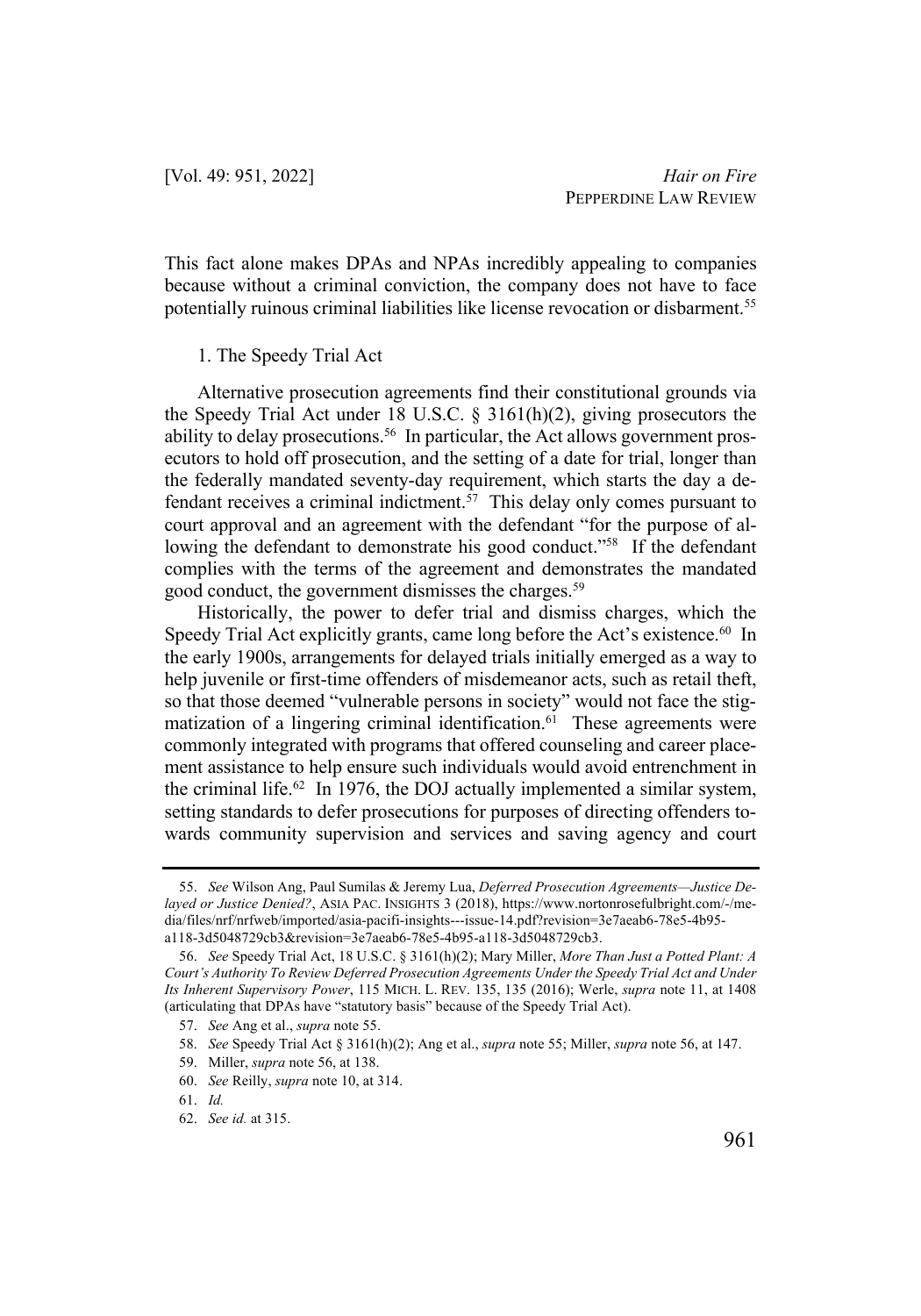resources to focus on "*major*" cases, while encouraging community and victim restitution.<sup>63</sup>

The legislative history of  $\S 3161(h)(2)$  of the Speedy Trial Act, passed in 1974, indicates that the initial intent was for the Act to apply to "nonviolent, low-level offenses,"<sup>64</sup> an intent now seemingly forgotten.<sup>65</sup> Congress indicated that ideally the Act would improve the conditions for individual defendants who would receive a kind of probationary supervision, along with counseling and career assistance, reflecting the early history of deferred agreements.<sup>66</sup> Today, DPAs are commonly used in large corporate criminal cases, a far cry from individual offenders of misdemeanor offenses.<sup>67</sup> Further, the DOJ's use of DPAs in antitrust cases, which allows corporations to strike deals with the government to avoid hefty penalties resulting from serious violations, is likely far beyond the intended reach of the Act and certainly beyond the DOJ's original intent behind deferring prosecution.<sup>68</sup>

## *C. Corporate Prosecution and Lenience in the DOJ in the Past Twenty-Five Years*

Leniency policies for corporations are generally implemented in two different ways: lenience is either granted before or after the investigation begins.69 "Type A" leniency gives leniency to the first individual or corporation to come forward and self-report a violation before an investigation has begun into such crimes, and that entity reaps the leniency benefits including avoidance of criminal charges and protection from costly treble damages related to adjacent civil lawsuits.<sup>70</sup> "Type B" leniency, on the other hand, awards this leniency even after the government investigation has started.<sup>71</sup> Until recently,

<sup>63.</sup> *See id.*

<sup>64.</sup> *See* Miller, *supra* note 56, at 138, 153.

<sup>65.</sup> *See* David Lawlor, *Corporate Deferred Prosecution Agreements: An Unjust Parallel Criminal Justice System*, 46 W. ST. U. L. REV. 27, 29 (2019) (summarizing the legislative history of the Speedy Trial Act).

<sup>66.</sup> *See id.* at 30; *supra* text accompanying notes 60–63 (detailing the early history of DPAs).

<sup>67.</sup> *See* Lawlor, *supra* note 65, at 29.

<sup>68.</sup> *See supra* text accompanying notes 60–63.

<sup>69.</sup> *See* JULIAN O. VON KALINOWSKI, PETER SULLIVAN & MAUREEN MCGUIRL, ANTITRUST LAWS AND TRADE REGULATION, ch. 5, § 97.06 n.1 (2d ed. 2020).

<sup>70.</sup> *Id.*; Ryunosuke Ushijima, Michael Considine & Julie Hong, *Minimizing Antitrust Troubles by Implementing Effective Compliance*, THOMSON REUTERS (Sept. 1, 2020), https://www.sewkis.com/wp-content/uploads/PI\_Ushijima2.pdf.

<sup>71.</sup> *See* VON KALINOWSKI ET AL., *supra* note 69.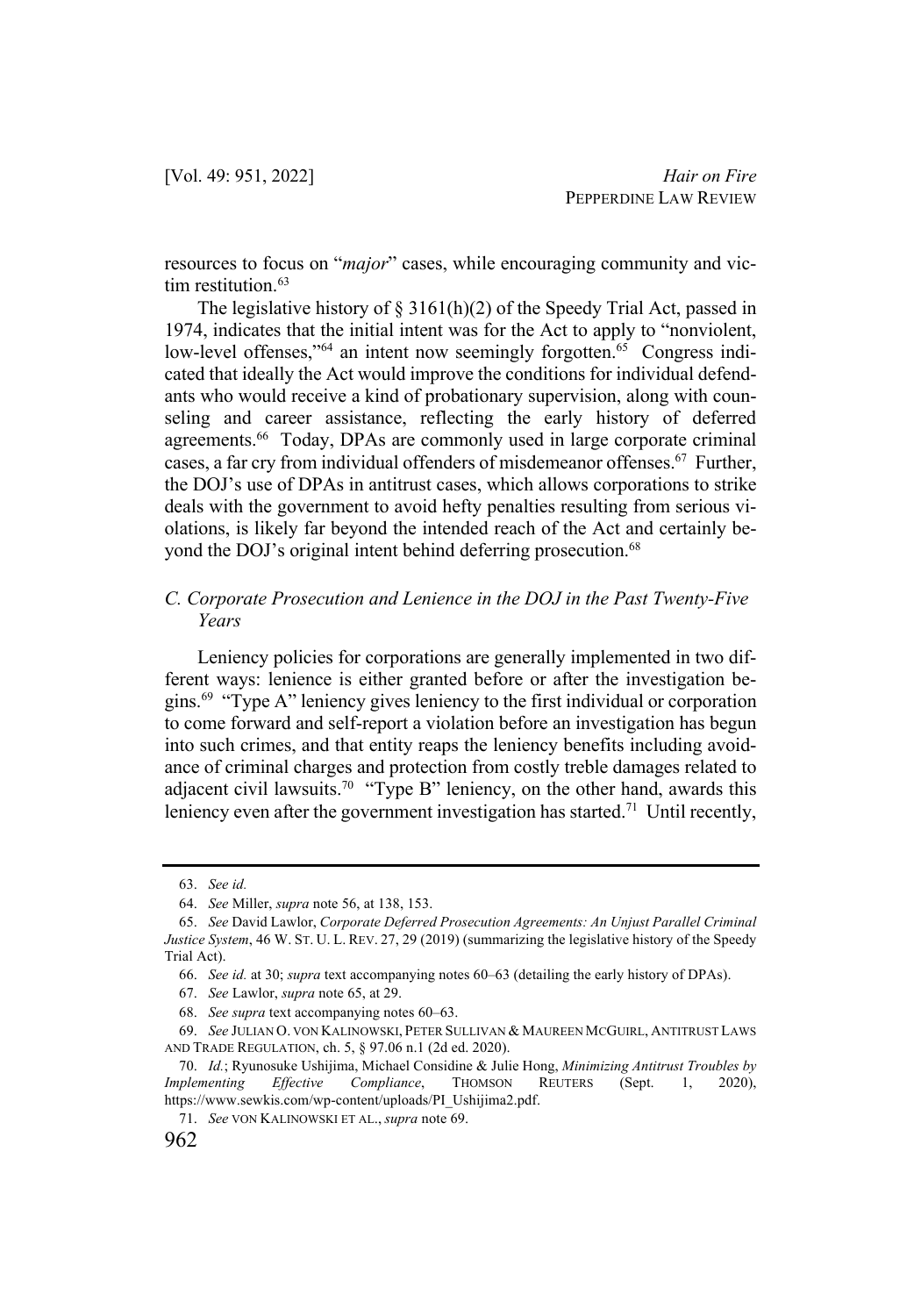the Antitrust Division of the DOJ followed closely to a Type A model, granting leniency only to corporations who self-reported wrongdoing before a DOJ investigation was underway.72

Specifically, the Antitrust Division's path towards corporate leniency began when it initiated its own leniency policy in 1978, which provided leniency to self-reporting corporations engaging in anticompetitive behavior.<sup>73</sup> In 1993, the Division updated the corporate leniency program, or amnesty program, and asserted that leniency meant a company would not be criminally charged for the reported activity and may, in some cases, completely avoid criminal fines.74 Under that program, leniency could only be permitted for the *first* company in an antitrust conspiracy to report the violation.<sup>75</sup> This policy served as the main incentivizing vehicle for prompt self-reporting of antitrust offenses for years, and the Antitrust Division has long touted the success of the program, calling it "the Division's most effective investigative tool."76

In the early 2000s, the DOJ shifted its attitude towards prosecution alternatives after prosecuting, and consequently bankrupting, the now-defunct major accounting firm Arthur Andersen LLP.<sup>77</sup> Prior to litigation, Arthur Anderson was a thriving international company with \$9.3 billion in annual revenue and over 85,000 employees.78 The DOJ hit the company with charges and a \$500,000 fine, but it was not the fine that led Arthur Andersen into "overnight collapse."79 Rather, its guilty conviction resulted in the automatic revocation of the firm's license, thereby completely restricting the company from accomplishing its main purpose of providing accounting services to public

78. *Id.*

<sup>72.</sup> *See id.*

<sup>73.</sup> *See id.*

<sup>74.</sup> *See id.* (providing examples that where cartel members reported antitrust violations regarding investigations in rubber chemicals, vitamins, and air transportation, no fines were paid by the reporting members, while members of the same cartel paid fines reaching \$500 million).

<sup>75.</sup> Ushijima et al., *supra* note 70, at 2 (calling the policy an "all-or-nothing" approach taken by the DOJ because only the first company receives such benefits).

<sup>76.</sup> *See* VON KALINOWSKI ET AL., *supra* note 69 (iterating that the Division specifically points to the success of the program in that leniency program applicants have greatly contributed to the investigations of large international corporations). This "all-or-nothing self-reporting program . . . has, for years, incentivized companies to promptly self-disclose unlawful antitrust conduct." Ushijima et al., *supra* note 70.

<sup>77.</sup> *See* Diamantis, *supra* note 51, at 513 n.34.

<sup>79.</sup> *See* W. Robert Thomas, *Incapacitating Criminal Corporations*, 72 VAND. L. REV. 905, 948 (2019) (describing Arthur Andersen as the "paradigmatic warning case" regarding particular consequences resulting from corporate prosecution that results in a "corporate death penalt[y]").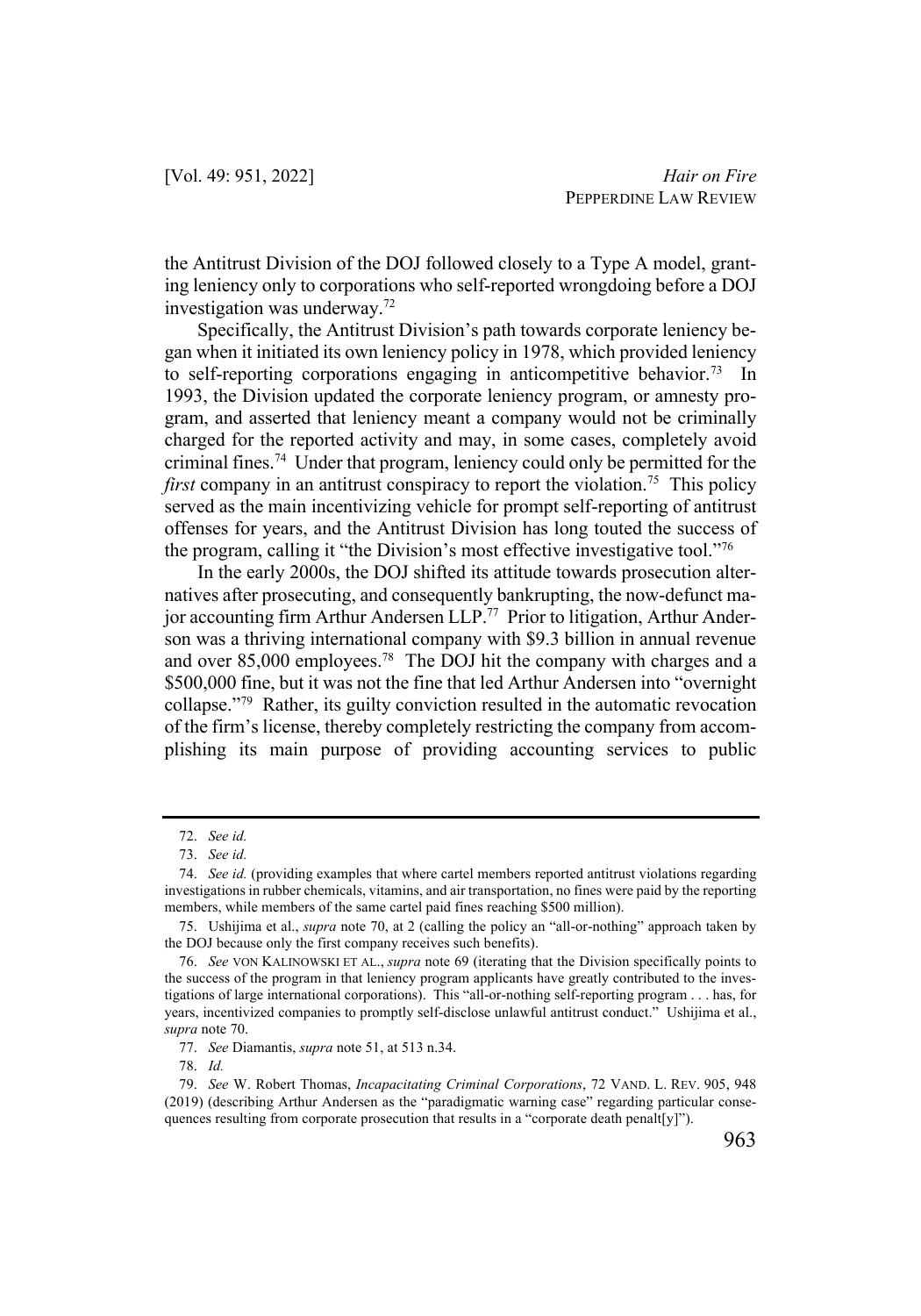companies—driving Arthur Andersen into bankruptcy.<sup>80</sup> By the time the Supreme Court reversed the conviction in 2005 in a unanimous decision, it was too late to salvage the damage done to the firm.<sup>81</sup> Arthur Andersen had already spiraled out of business since all partnership value was stripped from the company, and  $85,000$  employees were displaced.<sup>82</sup> The case of Arthur Andersen became the prime warning example for the  $DOJ<sub>,83</sub>$  acknowledging that indictment alone can be the death knell of corporations—even large, powerful ones.84

After this costly mistake for the economy and the thousands of lost jobs,<sup>85</sup> the DOJ began seriously considering the collateral consequences of corporate prosecution, and in turn, looked to increased use of alternative prosecution arrangements like DPAs and NPAs.<sup>86</sup> The resulting backlash of the Arthur Andersen debacle led to then-Deputy Attorney General Larry Thompson in 2003 encouraging the DOJ to use DPAs and NPAs with greater frequency, $87$ specifically advocating the Department to favor entering into DPAs and NPAs rather than plea bargaining in cases where companies voluntary disclosed or cooperated in the investigation.<sup>88</sup> The "Thompson Memo" proved to be the turn in the DOJ's leniency approach and signaled the start of the "DPA era."89 Indeed, before 2003, the DOJ rarely sought use of DPAs, entering into only

<sup>80.</sup> *See id.* at 948–49.

<sup>81.</sup> *See* Diamantis, *supra* note 51, at 513 n.34. The U.S. Supreme Court reversed the Court of Appeals opinion in 2005, holding that the jury instruction "failed to convey the requisite consciousness of wrongdoing" in a federal obstruction of justice statute used against Arthur Andersen and improperly "led the jury to believe that it did not have to find *any* nexus" between the persuasion "to destroy documents and any particular proceeding." *See* Arthur Andersen LLP v. United States, 544 U.S. 696, 706–07 (2005).

<sup>82.</sup> *See* Diamantis, *supra* note 51, at 513 n.34.

<sup>83.</sup> *See* Thomas, *supra* note 79, at 948 (calling it the "paradigmatic warning case").

<sup>84.</sup> *See* Angelo et al., *supra* note 8, at 528 (noting that such concerns regarding corporate prosecution can result in a "corporate death penalty"); *see also* Thomas, *supra* note 79, at 949 (equating collateral consequences of corporate convictions to capital punishment).

<sup>85.</sup> Lawlor, *supra* note 65, at 31 (writing that 28,000 U.S. employees lost their jobs, sending the DOJ into a "public relations crisis" for the collateral damage of Arthur Andersen's conviction).

<sup>86.</sup> Diamantis, *supra* note 51, at 513 n.34; Werle, *supra* note 11, at 1377 (noting the DOJ's change, taking collateral consequences into account after the Arthur Andersen case); *see also* Bailey Wendzel, Matthew Angelo, Mariana Jantz & Alexis Peterson, *Corporate Criminal Liability*, 56 AM. CRIM. L. REV. 671, 686 (2019) (asserting that post the collapse of Arthur Andersen, "[a]s a result, the DOJ has increasingly turned to DPAs and NPAs as alternatives to criminal prosecutions").

<sup>87.</sup> *See* Lawlor, *supra* note 65, at 31.

<sup>88.</sup> Alexander & Cohen, *supra* note 38, at 538.

<sup>89.</sup> *See* Garrett, *The Changing Face of Corporate Prosecutions*, *supra* note 49, at 50; Alexander & Cohen, *supra* note 38, at 538 (calling it the DPA era).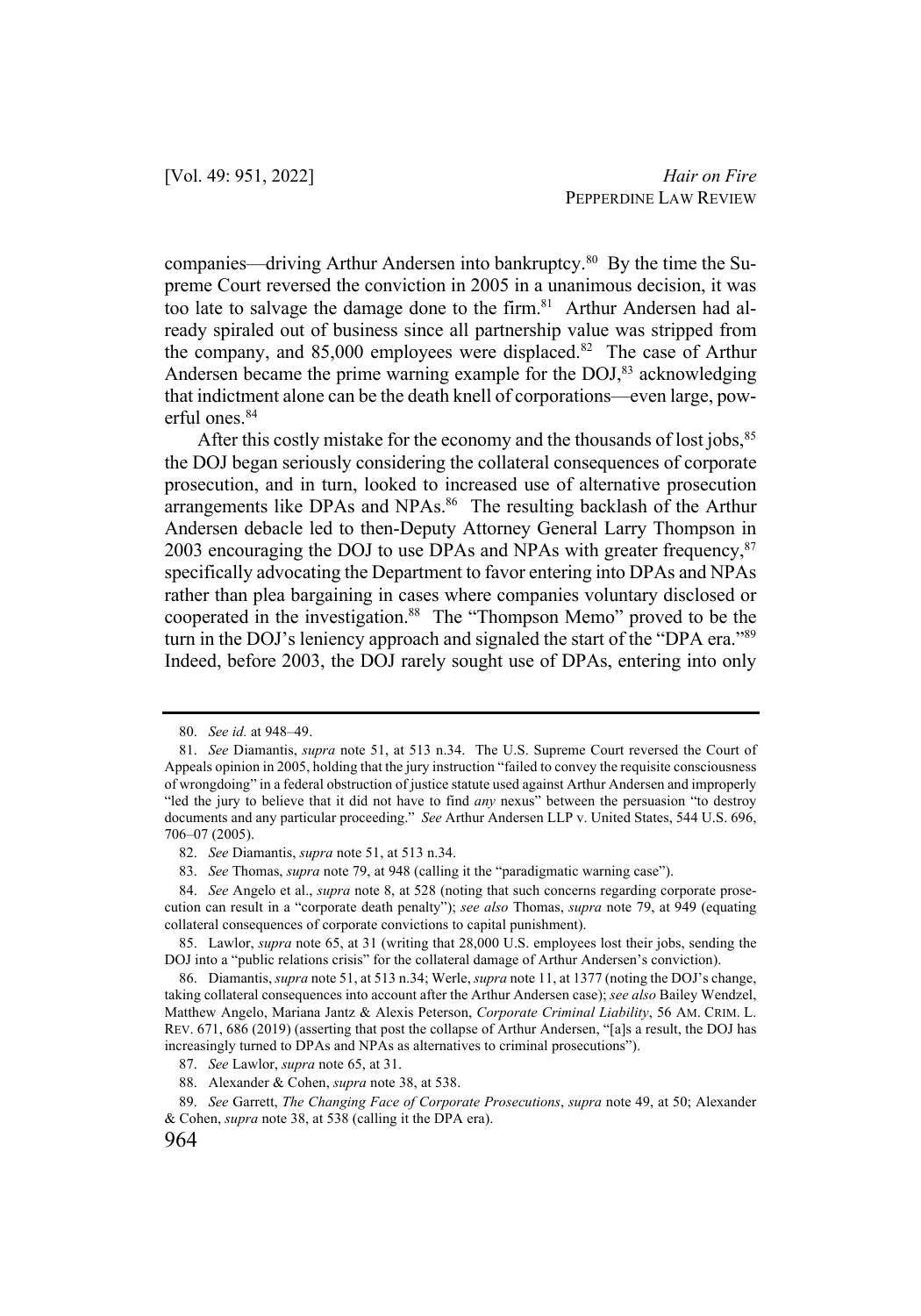seven such agreements; after 2003, the DOJ has on average negotiated thirty DPAs a year, and that average is rising. $90$ 

## *D. Early Resistance to DPAs and NPAs and Gradual Change in Antitrust Utilization*

Although many other divisions of the DOJ had been steadily increasing their use of DPAs and NPAs, prior to 2019, the Antitrust Division largely avoided them, relying instead on the leniency self-reporting program already in place.91 In fact, from the year 2000 until the announcement in July 2019 of the new Antitrust Division policy encouraging expanded use of NPAs and DPAs, the Division only entered into four DPAs, one of which came only weeks prior to the new policy.<sup>92</sup> In the years leading up to the 2019 policy change, the leniency program faced criticism as being excessively harsh and misaligned with other prevailing DOJ policies.<sup>93</sup> Because the program followed a Type A format, giving leniency only to the first to report before any investigation, the program rarely allowed companies, even those with preexisting compliance programs, to avoid criminal prosecution under the theory that "a truly effective compliance policy would have prevented the crime in the first place or resulted in early detection."94

<sup>90.</sup> Lawlor, *supra* note 65, at 31; *see also infra* Section III.B (detailing the steady rise of DPAs in antitrust enforcement).

<sup>91.</sup> *See* VON KALINOWSKI ET AL., *supra* note 69. In fact, from the start of the amnesty program in 1993 until September of 2009, the Antitrust Division only entered into three alternative prosecution agreements, while in the same time period the Criminal Division entered into forty-nine. *See id.* Of the cases that did result in DPAs or NPAs before 2019, most were also involved with the Criminal Division in some respect. *See id.* The year 2017 saw the lowest number of such agreements entered into by the DOJ as a whole since 2009. Angelo et al., *supra* note 8, at 515.

<sup>92.</sup> *Violation Tracker Agency Summary Page*, JOBS FIRST (2020), https://violationtracker.goodjobsfirst.org/prog.php?agency\_sum=DOJ\_ANTITRUST (indicating that from the year 2000 through July 2019, when Delrahim announced the new DOJ policy, the Antitrust Division entered into four DPAs). The DOJ entered into a DPA on June 11, 2019, with Heritage Pharmaceuticals, who agreed to pay over \$7 million in penalty fines, only a little over a month before the announcement of the new policy in July 2019. *Violation Tracker Individual Record*, GOOD JOBS FIRST (2020), https://violationtracker.goodjobsfirst.org/violation-tracker/-heritage-pharmaceuticals-inc (detailing the \$7,325,000 penalty for Heritage Pharmaceuticals Inc.); Press Release, U.S. Dep't of Just., Pharmaceutical Company Admits to Price Fixing in Violation of Antitrust Law, Resolves Related False Claims Act Violations (May 31, 2019), https://www.justice.gov/opa/pr/pharmaceutical-company-admits-price-fixing-violation-antitrust-law-resolves-related-false [hereinafter DOJ Heritage Press Release].

<sup>93.</sup> COVINGTON, *supra* note 12, at 1–2; Ushijima et al., *supra* note 70.

<sup>94.</sup> *See* COVINGTON, *supra* note 12, at 1–2; *see also supra* text accompanying note 70 (describing Type A leniency programs).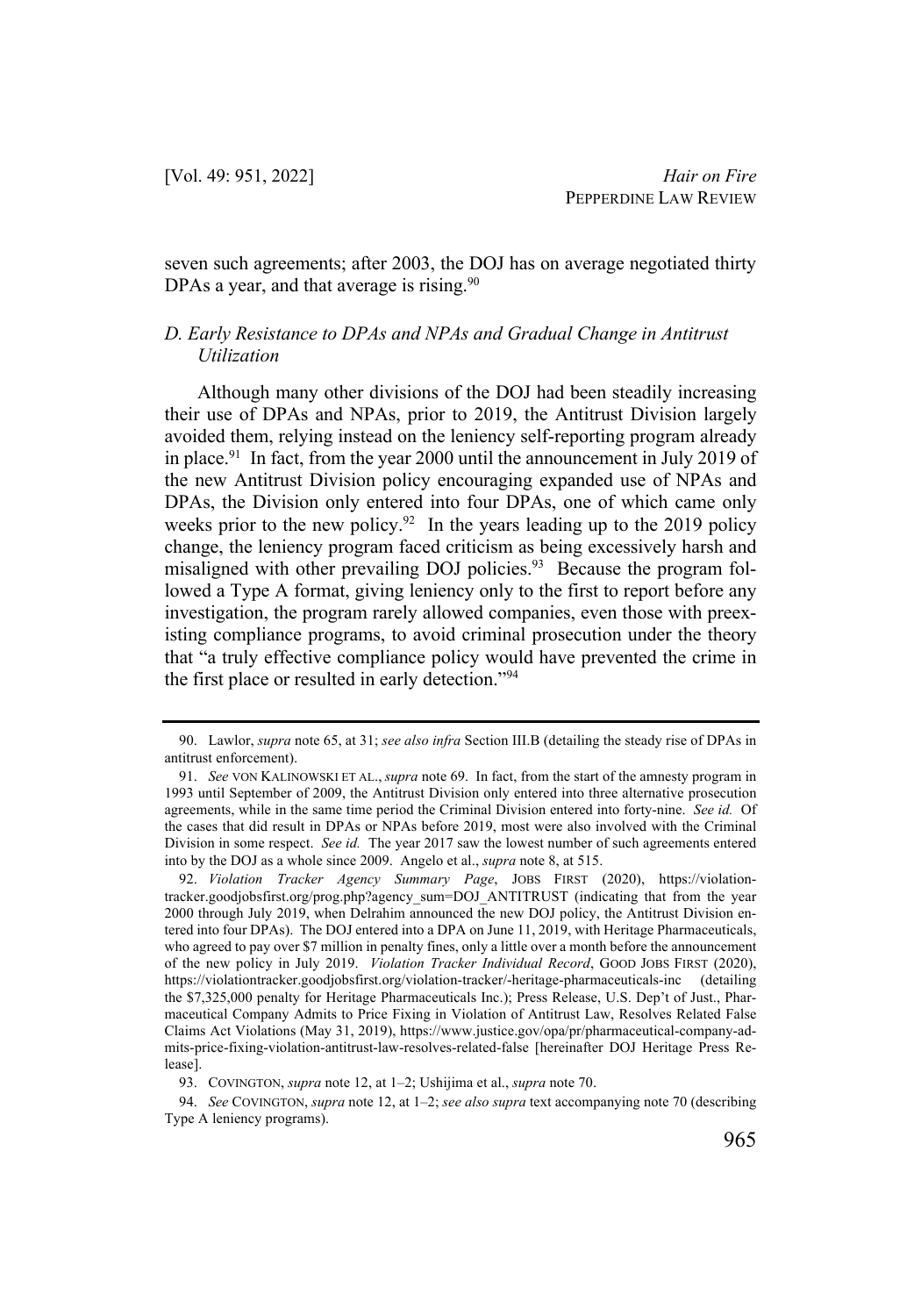In 2015, the Antitrust Division veered from its longstanding Type A leniency policy and allowed some consideration at the sentencing stage of a corporation's preexisting compliance program to determine fine quantities.<sup>95</sup> Then-Deputy Assistant Attorney General Brent Snyder explained that the shift in policy factored in the compliance efforts of companies that "make[] extraordinary efforts not just to put a compliance program in place[,] but to change the corporate culture that allowed a cartel offense [to] occur."96 Snyder maintained, however, that preexisting compliance programs at the time of the offense that failed to detect antitrust violations would receive no such benefit at sentencing.<sup>97</sup>

The 2019 policy, on the other hand, marks a dramatic switch to Type B leniency, allowing leniency after an antitrust investigation is already underway based on an evaluation of the company's compliance program at the time of the violation.98 While this policy places the Division more in line with the DOJ as a whole, at least in its promotion of DPAs and NPAs, it is a significant shift for the Antitrust Division, which had long relied on its Type A leniency policy and disfavored alternative prosecution agreements.<sup>99</sup>

## III. CURRENT STATE OF LAW AND RECENT DEVELOPMENTS

The DOJ Antitrust Division's new policy switch to Type B leniency and encouragement of DPAs centers around the goal of incentivizing antitrust compliance through the vehicle of corporate compliance programs.<sup>100</sup> If a company is able to convince antitrust prosecutors that its compliance program is sufficiently "effective," the prosecutors may choose to defer the prosecution.<sup>101</sup> This increased ability for companies to potentially avoid costly prosecution is a huge incentive for corporations to implement strong compliance

<sup>95.</sup> *See* COVINGTON, *supra* note 12, at 2.

<sup>96.</sup> *Id.*

<sup>97.</sup> *Id.* The Deputy Assistant Attorney General also elaborated that "paper programs" are compliance programs that make no significant changes to increase compliance in a corporation except on paper and, as such, would not receive credit. *Id.* Only companies that made some genuine effort to alter their corporate culture were viable under the policy. *Id.*

<sup>98.</sup> *See* VON KALINOWSKI ET AL., *supra* note 69, at n.158; Delrahim, Wind of Change, *supra* note 1, at 2 (indicating that the change was made after holding a variety of workshops and internal reviews); *see also supra* text accompanying note 71 (defining Type B leniency).

<sup>99.</sup> *See supra* Part II.

<sup>100.</sup> *See supra* Section III.A.

<sup>101.</sup> *See supra* Section III.A.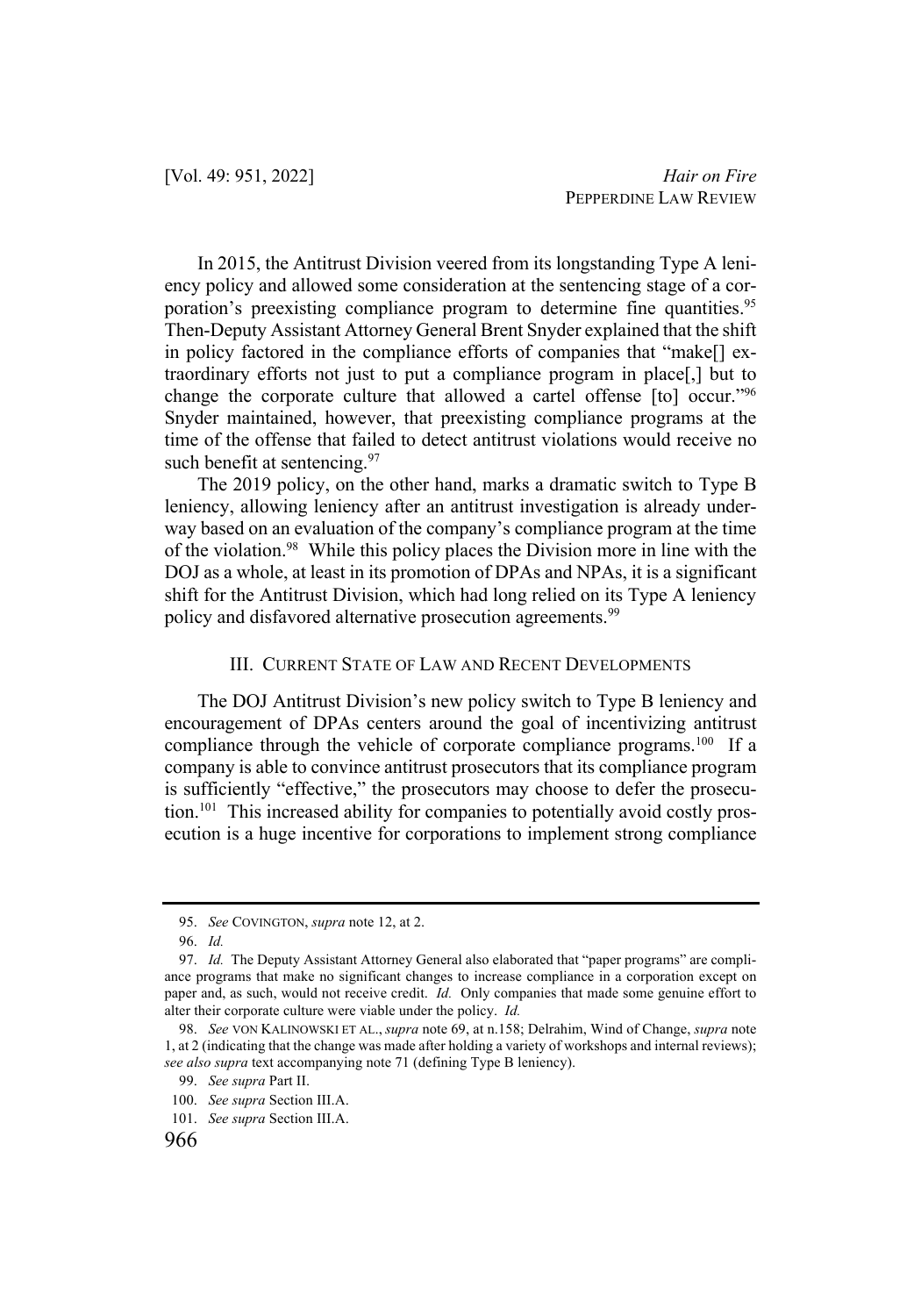programs.<sup>102</sup> The policy change has already quickly taken root as evidenced by the sharp rise in DPAs entered into by the Antitrust Division with corporate defendants since the announcement, and there is no indication of its abatement anytime soon. $103$ 

### *A. The 2019 DOJ Antitrust Policy*

On July 11, 2019, Makan Delrahim announced the new approach to the Antitrust Division's leniency policy as a way to improve the leniency program in recognition of companies that expend great effort in their internal compliance.104 This significant policy shift came after public workshops and roundtables<sup>105</sup> and mirrors longstanding policy already present in other divisions of the DOJ.<sup>106</sup> Delrahim provided an overview of the new policy and stated:

> [E]ffective immediately, the Antitrust Division will: (1) change its approach to crediting compliance at the charging stage; (2) clarify its approach to evaluating the effectiveness of compliance programs at the sentencing stage; and (3) for the first time, make public a guidance document for the evaluation of compliance programs in criminal antitrust investigations.107

Delrahim clarified these points first, with an assurance that the new policy should not be misunderstood "as an automatic pass for corporate misconduct."108 Rather, he noted that the four "hallmarks of good corporate citizenship" found in the Principles of Federal Prosecutions of Business Organizations must all still be met before the Antitrust Division should apply the new

<sup>102.</sup> *See supra* Section III.A.

<sup>103.</sup> *See supra* Section III.B.

<sup>104.</sup> *See* Delrahim, Wind of Change, *supra* note 1, at 3. In support of the policy change to "recognize the efforts of companies that invest significantly in robust compliance programs," Delrahim cites to the former Deputy Attorney General, Rod Rosenstein. *Id.* In Rosenstein's words, "The fact that some misconduct occurs shows that a program was not foolproof, but that does not necessarily mean that it was worthless. We can make objective assessments about whether programs were implemented in good faith." *Id.*

<sup>105.</sup> *See* VON KALINOWSKI ET AL., *supra* note 69, at n.158; Delrahim, Wind of Change, *supra* note 1, at 2.

<sup>106.</sup> *See* COVINGTON, *supra* note 12, at 1.

<sup>107.</sup> Delrahim, Wind of Change, *supra* note 1, at 3.

<sup>108.</sup> *Id.* at 5.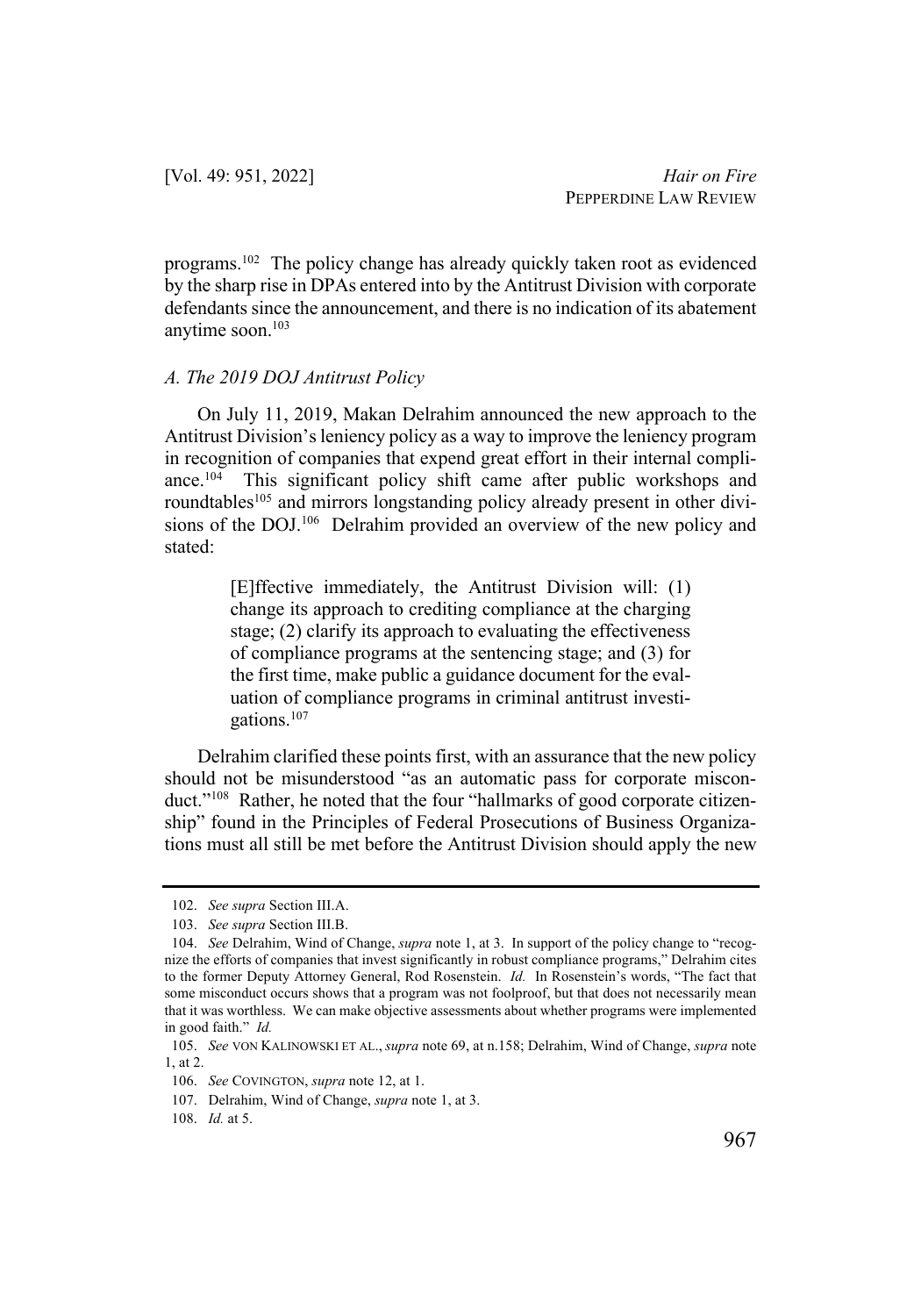leniency policy.<sup>109</sup> These four factors are that a company "(1) implement[s] robust and effective compliance programs, and when wrongdoing occurs, they (2) promptly self-report, (3) cooperate in the Division's investigation, and (4) take remedial action."110

What is notably different about the new policy is that this four-factor test will allow antitrust prosecutors to enter into DPAs with companies that are not "first-in"—a requirement that previously functioned as the main self-reporting incentive—meaning accused companies that were not necessarily the first to report their role in an antitrust conspiracy can still get leniency in the form of a DPA or NPA.111 This marks a major change from the previous Division policy of avoiding DPAs "except in extraordinary cases."112 Delrahim insisted that the 2019 policy would continue to serve as a strong incentive for companies to comply with antitrust laws because the increased recognition by the DOJ of strong, preexisting compliance programs will increase companies' desire and willingness to implement and improve compliance programs in accordance with the DOJ policy.113 In protection of the firstin approach, Delrahim claimed the Division would continue disfavoring use of NPAs "because complete protection from prosecution for antitrust crimes is available *only* to the first company to self-report and meet the Corporate Leniency Policy's requirements."<sup>114</sup>

The other key difference in the new approach is that antitrust prosecutors *must* now consider "the adequacy and effectiveness of the corporation's compliance program at the time of the offense, as well as at the time of the charging decision."115 The DOJ has made clear that the mere existence of a program at either time is not sufficient.<sup>116</sup> Rather, prosecutors are now charged with asking three main questions to determine the effectiveness of a corporate

116. *Id.* at 8.

<sup>109</sup>*. Id.*

<sup>110.</sup> *Id.*

<sup>111.</sup> *See* VON KALINOWSKI ET AL., *supra* note 69; Delrahim, Wind of Change, *supra* note 1, at 8.

<sup>112.</sup> *See* Delrahim, Wind of Change, *supra* note 1, at 8; Mah et al., *supra* note 38, at 450–51 (delineating that extraordinary cases included those where the resulting sentence of a criminal prosecution would have seriously risked the defendant corporation's ability to survive).

<sup>113.</sup> *See* Delrahim, Wind of Change, *supra* note 1, at 6. "Under this policy, companies are incentivized to eradicate anticompetitive conduct by implementing vibrant and comprehensive compliance programs." Ushijima et al., *supra* note 70.

<sup>114.</sup> Delrahim, Wind of Change, *supra* note 1, at 8; *see also* VON KALINOWSKI ET AL., *supra* note 69; *see also* Ushijima et al., *supra* note 70, at 2 (agreeing that NPAs are likely to be rare since the Leniency Program remains in place and the DOJ has remained firm in its desire to encourage timely self-reporting).

<sup>115.</sup> *See* Delrahim, Wind of Change, *supra* note 1, at 7.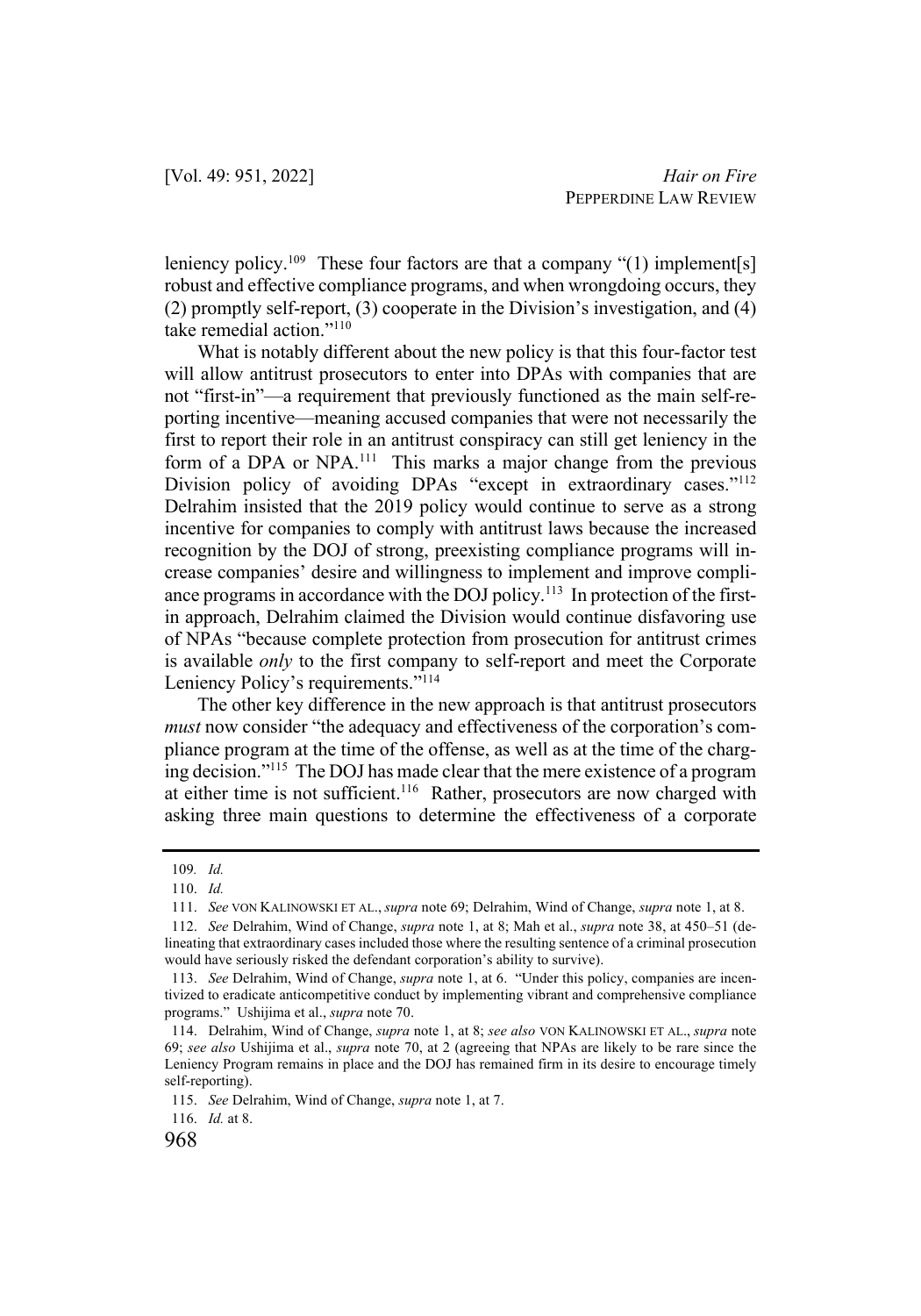compliance program<sup>117</sup> along with considering a nine-factor test to evaluate the program's efficacy.118 In analyzing to what extent a company meets the standards of effectiveness and the nine factors, DOJ prosecutors have full discretion to make the determinations and then consequently decide the degree of leniency a company will or will not receive.<sup>119</sup>

The DOJ's intended goal in implementing this new program is to provide incentives for companies to give greater focus to complying with antitrust laws, leading to increased "early detection and prompt remediation."<sup>120</sup> Such quick efforts to find and remedy harm reduces the amount of enforcement involved, which according to the DOJ, limits harm to consumers and saves taxpayers from costly litigation—important considerations in both antitrust and agency policy.<sup>121</sup> Overall, the policy change means that antitrust prosecutors can now consider DPAs and NPAs as the proper disposition of an investigation and can review the efficacy of a company's corporate compliance program at the time of violation.<sup>122</sup> Given that DPAs and NPAs offer such favorable outcomes as opposed to prosecution, this change makes it very likely that alternative prosecution agreements within antitrust litigation will increase because, going forward, corporations will staunchly advocate that

120. *See* Ushijima et al., *supra* note 70, at 2.

<sup>117.</sup> *Id.* at 7; VON KALINOWSKI ET AL., *supra* note 69. The three "fundamental" questions that the prosecutor must now consider are as follows: "[1] Is the corporation's compliance program well designed? [2] Is the program being applied earnestly and in good faith? [3] Does the corporation's compliance program work?" Delrahim, Wind of Change, *supra* note 1, at 7.

<sup>118.</sup> Delrahim, Wind of Change, *supra* note 1, at 13. The nine factors include: "(1) the design and comprehensiveness of the program; (2) the culture of compliance within the company; (3) responsibility for, and resources dedicated to, antitrust compliance; (4) antitrust risk assessment techniques; (5) compliance training and communication to employees; (6) monitoring and auditing techniques, including continued review, evaluation, and revision of the antitrust compliance program; (7) reporting mechanisms; (8) compliance incentives and discipline; and (9) remediation methods." *Id.* These nine factors have been previously used in other contexts regarding white-collar crimes and are at the prosecutors' discretion to consider. COVINGTON, *supra* note 12, at 3.

<sup>119.</sup> Ushijima et al., *supra* note 70, at 2. There are three different results based on the corresponding level of the compliance program's efficacy. COVINGTON, *supra* note 12, at 3. There can be "(1) a reduction in its Sentencing Guidelines culpability score; (2) a reduction within the Guidelines fine range or even a reduction below the fine range; and (3) a recommendation of no probation." *Id.*

<sup>121.</sup> *Id.* Such harm to consumers comes under the economic theory that as businesses face higher costs to production, including costs that the company would face under expensive litigation, the marginal price of the product or service they create for consumers would have to rise in order to continue at the same output. *See* ANDREW I. GAVIL, JONATHAN B. BAKER & WILLIAM KOVACIC, ANTITRUST LAW IN PERSPECTIVE: CASES, CONCEPTS AND PROBLEMS IN COMPETITION POLICY 25 (3d ed. 2017).

<sup>122.</sup> *See* COVINGTON, *supra* note 12, at 3 (noting that "Division prosecutors are now required to consider . . . DPA[s]" and that one of the results of reviewing a compliance program's efficacy is "a recommendation of no probation").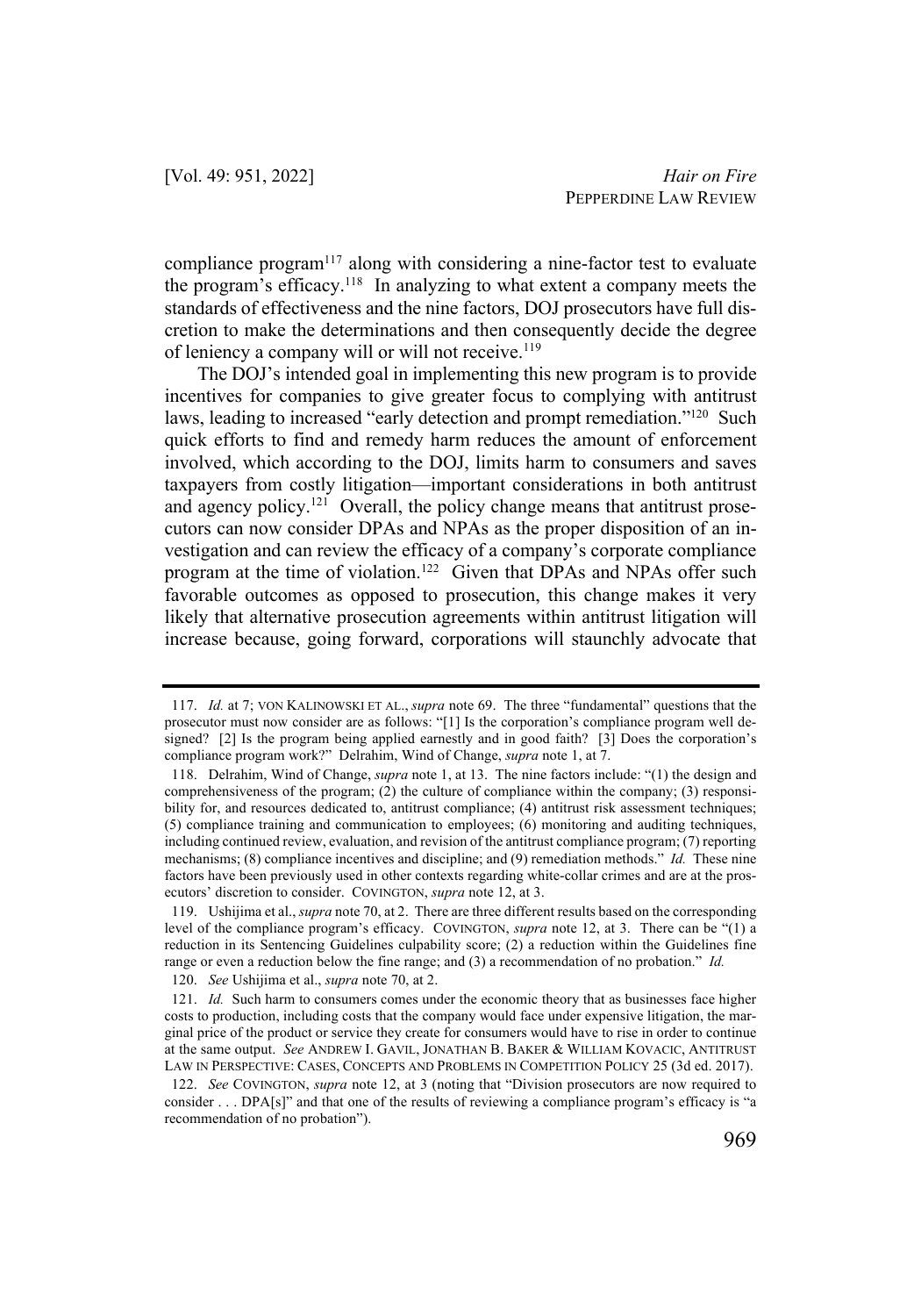their compliance programs demand the DOJ provide them with a DPA or NPA when antitrust investigations arise.<sup>123</sup>

#### *B. DPAs on the Rise*

Since the announcement of the 2019 policy, there has been a marked rise in the issuance of DPAs by the Antitrust Division.<sup>124</sup> Although NPAs indeed seem to be continually disfavored by the DOJ—the Division appears to have resolved only a single case using an NPA since the policy announcement<sup>125</sup> the DOJ has negotiated eight DPAs in the same timeframe.<sup>126</sup> This is a significant increase from prior practice.<sup>127</sup> For example, between the year  $2003$ and 2015, the Division did not enter into a single DPA.128 In May of 2019, shortly before the announcement of the new policy, the Division entered into its first DPA with a nonfinancial institution.<sup>129</sup> Heritage Pharmaceuticals was the first DPA in a string of generic pharmaceutical antitrust cases brought by the Antitrust Division.<sup>130</sup> After Heritage Pharmaceuticals, and after the 2019 policy announcement, the Division underwent four more DPAs within the

<sup>123.</sup> *See* COVINGTON, *supra* note 12, at 4.

<sup>124.</sup> *See infra* notes 126–30 and accompanying text (providing evidence for this rise in numbers).

<sup>125.</sup> *Data & Documents*, CORP. PROSECUTION REGISTRY, https://corporate-prosecution-registry.com/browse/ (last visited Feb. 12, 2022) (showing that only one NPA action has been taken by the Antitrust Division since the 2019 policy). University of Virginia Law School professor Brandon Garrett created the corporate prosecution registry as a database to track and update federal government actions taken against corporations. *Criminalising the American Company: A Mammoth Guilt Trip*, ECONOMIST (Aug. 30, 2014), https://www.economist.com/briefing/2014/08/28/a-mammoth-guilt-trip [hereinafter *Criminalising the American Company*]; *see also supra* note 114 and accompanying text (describing that the 2019 policy stated the DOJ would disfavor NPAs because of the emphasis the Division relies on its first-in approach to leniency); DOJ Heritage Press Release, *supra* note 92.

<sup>126.</sup> *See infra* notes 130–35 and accompanying text (four DPAs with generic pharmaceuticals, one with a cancer specialist group, one with a ready-mix concrete company, and two with foreign language service providers).

<sup>127.</sup> *See* Alexander & Cohen, *supra* note 38, at 572.

<sup>128.</sup> *Id.* The author collected data from 119 settlements in antitrust and only six (or eight percent) were NPAs, while no settlements were done through DPAs. *Id.* at 572, 592.

<sup>129.</sup> *See* 2019 YEAR-END UPDATE ON CORPORATE NON-PROSECUTION AGREEMENTS AND DEFERRED PROSECUTION AGREEMENTS, GIBSON DUNN 12 (Jan. 8, 2020), https://www.gibsondunn.com/wp-content/uploads/2020/01/2019-year-end-npa-dpa-update.pdf.

<sup>130.</sup> *See* DOJ Heritage Press Release, *supra* note 92. The Antitrust Division charged Heritage with price-fixing glyburide, a generic drug for diabetes treatment, requiring the company to pay a \$225,000 fine, as well as full cooperation in the continuing investigation of the generic pharmaceutical industry in return for a three-year deferral of prosecution. *Id.*; Press Release, U.S. Dep't of Just., Heritage Pharm. Fact Sheet(May 31, 2019), https://www.justice.gov/opa/press-release/file/1188386/download.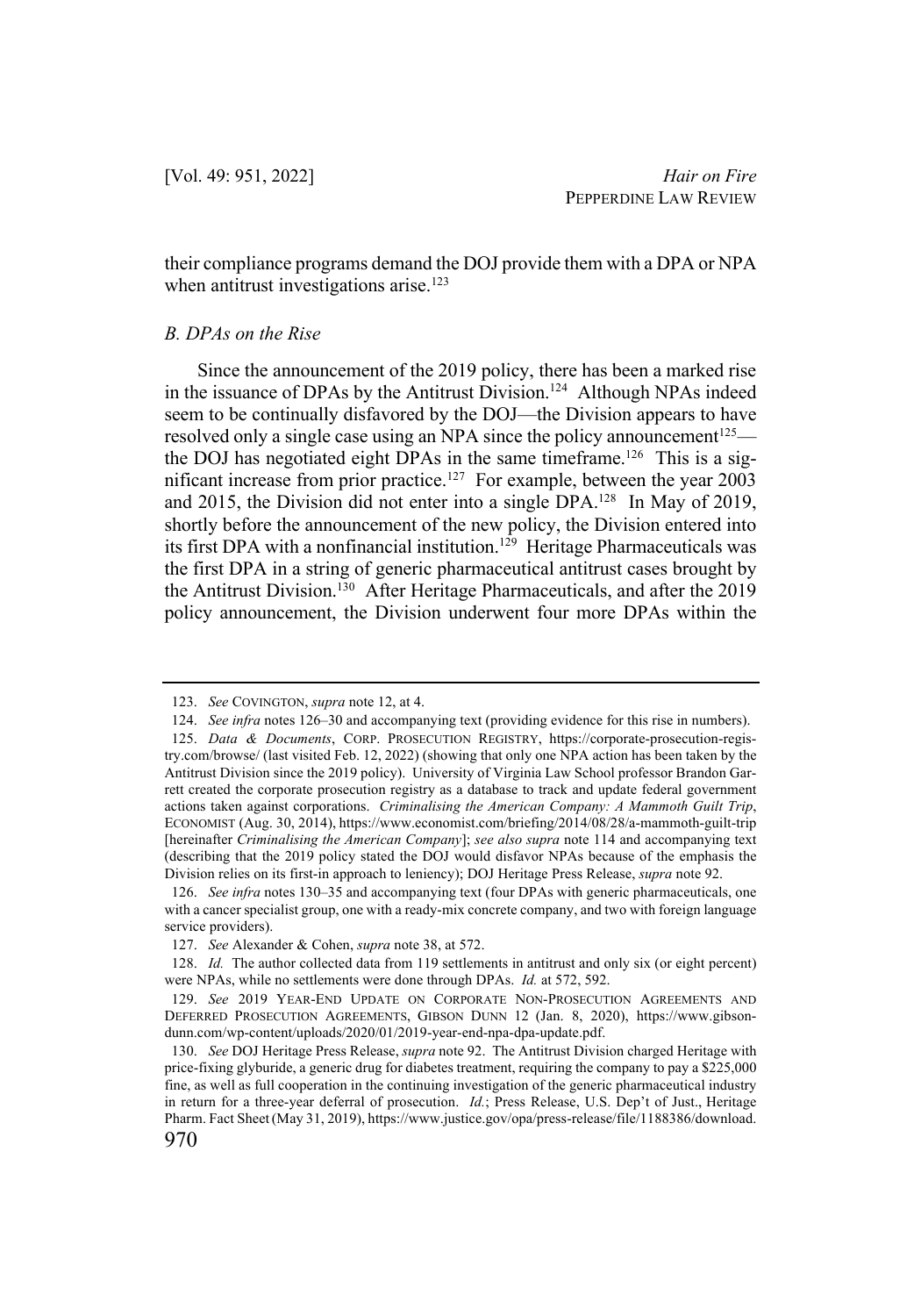same industry.<sup>131</sup>

However, it was not just pharmaceutical companies receiving deferred agreements.132 Post policy, the Division entered into its second DPA with a cancer treatment center in Florida, settling conspiracy charges regarding illegal agreements not to compete with a rival oncology group.<sup>133</sup> Moreover, the Division proceeded to enter into DPAs with a ready-mix concrete company in Georgia over price-fixing charges<sup>134</sup> and with two separate foreign-language

<sup>131.</sup> *See* Press Release, U.S. Dep't of Just., Sixth Pharmaceutical Company Charged in Ongoing Criminal Antitrust Investigation (July 23, 2020), https://www.justice.gov/opa/pr/sixth-pharmaceutical-company-charged-ongoing-criminal-antitrust-investigation [hereinafter Sixth Pharmaceutical Company Charged] (noting the long-standing investigation into the generic pharmaceutical industry). The second pharmaceutical firm to receive a DPA was Rising Pharmaceuticals Inc., who agreed to pay over \$3 million for fixing prices of Benazepril HCTZ, a generic drug for hypertension. Press Release, U.S. Dep't of Just., Second Pharmaceutical Company Admits to Price Fixing, Resolves Related False Claims Act Violation (Dec. 3, 2019), https://www.justice.gov/opa/pr/second-pharmaceutical-company-admits-price-fixing-resolves-related-false-claims-act. Sandoz Inc. received the third DPA from the Antitrust Division in the generic drug industry, agreeing to pay \$195 million, the largest penalty ever levied in a domestic antitrust case at the time, for price fixing and bid rigging with Rising Pharmaceuticals. Press Release, U.S. Dep't of Just., Major Generic Pharmaceutical Company Admits to Antitrust Crimes (Mar. 2, 2020), https://www.justice.gov/opa/pr/major-generic-pharmaceuticalcompany-admits-antitrust-crimes. The Division handed out its fourth DPA to Apotex Corp., who agreed to pay a \$24.1 million penalty for price fixing pravastatin, a generic drug for cholesterol. Press Release, U.S. Dep't of Just., Generic Pharmaceutical Company Admits to Fixing Price of Widely Used Cholesterol Medication (May 7, 2020), https://www.justice.gov/opa/pr/generic-pharmaceutical-company-admits-fixing-price-widely-used-cholesterol-medication. The fifth DPA in this series of the DOJ's investigation into the generic drug industry was given to Taro Pharmaceuticals U.S.A., Inc., who admitted to fixing prices in a conspiracy with Sandoz Inc. *See* Sixth Pharmaceutical Company Charged, *supra*. Collectively, the collusive activity of the seven total pharmaceutical companies in the antitrust scheme, five of which entered DPAs, "affected over \$1 billion of generic drug sales." Press Release, U.S. Dep't of Just., Generic Drugs Investigation Targets Anticompetitive Schemes (Mar. 24, 2021), https://www.justice.gov/atr/division-operations/division-update-spring-2021/generic-drugs-investigation-targets-anticompetitive-schemes. In total, the companies paid out upwards of \$426 million in penalties, with Taro Pharmaceuticals specifically negotiating in its DPA to pay the highest known criminal penalty amount for a domestic cartel to date—a whopping \$205.7 million. *Id.* 132. *See infra* notes 133–35 and accompanying text.

<sup>133.</sup> 2020 MID-YEAR UPDATE, *supra* note 50, at 12; Press Release, U.S. Dep't of Just., Leading Cancer Treatment Center Admits to Antitrust Crime and Agrees to Pay \$100 Million Criminal Penalty (Apr. 30, 2020), https://www.justice.gov/opa/pr/leading-cancer-treatment-center-admits-antitrustcrime-and-agrees-pay-100-million-criminal (explaining that Florida Cancer Specialists & Research Institute LLC (FCS) paid \$100 million in a criminal penalty for agreeing to not compete in chemotherapy and radiation treatment services for cancer patients with another oncology group in southwest Florida).

<sup>134.</sup> Press Release, U.S. Dep't of Just., Ready-Mix Concrete Company Admits to Fixing Prices and Rigging Bids in Violation of Antitrust Laws (Jan. 4, 2021), https://www.justice.gov/opa/pr/ready-mixconcrete-company-admits-fixing-prices-and-rigging-bids-violation-antitrust-laws (explaining that the Division charged Argos USA LLC with price fixing and market allocation of ready-mix concrete sales, requiring Argos to pay a \$20 million criminal penalty and to implement and report on the process of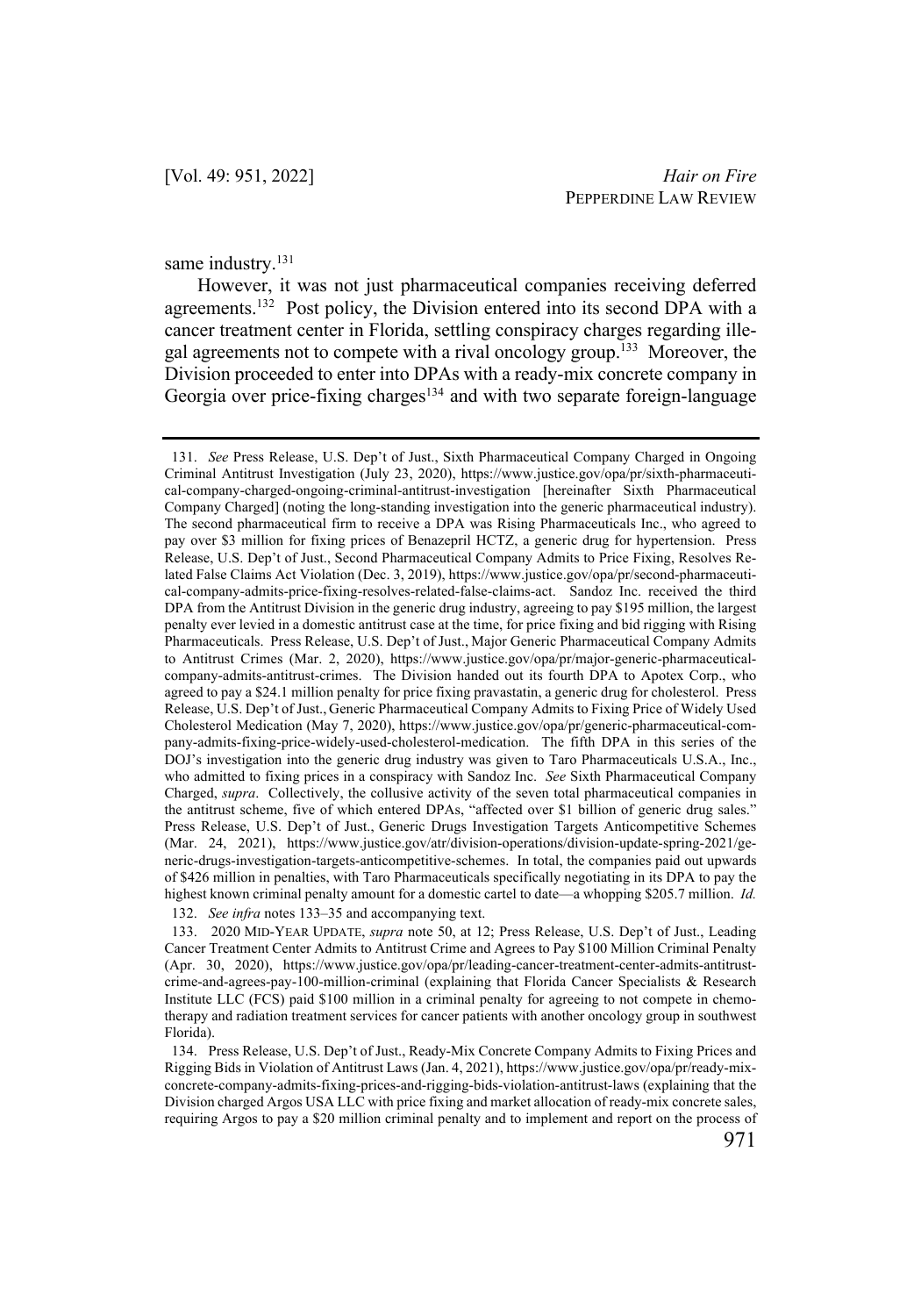service providers in Washington, D.C., and New Jersey for impeding bidding on a multimillion-dollar contract with the National Security Agency (NSA).135

There is little surprise why DPAs are "explod[ing]" in popularity in the Antitrust Division and across the entire DOJ, where DPAs have been allowed and encouraged in other divisions for many years.<sup>136</sup> One commentator remarked, "[b]oth corporations and the government are virtually required to rely upon [DPAs] in order to circumvent the unfairness created by the combination of respondeat superior liability and the collateral consequences of a conviction, including disbarment and exclusion."137 In the near future, DPA use is likely to increase to an even greater extent because antitrust enforcement tends to increase following economic declines, which the coronavirus pandemic will be likely to cause.<sup>138</sup> The DOJ already expressly articulated its intent in a joint statement with the FTC in April 2020—that the agencies will be

Consider . . . a drug and medical device company that engages in misconduct, resulting in the company's disbarment. When the company can no longer receive reimbursements from Medicare or Medicaid, that company's customers will be forced to find the lifesaving and life-sustaining drugs and devices elsewhere. But what if no other company produces the drugs or devices? Or what if other companies step in to fill the market void but cannot ramp up production quickly enough to meet consumer demand? Could it be considered immoral or unconscionable to make completely innocent consumers suffer such collateral consequences—consequences that could even result in death?

#### *Id.* at 323.

an antitrust compliance program in return for deferred prosecution).

<sup>135.</sup> Press Release, U.S. Dep't of Just., Foreign-Language Training Companies Admit to Participating in Conspiracy to Defraud the United States (Jan. 19, 2021), https://www.justice.gov/opa/pr/foreign-language-training-companies-admit-participating-conspiracy-defraud-united-states. Comprehensive Language Center Inc. (CLCI) and Berlitz Languages Inc. admitted to conspiring to "imped[e], impair[], obstruct[], and defeat[] competitive bidding" on a foreign-language training contract for the NSA and agreed to pay \$140,000 and \$147,000, respectively. *Id.*

<sup>136.</sup> Reilly, *supra* note 10, at 320.

<sup>137.</sup> *Id.* at 320; *see also id.* at 330 (stating that the argument against the doctrine of respondeat superior posits that corporations should not have to be automatically subject to liability for the actions of low-level or rogue employees). Disbarment and exclusion from government contracts for corporations that deal heavily with the U.S. government, which is the largest consumer of goods and services in the world, would effectively be a death knell for any such corporation. *Id.* at 321–22. The author elaborates that the collateral damage to the general public of disbarment or exclusion of a corporation could be severe through the following example:

<sup>138.</sup> *See* Ushijima et al., *supra* note 70 (pointing out the increase in "aggressive measures" taken by the Antitrust Division after the dot-com crash and financial crisis in the 2000s); *see also* Laurence Bary, Alec Burnside, James Fishkin, Rani Habash, Adam Kidane & Clemens Graf York von Wartenburg, *DAMITT 2020 Report: Antitrust Merger Enforcement Trends amid the Pandemic, U.S. Elections and Brexit*, JD SUPRA (Feb. 5, 2021), https://www.jdsupra.com/legalnews/damitt-2020-report-antitrust-merger-6904162/ (describing 2020 as setting a "record pace" for the rate at which agencies blocked mergers).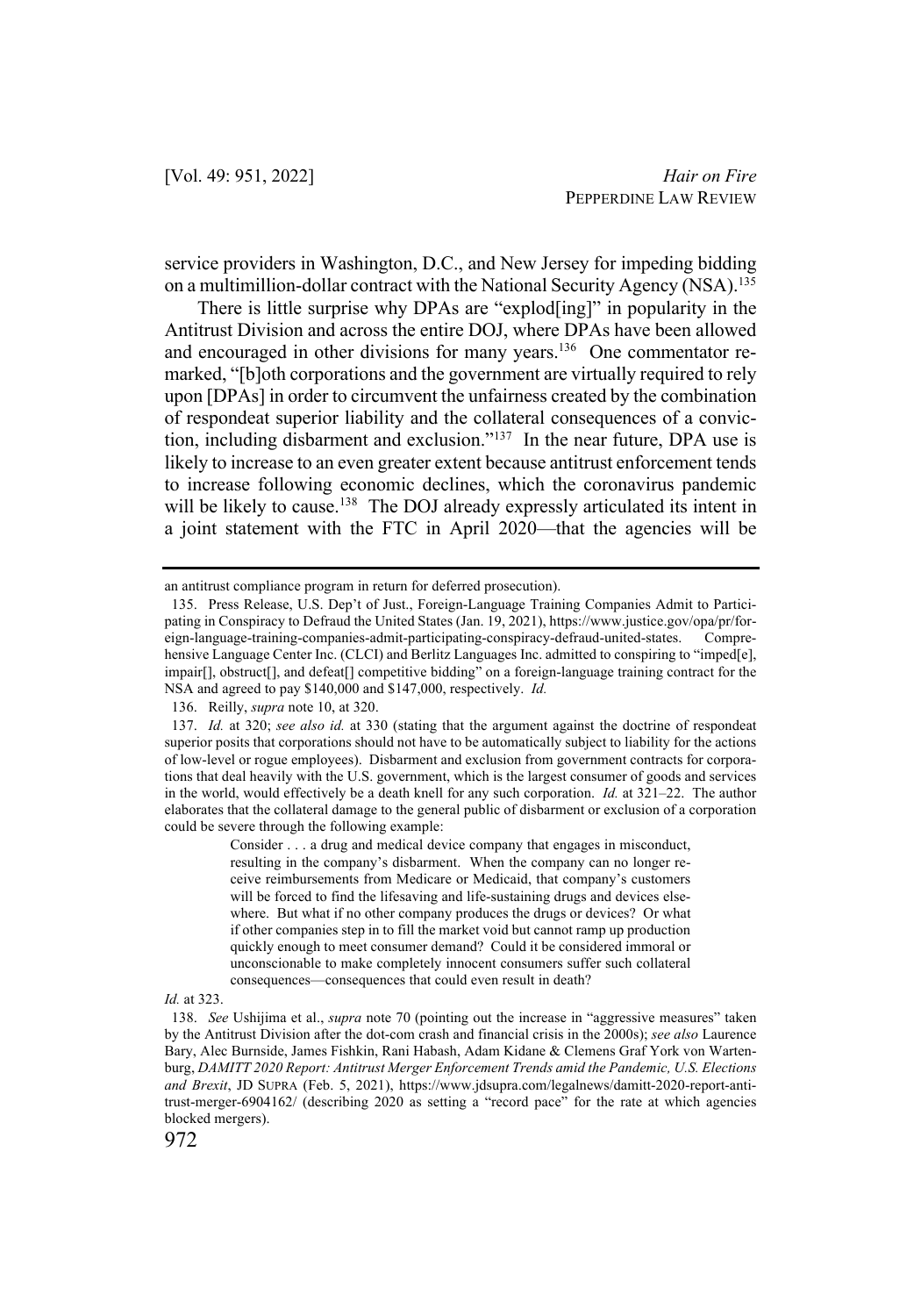vigilant in cracking down on anticompetitive activity regarding the coronavirus—especially as companies may attempt to take advantage of the pandemic.<sup>139</sup>

Because the data shows that usage of DPAs, as opposed to NPAs, is rising and is likely to continue to rise, this Comment will largely focus the remaining discussion on DPAs.<sup>140</sup> This Comment will, however, continue to draw guidance from conclusions and evidence made from the use or potential usage of NPAs given the two agreements' similarities in process and results, ultimately demonstrating that both forms do not appropriately serve the goals of antitrust.141

<sup>139.</sup> *See* Ushijima et al., *supra* note 70; *see also* Makan Delrahim, Assistant Att'y Gen. Antitrust Div., U.S. Dep't of Just. "Here I Go Again"\*: New Developments for the Future of the Antitrust Division, Remarks as Prepared for the ABA 2020 Antitrust Fall Forum: The Future of Antitrust (Nov. 12, 2020), https://www.justice.gov/opa/speech/file/1336536/download [hereinafter Delrahim, Here I Go Again] (highlighting Delrahim's comment, that the Antitrust Division "ha[s] been nimble and able to adapt" in response to the pandemic, noting that whatever the crisis, generally, active policing of illicit activity goes down in the heat of the emergency meanwhile violators exploit the crisis and develop "new schemes to secure a bigger piece of the pie for themselves").

<sup>140.</sup> *See supra* Section III.B.

<sup>141.</sup> *See supra* note 47 and accompanying text (identifying that NPAs and DPAs are fundamentally similar); see also infra Part IV (arguing that DPAs and NPAs do not properly serve the goals of antitrust).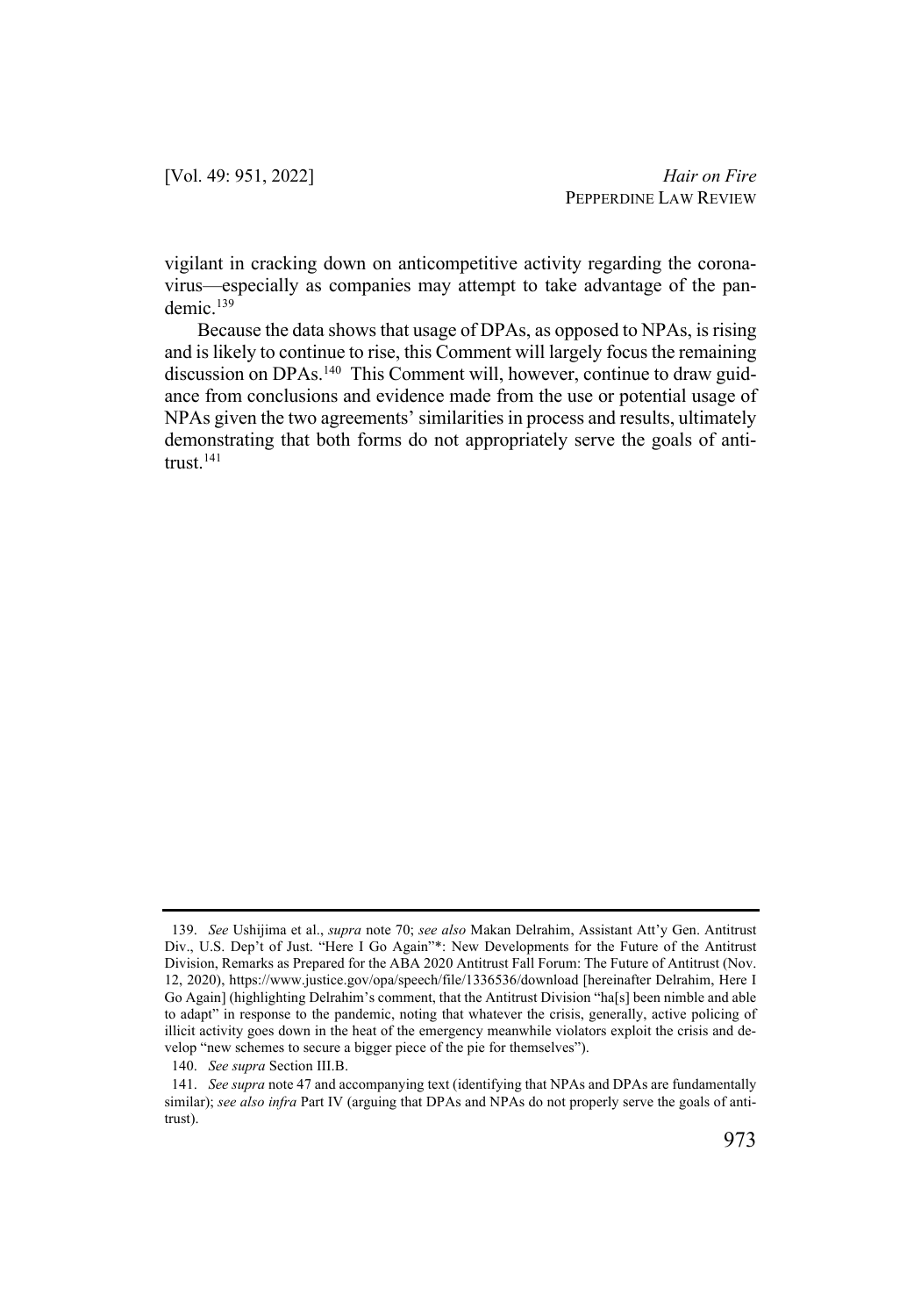## IV. THE INCREASED APPLICATION OF DPAS AND NPAS THROUGH CREDITING COMPLIANCE PROGRAMS FAILS TO ADHERE TO THE TENETS OF ANTITRUST LAW

The heart of antitrust is to protect competition and thereby protect the consumer from higher prices, lower quality products, reduction of options, and decreased innovation.<sup>142</sup> The increase in use of DPAs due to the  $2019$ policy hurts consumers by helping to protect the privileged position of incumbent corporations, because those companies are able to financially support expensive compliance programs and the penalty fines DPAs often mandate.<sup>143</sup> Additionally, these companies will also face little public exposure of their wrongdoing because of the secretive nature of DPA and NPA negotiations.<sup>144</sup> Both circumstances allow incumbent companies to protect themselves from the deterrent effects of antitrust enforcement, leading to further consolidation of the industry and a lessening of competition.<sup>145</sup>

The increase in DPA use from the 2019 policy will also hurt consumers because the dependence on compliance programs to reduce or prevent antitrust violations remains without foundation.146 Data shows that managers at the top of their companies are disincentivized to personally invest in their company's success, and the lack of uniform standards for compliance programs makes it unlikely the policy will decrease antitrust violations.147 Lastly, the lack of judicial review of DPAs and NPAs allows prosecutors to take full control of the process, making all the decisions regarding whom to prosecute and stripping the power away from the consumers to choose the winners or losers in the marketplace through their spending.<sup>148</sup> Reduced competition in the market limits consumers' abilities to make choices about the products they consume, as well as the prices they pay for those products, and decreases innovation as fewer competitors compete to make new offerings.<sup>149</sup> Such characteristics run afoul of the core values of antitrust law meant to protect consumer welfare.<sup>150</sup>

<sup>142.</sup> GAVIL ET AL., *supra* note 121, at ch. 1.

<sup>143.</sup> *See infra* Section IV.A.2.

<sup>144.</sup> *See infra* Section IV.A.1.

<sup>145.</sup> *See infra* Section IV.A.1.

<sup>146.</sup> *See infra* Section IV.B.

<sup>147.</sup> *See infra* Section IV.B.

<sup>148.</sup> *See infra* Section IV.C.

<sup>149.</sup> *See infra* Sections IV.A, IV.C.

<sup>150.</sup> *See* GAVIL ET AL., *supra* note 121, at 81; *see also supra* notes 40–41 and accompanying text (describing the consumer welfare standard).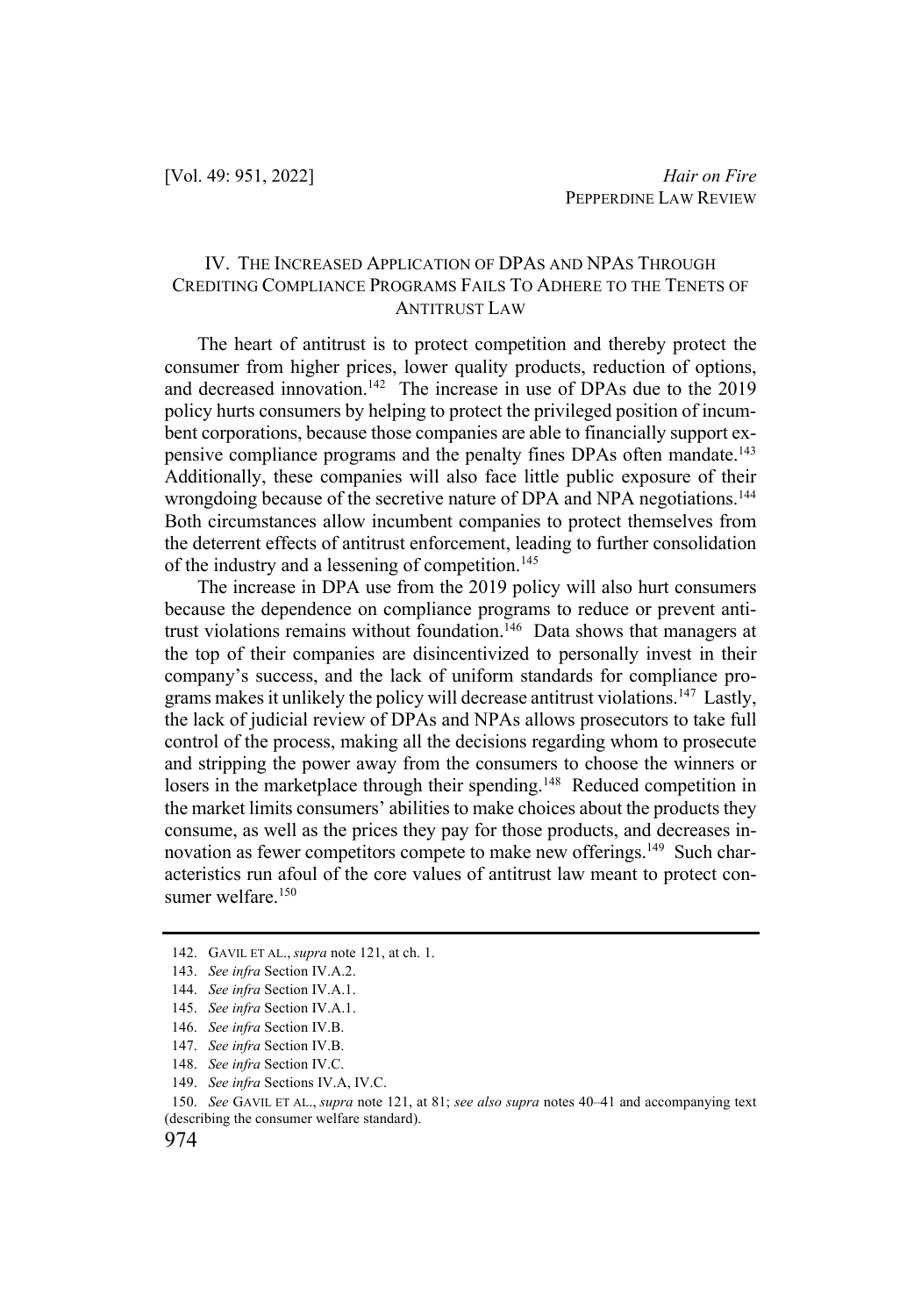## *A. DPAs and NPAs Protect Incumbent Companies Through Reduced Public Exposure and Reliance on Fines*

As the use of DPAs increases, companies are protected from the higher penalty fines of treble damages that result from antitrust prosecutions and also sidestep public acknowledgement of wrongdoing.<sup>151</sup> This is a positive development for large industries, which greatly desire averting these costly and hurtful effects from criminal liability.<sup>152</sup> These companies therefore have significant incentives to be in compliance with the new DOJ policy in order to increase their chances of receiving a DPA and successfully avoiding prosecution.<sup>153</sup> The DOJ's stated intent with the policy is to support companies with compliance programs, and it has made clear that the mere existence of such a compliance program will not be sufficient for receiving a DPA.<sup>154</sup>

Compliance programs, however, are costly to implement.<sup>155</sup> Companies must be able to cover the costs of hiring additional compliance staff, training current employees on compliance, and taking the time and resources to integrate the new or updated compliance program into the firm's overall structure.156 Appointed monitorships, while recommended to help corporations stay advised on compliance, are also costly and resource-intensive.<sup>157</sup> Additionally, adhering to the multi-factor test in the 2019 policy will likely require the assistance and extra cost of legal advice—a situation which law firms were quick to pick up on following the policy announcement.<sup>158</sup> Already,

<sup>151.</sup> *See* Alexander & Cohen, *supra* note 38, at 539; *see also supra* note 3 and accompanying text (defining treble damages in the context of antitrust).

<sup>152.</sup> *See* Alexander & Cohen, *supra* note 38, at 539.

<sup>153.</sup> *See supra* Section III.A (detailing the new policy and ways for corporations to abide by DPAs and escape prosecution).

<sup>154.</sup> Delrahim, Wind of Change, *supra* note 1, at 7; *see supra* note 104 and accompanying text (commenting on the DOJ's intent to support compliance programs with the 2019 policy).

<sup>155.</sup> *See* Ushijima et al., *supra* note 70 (remarking that although improving or implementing the new provisions of the July 2019 DOJ policy "may be time consuming and costly at the outset, the benefits of implementing an effective compliance program are substantial").

<sup>156.</sup> John Armour, Jeffrey Gordon & Geeyoung Min, *Taking Compliance Seriously*, 37 YALE J. REG. 1, 18 (2020) (observing that because of these costs, "[t]he potential outlays to resource an effective compliance program may be considerable"); *see also* Hui Chen & Eugene Soltes, *Why Compliance Programs Fail—and How To Fix Them*, HARV. BUS. REV. (Mar.–Apr. 2018), https://hbr.org/2018/03/why-compliance-programs-fail (arguing that even in estimating that a firm spends millions of dollars in compliance still "deeply underestimate<sup>[s]</sup> the true costs of compliance," as the procedures in implementing the compliance program alone demand countless employee hours). 157. Hamann, *supra* note 44, at 883.

<sup>158.</sup> *See* COVINGTON, *supra* note 12, at 5 (encouraging readers to reach out to the law firm Covington & Burling LLP for legal advice related to the new policy change); *see also* Ushijima et al., *supra*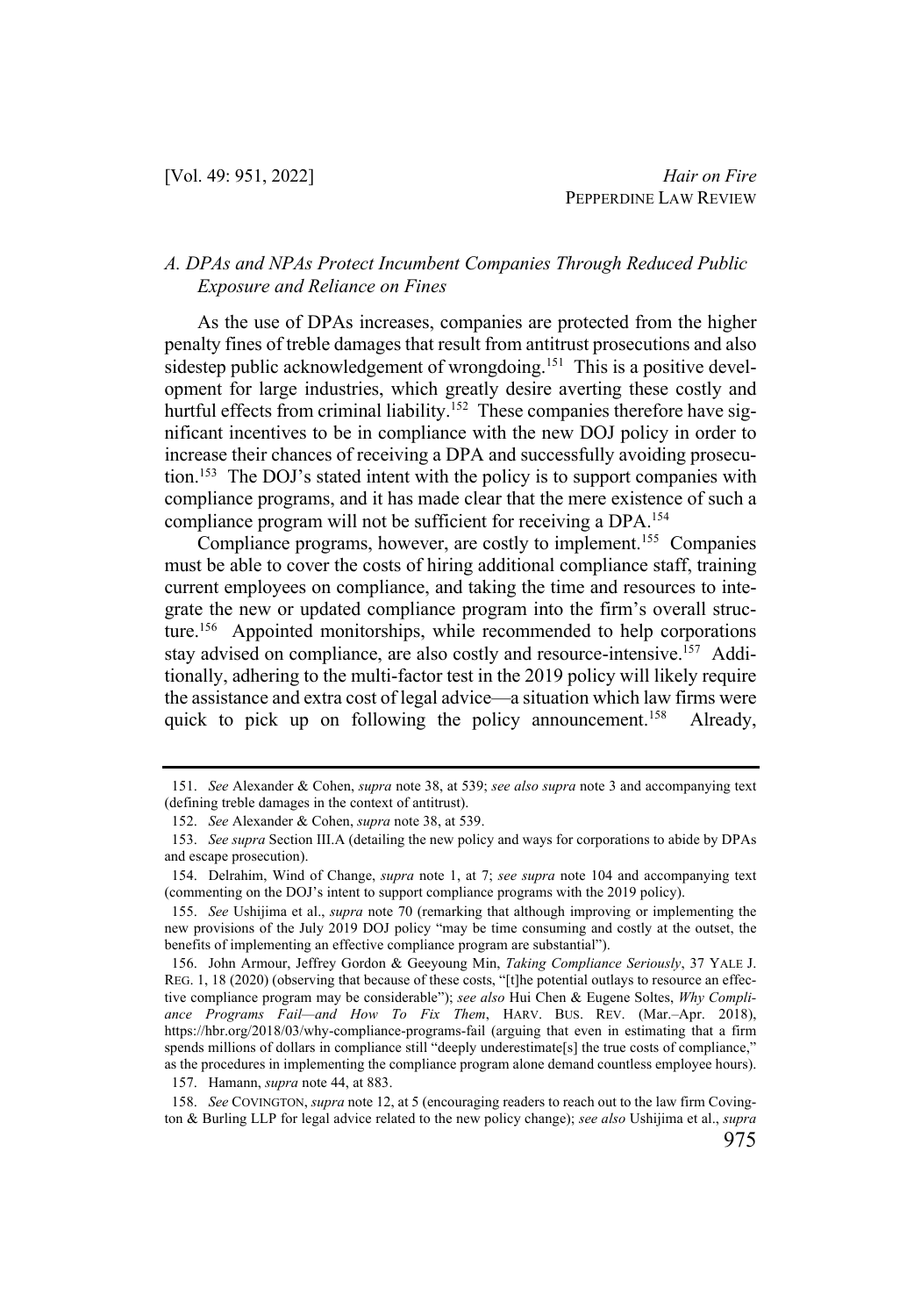multinational firms are known to contribute several million dollars towards compliance program efforts.<sup>159</sup> In industries that must comply with a high degree of regulation, like financial services, compliance program costs can reach into the hundreds of millions of dollars.<sup>160</sup>

Since DPAs are completely within the prosecutorial discretion of the antitrust prosecutors, the agreements themselves, if public, give little to no guidance to other firms about best practices for compliance in antitrust.<sup>161</sup> In one sense, large firms with high rates of recidivism may be better prepared to understand and avoid corporate misconduct because of their experience in negotiating DPAs and NPAs with the DOJ in the past.<sup>162</sup> Smaller firms will quickly find they have to decide between implementing a program that covers the vague antitrust policy guidelines in the hopes of receiving leniency from a DPA or NPA should they commit an antitrust violation, or whether it is worth spending the cost to do so at all.<sup>163</sup> Similar to larger firms, smaller firms will feel the pressure to invest in compliance; however, larger firms will be in a much better position to avoid "fail[ing] to spend enough" on corporate compliance.164 Hui Chen, the former compliance expert at the DOJ, and Eugene Soltes, a professor at Harvard Business School with a specialization in corporate misconduct research, argue that although executives are tired of spending exorbitant costs in funding compliance programs with no hard proof of its positive effects, they continue to spend on compliance costs out of fear of the repercussions of not spending enough to avoid liability.165 In this way, according to Chen and Soltes, executives think of corporate compliance programs as "an expensive insurance policy."166

note 70 (noting that companies would be wise to implement compliance programs in ways most favorable to future DOJ antitrust allegations).

<sup>159.</sup> *See* Chen & Soltes, *supra* note 156.

<sup>160.</sup> *See id.*

<sup>161.</sup> *See* Armour et al., *supra* note 156, at 48; *see also* Section II.B (discussing the lack of uniform standards).

<sup>162.</sup> *See* Werle, *supra* note 11, at 1377. "Although the decision to cap a firm's punishment is hashed out on a case-by-case basis, many defendants are recidivists, and virtually all regularly engage with other governmental actors, either as government contractors or as objects of regulatory supervision. Such repeat players can reliably predict ex ante whether they are regarded as TBTF [(Too-Big-To-Fail)], and will therefore evade otherwise-appropriate penalties for criminal behavior." *Id.*

<sup>163.</sup> *See* Armour et al., *supra* note 156, at 19 (explaining that "[f]or a value-maximizing firm, the extent to which such costs are worth occurring is an investment decision: a function of the expected benefit in terms of reduced exposure to penalties").

<sup>164.</sup> *See* Chen & Soltes, *supra* note 156.

<sup>165.</sup> *See id.*

<sup>166.</sup> *Id.*

<sup>976</sup>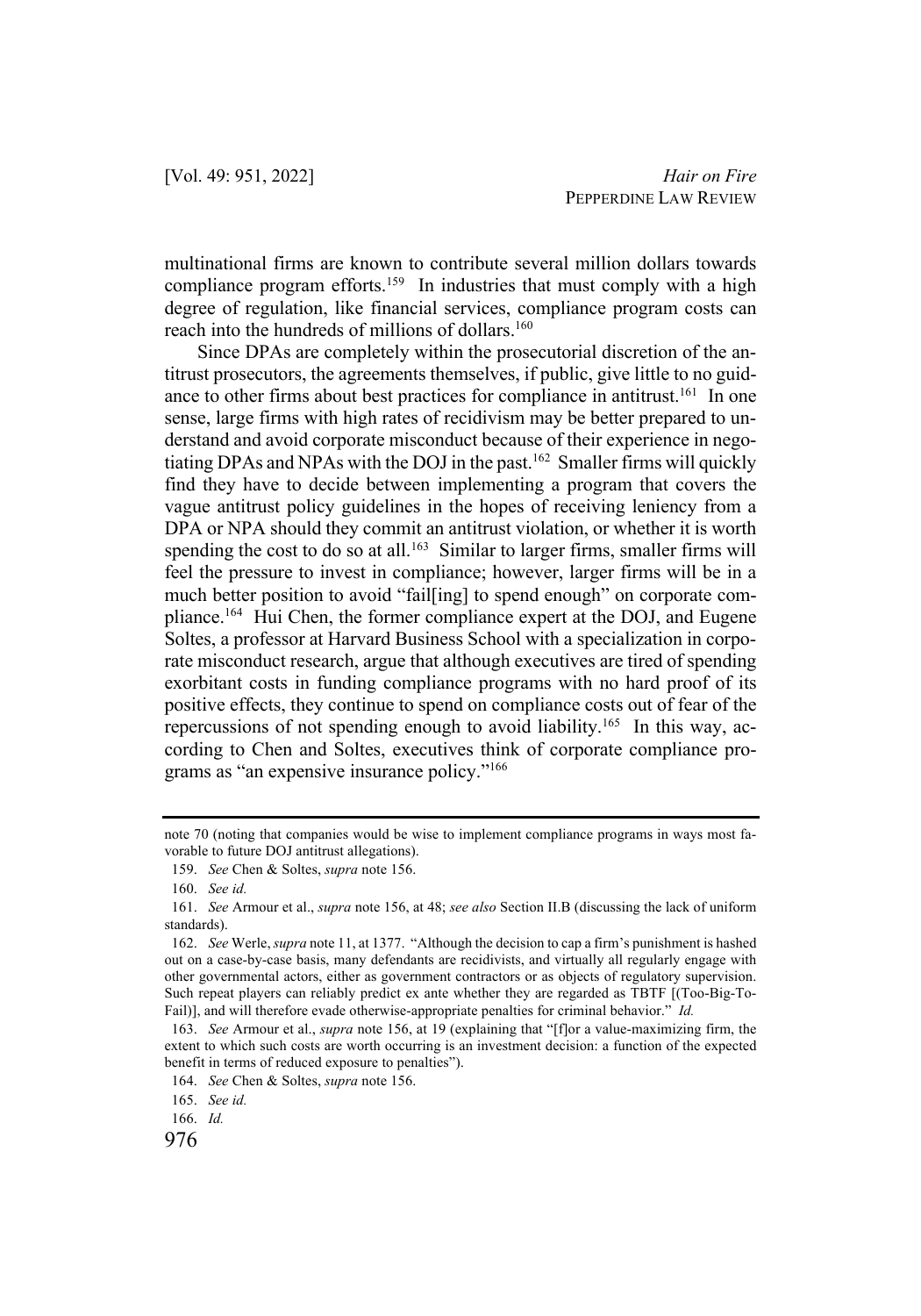Executives are especially incentivized to buy a corporate compliance "insurance policy" because rather than simply entering guilty pleas, companies will argue in each case why the government should grant them a DPA or NPA by attempting to prove the efficacy of their compliance programs, and therefore face lower fines.<sup>167</sup> The data shows that this situation is likely already the case given the relative rise in antitrust DPA cases since July 2019 compared to prior years.<sup>168</sup> This means that financially successful incumbent industries are in a far better position to protect their position in the marketplace by their ability to invest in or update their costly compliance programs.<sup>169</sup>

DPAs and NPAs can successfully promote the consumer welfare standard "if, but only if, they optimally deter crime."<sup>170</sup> Unfortunately, the inherently secretive nature of alternative prosecution agreements, which are privately negotiated, protects violating corporations from the scrutinizing public eye, reducing the consumer's ability to make educated decisions in the use of purchasing power and entrenching large corporations' positions in the marketplace.<sup>171</sup> Further, the safety net of DPAs for corporations to evade prosecution and resulting public shame enables such corporations for further antitrust recidivism by encouraging the mere payment of a fine and the corporation's lucrative return to business as normal.<sup>172</sup>

<sup>167.</sup> COVINGTON, *supra* note 12, at 4 (indicating this will shift the nature of antitrust cases).

<sup>168.</sup> *See supra* Section III.C (depicting the rise in DPA use since the 2019 policy announcement). 169. *See supra* notes 162–64 and accompanying text (demonstrating incumbent industries will be

better able to have higher amounts of retained wealth over other companies).

<sup>170.</sup> Jennifer Arlen, *Prosecuting Beyond the Rule of Law: Corporate Mandates Imposed Through Deferred Prosecution Agreements*, 8 J. LEGAL ANALYSIS 191, 230 (2016) (arguing that "[t]he DOJ should take a more regulatory approach to designing [DPA and NPA] mandates").

<sup>171</sup>*. See infra* Section IV.A.1; Diamantis, *supra* note 51, at 529 (noting the secretive nature of DPAs and NPAs).

<sup>172.</sup> *See infra* Section IV.A.2.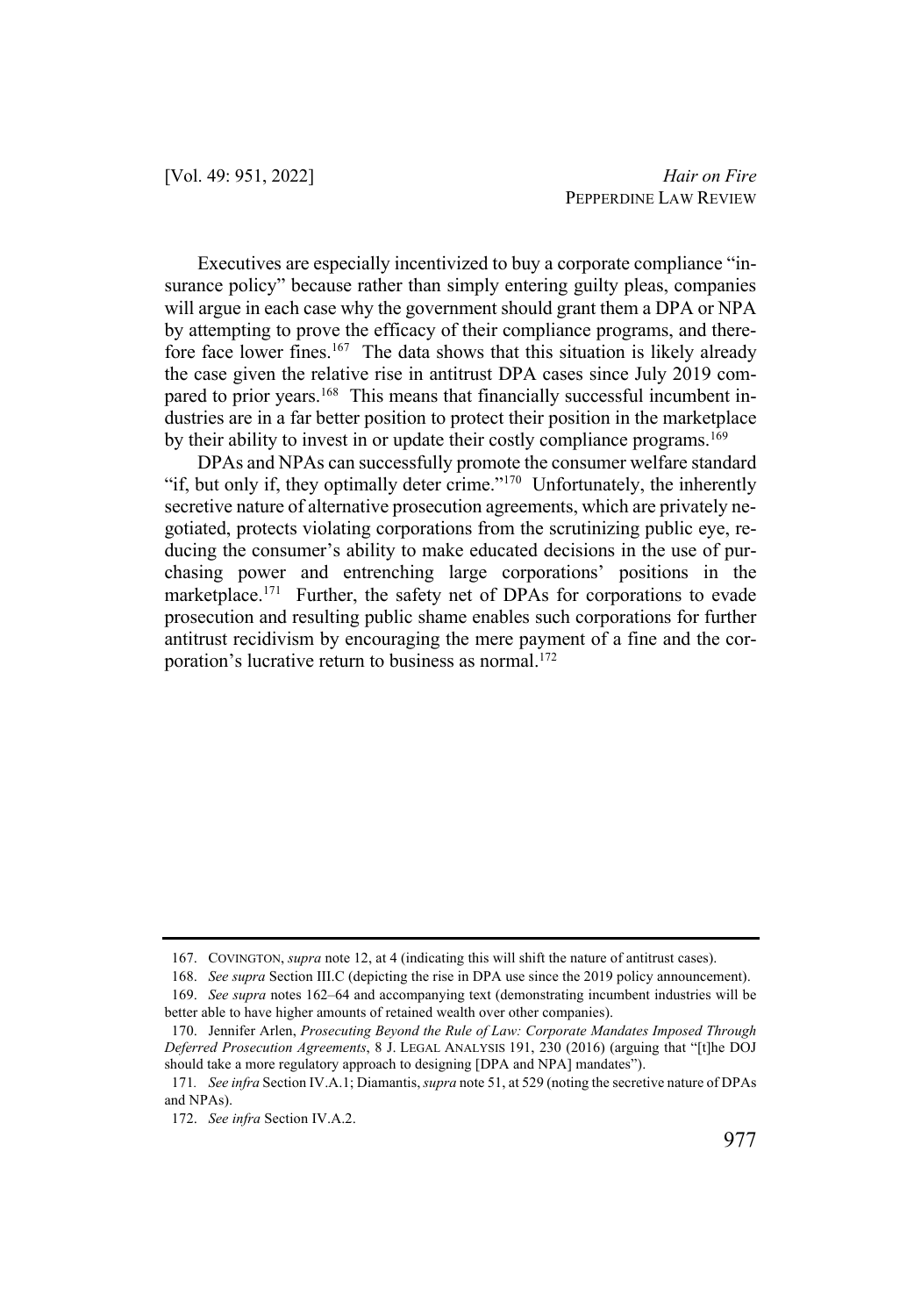#### 1. Preserving the Public Reputation

A main benefit of DPAs and NPAs for companies is that they do not require violating companies to publicly disclose wrongdoing.<sup>173</sup> Reputational damage arising from a corporate conviction can serve as a notable deterrent in corporate crime, "reducing overall corporate value and competitiveness."174 "By design, DPAs and NPAs are negotiated, finalized, and enforced out of public view," and government prosecutors can simply agree to not disclose these agreements and keep them sealed from the public.<sup>175</sup> Even when corporations do accept public responsibility for a crime as part of a DPA or NPA, they still avoid the consequence of the stigma that would otherwise come with a criminal conviction.<sup>176</sup> A corporation with a negotiated NPA, for example, may rightfully and proudly state that the company's misconduct did not lead to prosecution, providing "a small public relations benefit to the company."177

As corporate prosecution decreases due to increased use of DPAs and NPAs, the perception of both consumers and corporations alike is that violations of antitrust law are of lesser import to society.<sup>178</sup> As this notion continues, consumers may begin to believe that such behavior is not prohibited criminal activity.179 A reduction in the "societal condemnation that should accompany criminal prosecution" is problematic for the DOJ and for consumers.<sup>180</sup> This perception hurts any punitive or deterrent value the government attempts to put on antitrust violations and increases the likelihood of similar wrongdoing in the future because of the reduced consequences.<sup>181</sup> Therefore, the DOJ needs to ensure a healthy balance of fairly prosecuting corporations

<sup>173.</sup> *See* Diamantis, *supra* note 51, at 512.

<sup>174.</sup> *See id.* at 550 (explaining that "the reputational penalties that affect a corporation after conviction can be just as severe as any formal sanction"). The author also notes that the severity of reputational effects is problematic for corporations because they impact innocent parties like employees or stockholders. *See id.*

<sup>175.</sup> *Id.* at 529, 529 n.128.

<sup>176.</sup> *See* Angelo et al., *supra* note 8, at 530–31 (describing that DPAs and NPAs allow corporations to "avoid the . . . potentially devastating collateral consequences of a criminal indictment, trial, and conviction").

<sup>177.</sup> Werle, *supra* note 11, at 1422.

<sup>178.</sup> *See* Diamantis, *supra* note 51, at 531 (remarking that when prosecution is kept from the public, it can "undermine what many think is a distinguishing social benefit of criminal law: providing society with a means of expressing its collective condemnation of certain conduct").

<sup>179.</sup> *See id.* at 532.

<sup>180.</sup> *See* Alexander & Cohen, *supra* note 38, at 539.

<sup>181.</sup> *See id.* ("[D]eferred prosecution and non-prosecution agreements limit the punitive and deterrent value of the government's law enforcement efforts and extinguish the societal condemnation that should accompany criminal prosecution.").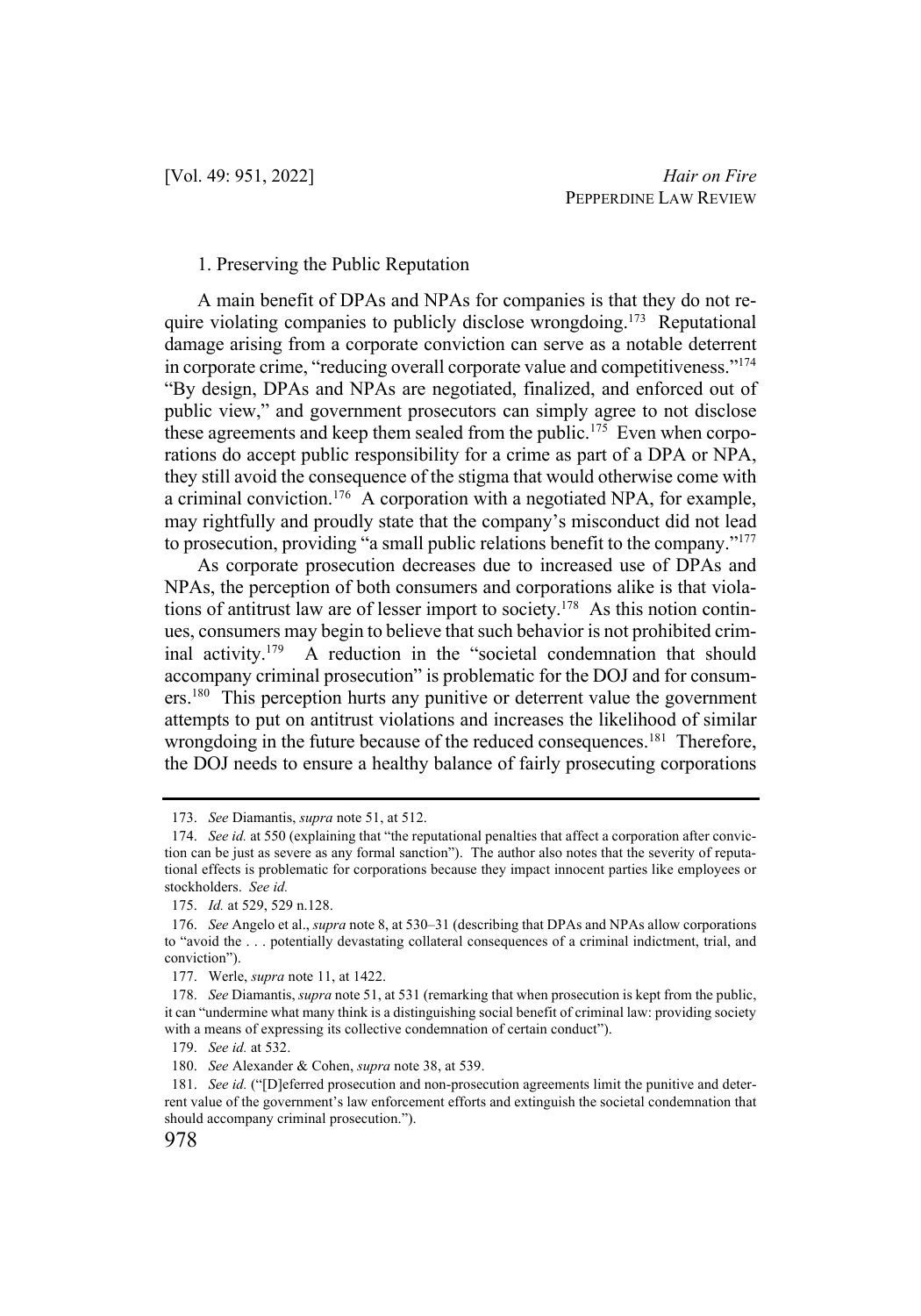and culpable individuals alike to preserve the punitive effect penalties should have on defendants in deterring future corporate misconduct.<sup>182</sup>

Additionally, because DPAs and NPAs avoid prosecution, consumers are further harmed by their reduced ability to bring antitrust violators to court using issue preclusion; the court room also, importantly, is the main setting that publicly demonstrates that such violations do in fact cause injury.<sup>183</sup> If the goal of the 2019 policy is to encourage antitrust compliance to protect consumers, limiting the effectiveness of how a consumer can lawfully take an antitrust violator to court is an injustice to the consumer welfare standard, which puts the focus on the consumers themselves.<sup>184</sup> One commentator notes that, in comparison to plea deals, DPAs and NPAs reduce the deterrent effect of corporate violations because of the accompanying reduction in adverse publicity<sup>185</sup>:

> The rise of these agreements has undermined the general deterrent and adverse publicity impact that results from corporate crime prosecutions and conviction . . . . It could very well be that the rise of these deferred and non-prosecution agreement deals represents a victory for the forces of big business who for decades have been seeking to weaken or eliminate corporate criminal liability.<sup>186</sup>

Because publicity of corporate wrongdoing decreases with the use of DPAs and NPAs, the general public is far less likely to be informed about when and which companies are acting unfairly in the marketplace or are committing other criminal violations, which might affect a consumer's future purchasing decisions or a company's position in the stock market.<sup>187</sup> In this scenario, corporations are subsequently less likely to lose consumers who might

<sup>182.</sup> *See infra* Section V.A (emphasizing the need to prosecute culpable individuals along with the corporation's entity).

<sup>183.</sup> *See* COVINGTON, *supra* note 12, at 3 (explaining that "[b]ecause DPAs do not result in final judgments, they will not―unlike guilty pleas―constitute prima facie evidence of a violation in a subsequent related civil class action proceeding").

<sup>184.</sup> *See* U.S. CHAMBER OF COM., *Heart of Antitrust Laws*, *supra* note 15 (recognizing that the consumers are the heart of antitrust); Diamantis, *supra* note 51, at 530 ("[T]he public misses out on the catharsis of seeing justice done in the face of corporate crime.").

<sup>185.</sup> Alexander & Cohen, *supra* note 38, at 555.

<sup>186.</sup> *Id.* at 539.

<sup>187.</sup> *See* Delrahim, Wind of Change, *supra* note 1, at 4 (noting that corporations involved in criminal antitrust investigations feel "collateral consequences" including "damage to its reputation and standing with customers").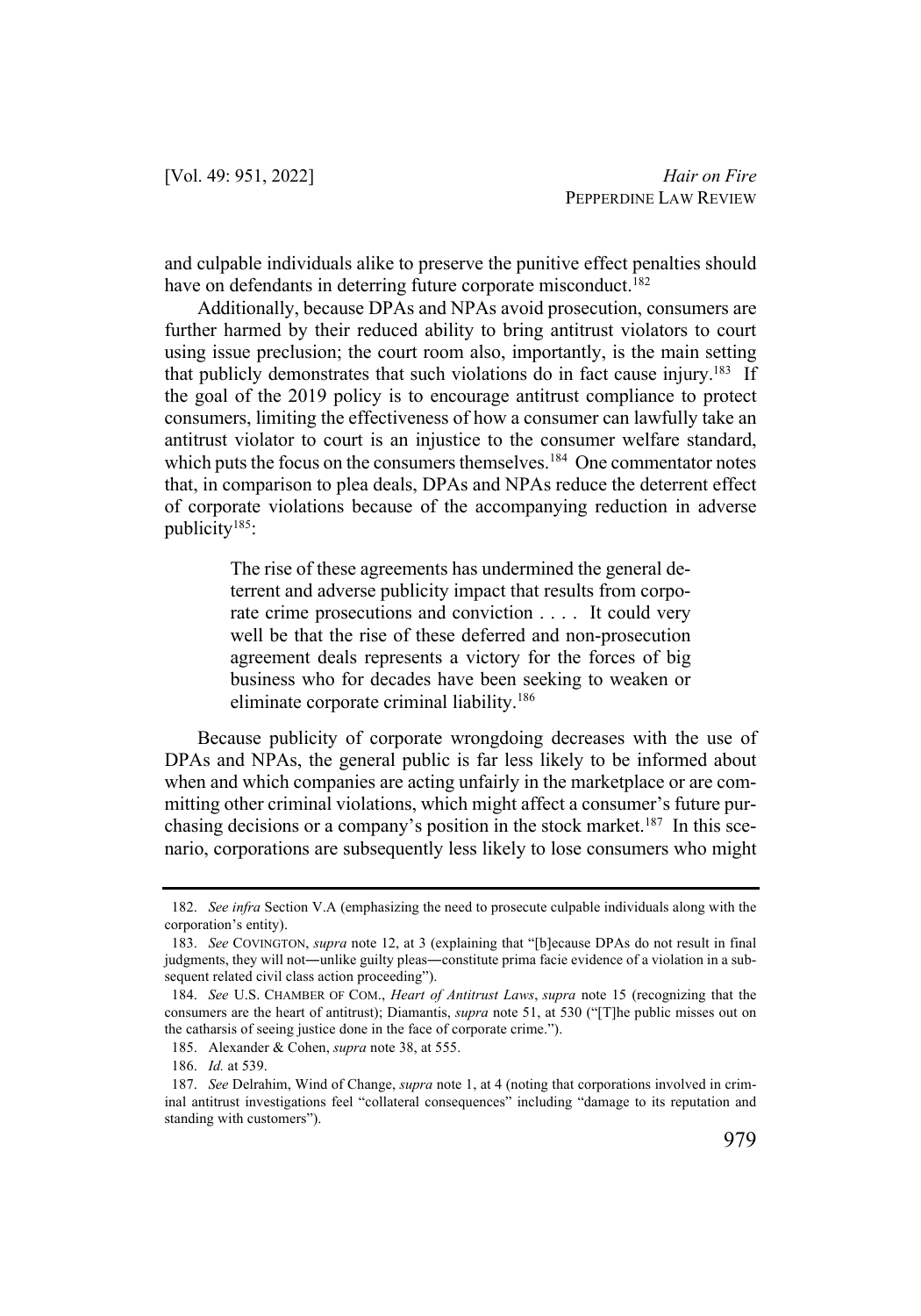otherwise choose to buy products or services elsewhere, and stockholders may continue to value the company's stock higher than they otherwise would if they were aware of the corporation's misconduct or the depth at which it occurred<sup>188</sup>

## 2. Corporate Fines in DPAs and NPAs Enable Antitrust Recidivism and Discourage Innovation

In antitrust, there is an upward trend toward higher and higher fines, $189$ and DPAs and NPAs are seeing the same trend.<sup>190</sup> Some commentators are skeptical that the DOJ pursues high fines for deterrent purposes, citing "selfinterested reasons" and the rise in viewing prosecutions as a "profit centre" that allows the DOJ to bring in money for the government.<sup>191</sup> Nonetheless, it is more likely that the reason for increasingly high fines is that deterrence has long been considered the appropriate method for imposing corporate criminal liability; monetary sanctions being the primary deterrence instrument.<sup>192</sup> However, because DPAs and NPAs avoid prosecution and the consequential collateral damage, corporations that receive these agreements simply pay the fine, further entrenching incumbent industries who can easily pay off their misconduct.193

Moreover, the new policy encouraging DPA and NPA use reflects the DOJ's wish to avoid another Arthur Andersen corporate "death penalty."<sup>194</sup> Unfortunately, the new policy leaves room for only the main deterrent effect of fining corporations for antitrust misconduct, facing heavy criticism by legal

<sup>188.</sup> *See* Reilly, *supra* note 10, at 355 (quoting a federal prosecutor who commented that "[c]ompanies are *happy* to enter into these deferred prosecution agreements because . . . [t]hey take a bath in the press for a finite period of time [and] [t]he stock markets don't even seem to punish them").

<sup>189.</sup> *See* Mah et al., *supra* note 38, at 457.

<sup>190.</sup> *See Criminalising the American Company*, *supra* note 125 (showing a chart that depicts DPA and NPA fines increasing between 2001 and 2014).

<sup>191.</sup> *See id.* (noting that "[t]he incentives are strongest when enforcement agencies are permitted to retain all or some of the proceeds of enforcement"). Somewhat antithetical to the proposition that DPAs reduce adverse public exposure, the author suggests that prosecutors who may have to face elections encourage media coverage of the high penalties they placed on large corporations. *Id.*

<sup>192.</sup> *See* Thomas, *supra* note 79, at 926.

<sup>193</sup>*. See* discussion *infra* Section IV.A.2.

<sup>194.</sup> *See* Alexander & Cohen, *supra* note 38, at 539 ("DPAs and NPAs are sometimes regarded as enabling some companies to avoid insolvency. This is reflected in the claim that DPAs and NPAs 'rebuild shareholder and public confidence in corporations while allowing companies to avoid certain death by indictment.'"); *see supra* notes 77–90 and accompanying text (discussing Arthur Andersen and the subsequent rise of the DPA era).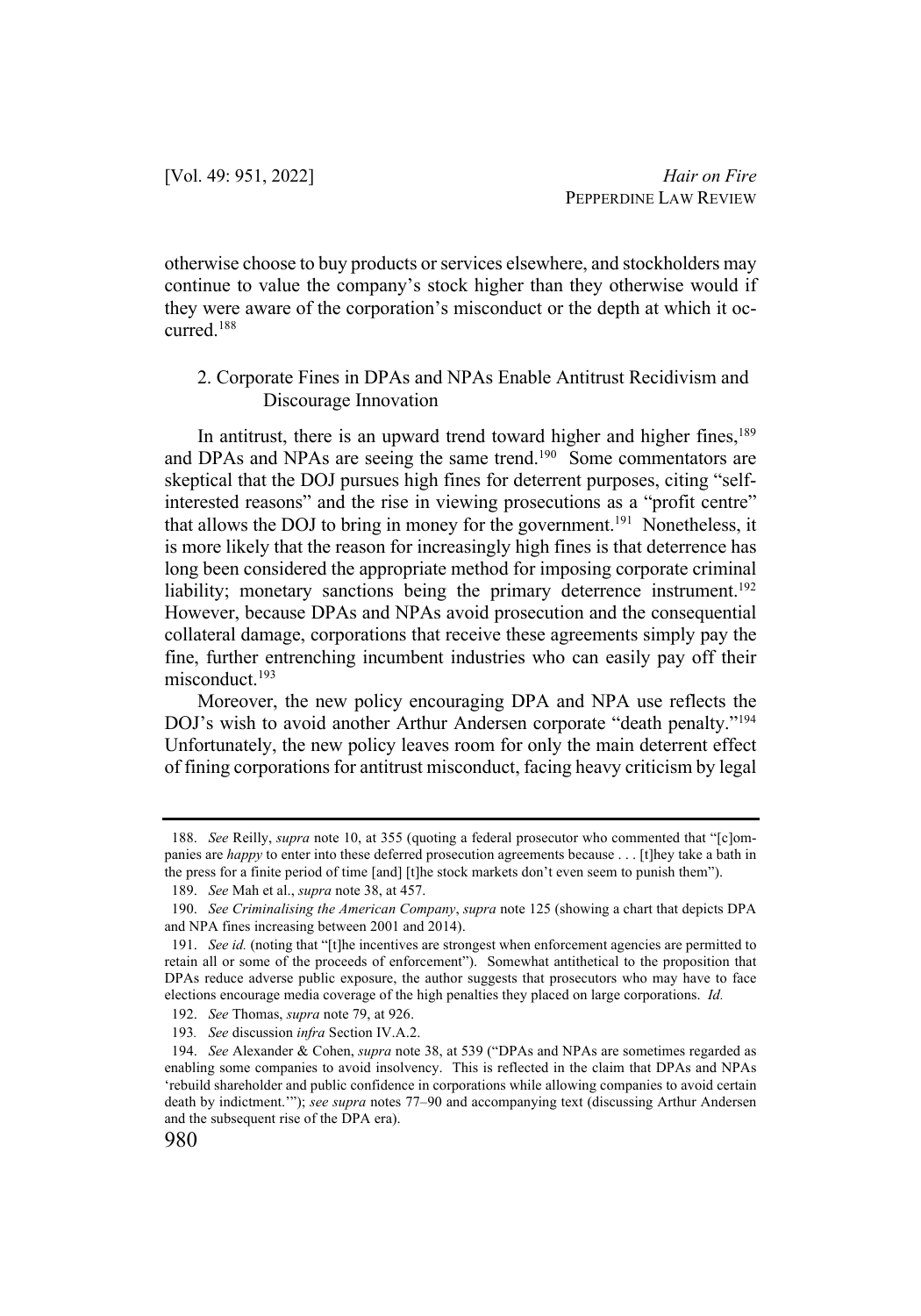theorists.195 Recidivism rates among corporations, even those under an active DPA, which should serve as a major deterrent to corporate crime given the ability of the prosecutors to void the contract for such misconduct, are upsettingly high, and the ease with which corporations can pay off fines may be fueling the problem.<sup>196</sup> Not only is it rare for prosecutors to pursue breaches under active DPAs, but many large, established corporations, including Pfizer, ExxonMobil, Barclays, JPMorgan, and BP, are repeat offenders who continue to violate laws in quick succession.<sup>197</sup>

The DOJ falls back on the "Too-Big-to-Jail" (TBTJ) problem, worrying that handing out corporate convictions to companies with immeasurable influence over the economy would be worse for the American public than handing out fines.198 For firms considered TBTJ, however, deterrence no longer holds any effect because they are essentially rendered unaccountable for their crimes when economic penalties fail to discourage their corporate misconduct.199 Even for firms not considered TBTJ, settlement data shows that corporations on the whole are hit with fines that are either at or below the federal Sentencing Commission's Organizational Sentencing Guidelines.<sup>200</sup> For companies that can afford deferred prosecution or non-prosecution agreement fines, a rise in the use of DPAs and NPAs serves as a valuable buffer of protection from deterrents to criminal convictions, $^{201}$  and as long as the DOJ continues to consider some corporations as TBTJ, the 2019 policy cannot be expected to effectively deter criminal antitrust conduct with its overreliance on fines.<sup>202</sup>

<sup>195.</sup> *See* Alexander & Cohen, *supra* note 38, at 539 (arguing that among legal theorists, little agreement exists about the efficacy, efficiency, and deterrent effect of DPAs and NPAs).One author argues that many defendants are "repeat players" who regularly engage with the government in a contracting or regulatory capacity and therefore "can reliably predict ex ante whether they are regarded as TBTF [(Too-Big-to-Fail)] . . . evad[ing] otherwise-appropriate penalties for criminal behavior."*See* Werle, *supra* note 11, at 1377. Others argue that the reduced effect of penalties from DPAs and NPAs "enabl[e] some companies to avoid insolvency" and "rebuild shareholder and public confidence in corporations while allowing companies to avoid certain death by indictment." *See* Alexander & Cohen, *supra* note 38, at 539.

<sup>196.</sup> *See* Werle, *supra* note 11, at 1369–70.

<sup>197.</sup> *See id.*

<sup>198.</sup> *See id.* at 1370.

<sup>199.</sup> *See id.*

<sup>200.</sup> *Id.* at 1375.

<sup>201.</sup> *See* Alexander & Cohen, *supra* note 38, at 538. *But see* Delrahim, Wind of Change, *supra* note 1, at 4 (explaining that the new policy marks a move away from enforcement as it is "often [] of inherently limited deterrent value").

<sup>202.</sup> *See* Werle, *supra* note 11, at 1428.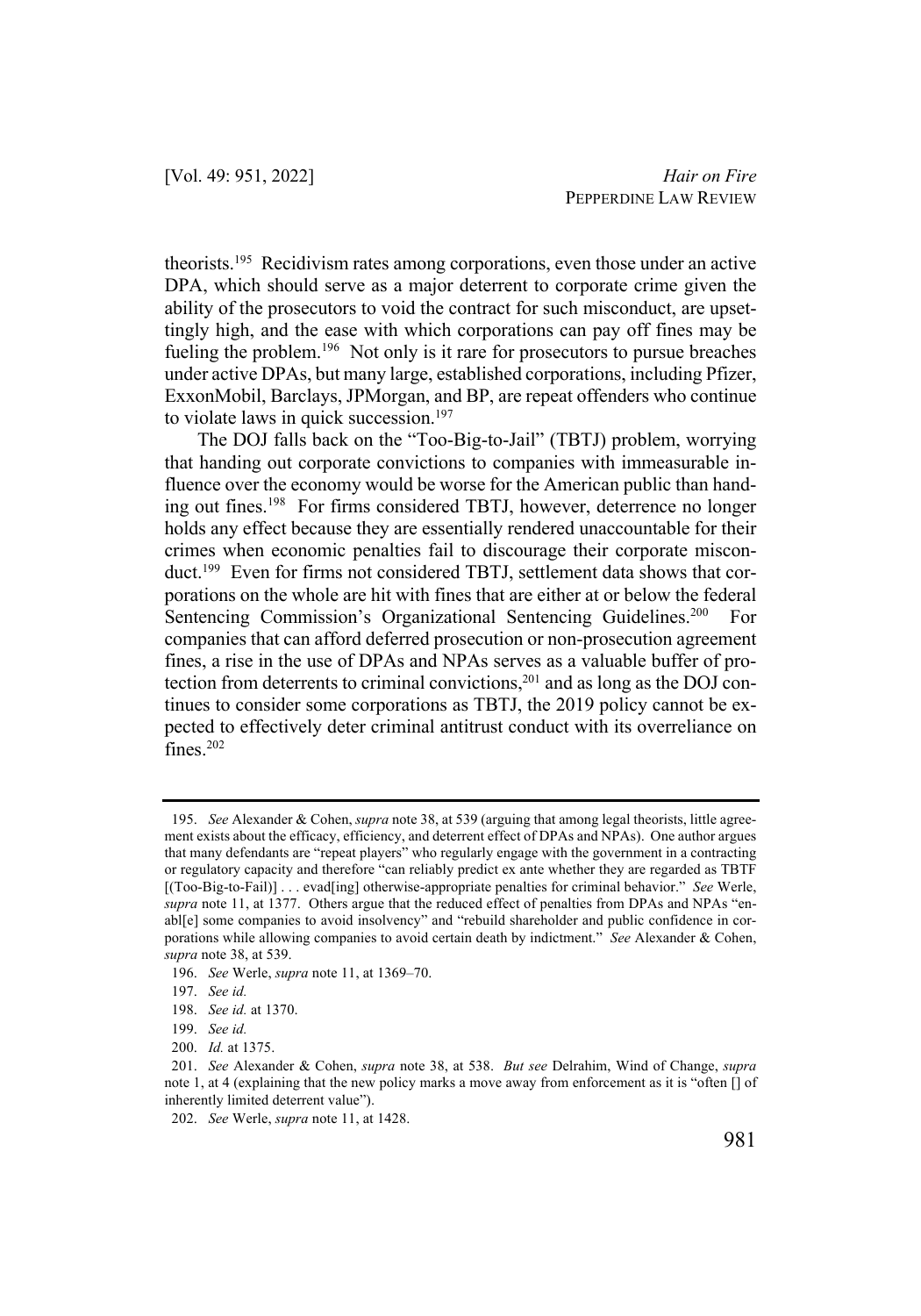The increase in fines is also problematic in that innocent parties like shareholders and employees are the ones damaged by the monetary penalties.<sup>203</sup> The DOJ even expresses concern regarding whether these collateral consequences might outweigh deterrence in pushing corporate criminal liability.204 Corporations' continued ability to merely pay off the fines without facing further penalties promulgates the idea that "criminal misconduct is . . . merely a cost of doing business," further hurting any deterrent effect the government wishes to impose.<sup>205</sup> The more firms are able to simply engage in the "cost of doing business," the more high level executives may consider that criminal conduct is profitable for themselves and the corporation.<sup>206</sup> Additionally, increases in reliance on fines alone for deterrence may also cause executives to invest in concealment as opposed to prevention of future misconduct.207

One of the main foci of antitrust enforcement is protecting innovation in the market.<sup>208</sup> As DPAs and NPAs increase in frequency in antitrust cases, large incumbent industries are more likely to be able to financially maintain their market position by paying off fines, allowing these companies to make entry significantly more difficult, leading to a further concentration of the industry.209 With fewer competitors in the market, there is less horizontal competition and less incentive for companies to create new and improved products.<sup>210</sup> The consumer welfare standard encompasses more than just worries about changes in the price of products.<sup>211</sup> Consumer welfare encompasses considerations like quality, variety, and innovation, which a well-functioning competitive system can and should provide.<sup>212</sup>

To solve the problem that corporate fines cause, one study suggests doing

212. *See id.*

<sup>203.</sup> Diamantis, *supra* note 51, at 549.

<sup>204.</sup> *See* Angelo et al., *supra* note 8, at 527.

<sup>205.</sup> *See* Thomas, *supra* note 79, at 963; *see also* Reilly, *supra* note 10, at 352 (arguing that DPAs should be eliminated in corporate criminal cases because they give the appearance that corporations can "buy[] their way out of a prosecution").

<sup>206.</sup> *See* Werle, *supra* note 11, at 1370.

<sup>207.</sup> *See* Diamantis, *supra* note 51, at 549 (according to the author, "[f]ines are, after all, a roundabout way to get at the root of the problem—defective corporate character").

<sup>208.</sup> *See* GAVIL ET AL., *supra* note 121, at 3 (describing that "[i]n a fundamental way, antitrust law . . . promotes the competitive process that can bring new, less expensive, and more varied products and services to the market").

<sup>209.</sup> *See id.* at 671–892; *see also supra* Section IV.A (arguing that increased use of DPAs and NPAs will support incumbent industries for financial reasons).

<sup>210.</sup> *See* GAVIL ET AL., *supra* note 121, at 671–892.

<sup>211.</sup> *See Antitrust Laws*, U.S. CHAMBER OF COM., *supra* note 40.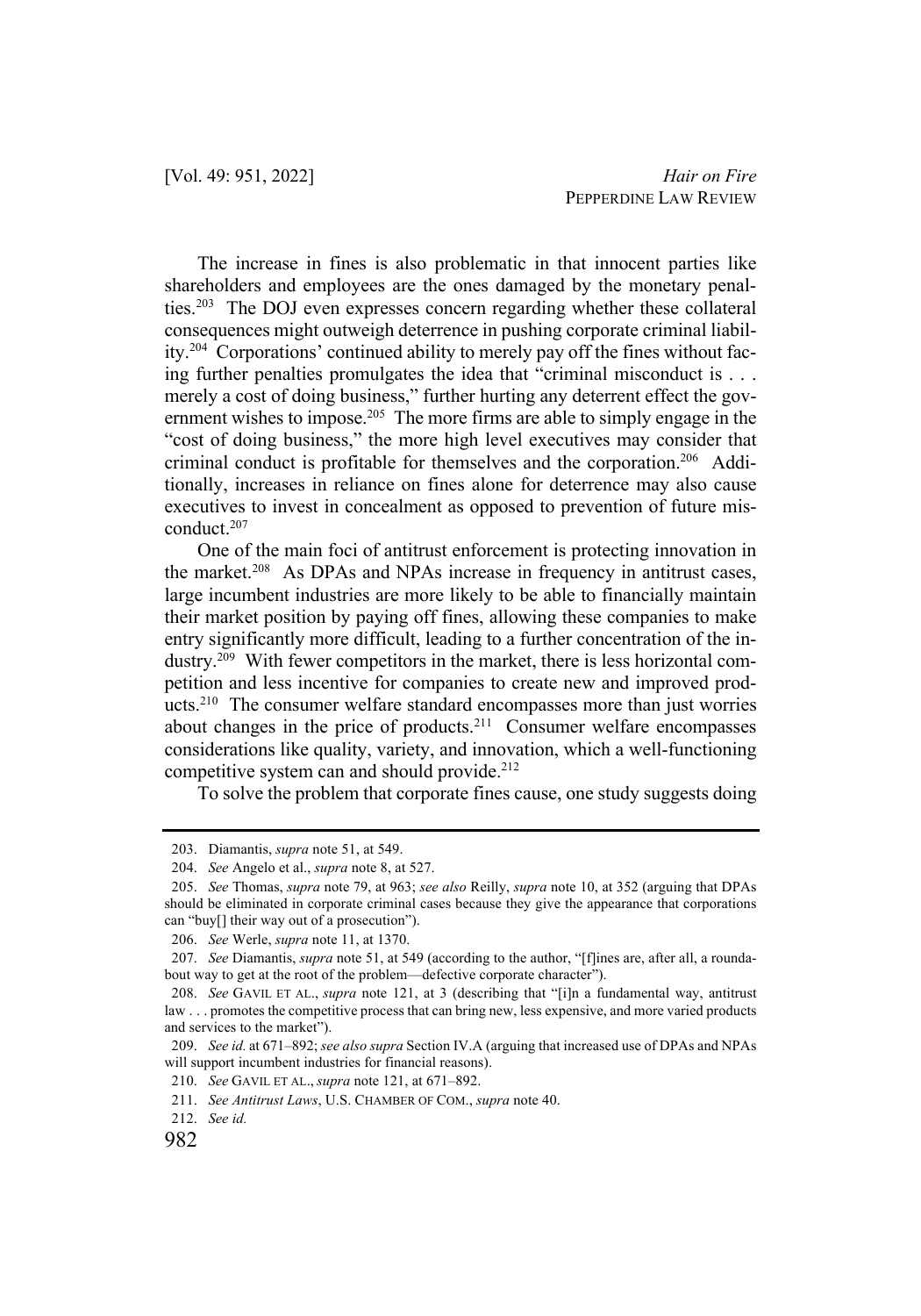away with fines altogether.<sup>213</sup> Interestingly, research conducted by faculty at Oxford University and the University of Washington found that when corporate misconduct hurts investors or consumers, the damage from a drop in the company's share price far exceeds that of a fine.<sup>214</sup> In essence, the research found there to be "little reason" for prosecutors to push large fines when the market already self-regulates.<sup>215</sup> However, given the rise in antitrust fines, it is unlikely the Division would pursue an option that eliminates them, especially after reporting that 2020 saw the highest amount in criminal fines over the past five fiscal years.<sup>216</sup> Rather than eliminating fines within a deterrence process, they should be redirected back towards the decision-makers who entered into the unlawful conduct in the first place. $217$ 

## *B. Corporate Compliance Programs Do Not Offer Adequate Incentives or Standards*

## 1. Managers Prefer Self-Interest over Compliance

"[T]op management is the most significant factor affecting corporate compliance."218 In antitrust, violations are not accidental acts of misconduct committed by stand-alone or low-level employees.<sup>219</sup> A problem with the 2019 policy's increased focus on corporate compliance programs is that it ignores that such programs may not properly incentivize lead decision-makers who decide the degree to which a company will implement or enhance a compliance program.220

For companies, compliance programs under the new policy are now the key to avoid hefty penalty costs that would otherwise cause real collateral

218. Diamantis, *supra* note 51, at 555.

<sup>213.</sup> *See Criminalising the American Company*, *supra* note 125.

<sup>214.</sup> *Id.* The author indicates that the results of the research demonstrate how the business's underlying value has been damaged by its own misconduct, which leads to higher costs for the company to attain capital and sell its products or services. *See id.*

<sup>215.</sup> *See id. But see infra* Section V.A. (arguing that the DOJ should instead levy more fines directly against culpable individuals to effectively deter antitrust violations).

<sup>216.</sup> *See* Delrahim, Here I Go Again, *supra* note 139, at 6 (asserting that the Antitrust Division brought in \$529 million in fines in the 2020 fiscal year while under his leadership).

<sup>217.</sup> *See infra* Section V.A (arguing that fines and other punishments directed at individuals are far more effective at deterring future antitrust violations than those levied on the corporation itself).

<sup>219.</sup> *See* COVINGTON, *supra* note 12, at 1–2 (explaining that this was one of the reasons why the Antitrust Division used to hold that antitrust violators should almost always receive criminal charges regardless of preexisting compliance programs).

<sup>220.</sup> *See* Armour et al., *supra* note 156, at 1.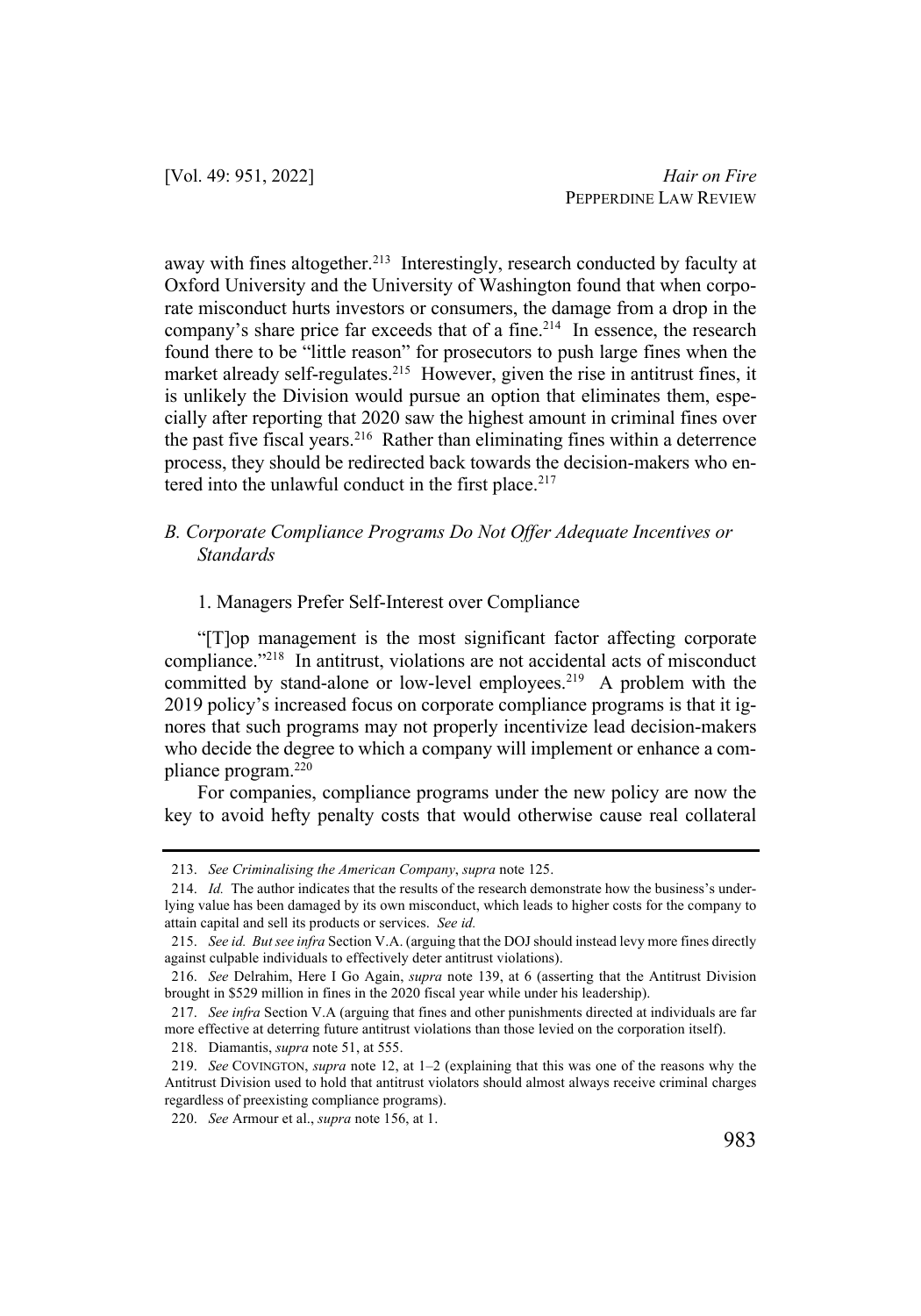consequences on all employees and interested stakeholders.221 In the eyes of managers and executives, however, compliance programs are long-term company investments, and their focus is often limited to their personal tenure at the corporation during which they might expect to liquidate stock; this situation encourages a dangerous propensity for executives to make profitable short-term choices with potentially damaging long-term effects.<sup>222</sup> As stockbased pay becomes increasingly common for top-level executives, the pattern reveals that executive employees are disincentivized to pursue hefty compliance programs in favor of their own short-term profits.<sup>223</sup> The problem is, unfortunately, not necessarily remedied by board members.<sup>224</sup> Board members are unlikely to check the behavior of managers if under a stock-based pay setup because board members' motivations to have healthy compliance programs face the same downward pressures.<sup>225</sup>

Ultimately, compliance programs under current corporate compensation trends are likely to remain more like "paper programs"—programs that meet the bare minimum to try and pass any of the vague standards set forth by the DOJ.<sup>226</sup> Coupled with the length of time it takes for detection of violations and subsequent enforcement actions to result, $227$  the system has made it easier

<sup>221.</sup> *See id.* at 13; *see also supra* Section III.A.

<sup>222.</sup> *See* Armour et al., *supra* note 156, at 1, 4–5 ("Stock-based pay, ubiquitous for corporate executives, creates systematic incentives to short-change compliance."). Among U.S. corporations, stockbased compensation is an incredibly and increasingly common form of payment to senior executives. *See id.* at 6, 20. The idea is to intersect the interests of the executives to the stockholders by directly tying the corporation's stock price to the compensation of the executive, meaning as the stock price improves, so too does the executive's compensation award. *See id.* at 20. This creates a problematic tie between the executive's "time horizon," by which the executive will be incentivized to concern herself only with the stock price during her tenure at the company, and therefore, could make shortterm profitable decisions that are harmful in the long run. *Id.* at 5, 20–21; *see infra* note 316 and accompanying text (reporting that many executives are more than willing to break the law for shortterm profit).

<sup>223.</sup> *See* Armour et al., *supra* note 156, at 3–4. The examples of companies such as Volkswagen tampering with their emissions tests, BP cutting costs at the expense of the environment, or Facebook and its questionable use of user data are telling. *See id.* These decisions may have brought short-term profits; however, each company has faced either enforcement or reputational costs with deep downward dives of stock price. *See id.* at 4. "The problems seem not so much to be strategic decisions benefitting shareholders at society's expense, but failures in corporate governance harming both society and shareholders." *Id.*

<sup>224.</sup> *See id.* at 6.

<sup>225.</sup> *See id.* "Rather than serving to rein in managers' excesses, boards risk becoming their cheerleaders." *Id.*

<sup>226.</sup> *See id.* at 21; *see also infra* Section IV.B.2 (discussing the problems of vague compliance standards); *supra* notes 96–97 (discussing paper programs).

<sup>227.</sup> *See* Armour et al., *supra* note 156, at 5.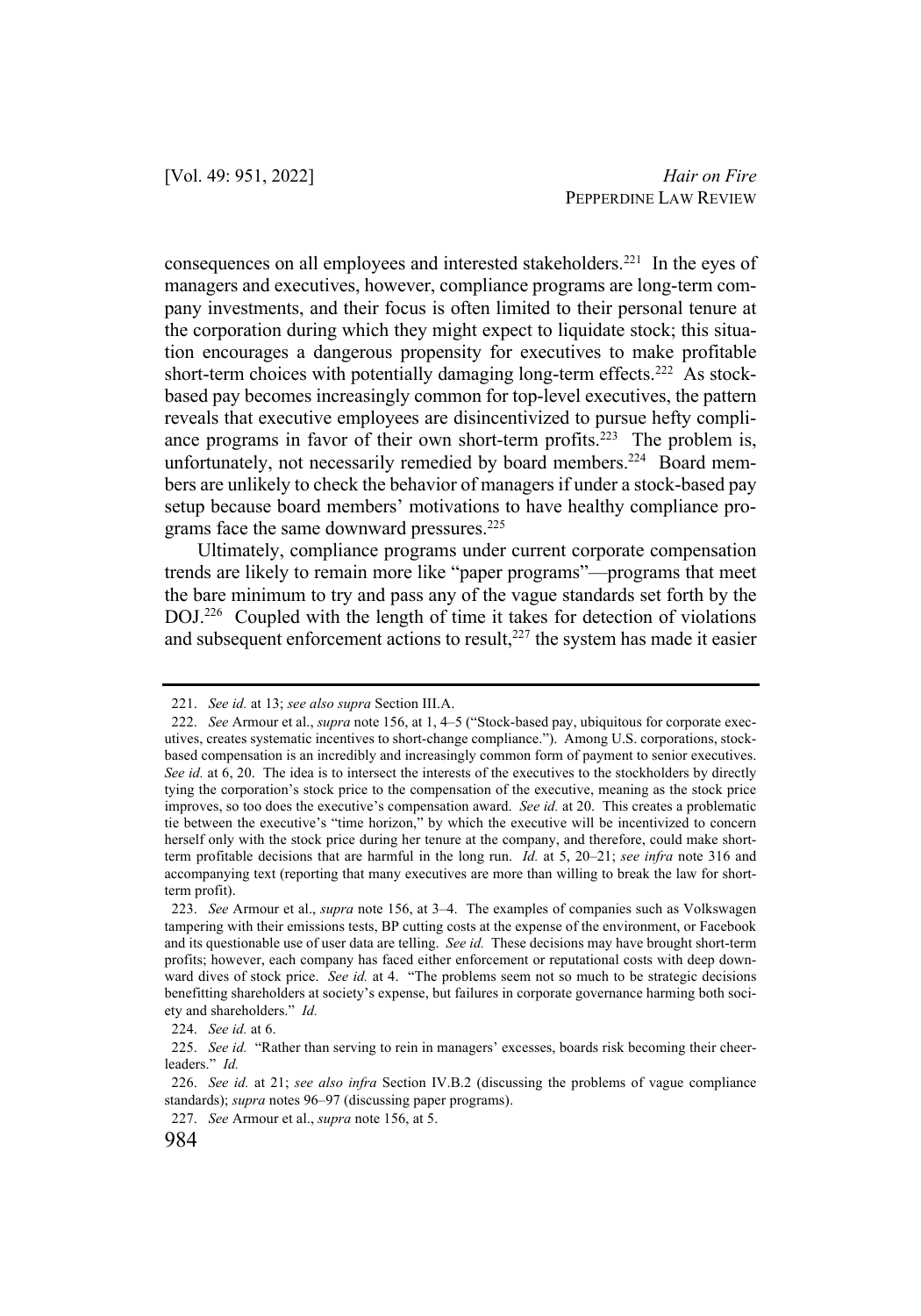for executives to underinvest in corporate compliance, negotiate for the more readily accessible DPAs, pay the lower penalty fine, and still make it a financially beneficial decision to violate antitrust laws.228

### 2. Lack of Cognizable Compliance Standards

The 2019 policy makes a seemingly sensible move towards encouraging compliance programs; understandably, programs designed to root out and stop misconduct should theoretically reduce antitrust violations, protecting consumers.<sup>229</sup> The problem, however, is that despite good intentions, the standards for what actually constitutes an "effective compliance program" remain unclear.230

The Antitrust Division stands by its flexible policy of evaluating each violating company on an individual basis and holds that corporate compliance programs should similarly reflect an individualized approach to the company's particular industry.231 The 2019 policy continues to reflect this approach with "no checklist[s] or formulaic requirements" for Division prosecutors to evaluate a compliance program.<sup>232</sup> In DPAs negotiated with FCS

<sup>228.</sup> *See supra* Section A.II. *But see* Delrahim, Wind of Change, *supra* note 1, at 3 (summarizing Deputy Attorney General Rod Rosenstein's argument that compliance programs should still be credited even though the company broke the law, inherently meaning the compliance program was not effective in deterring violations). "The fact that some misconduct occurs shows that a program was not foolproof, but that does not necessarily mean that it was worthless. We can make objective assessments about whether programs were implemented in good faith." *Id.*

<sup>229.</sup> *See supra* note 120–21 and accompanying text (iterating Delrahim's opinions for why the policy will benefit the public).

<sup>230.</sup> *See* Armour et al., *supra* note 156, at 15 (noting that even among compliance professionals, there remains little knowledge about effective corporate compliance).

<sup>231.</sup> *See* Brent Snyder, Deputy Assistant Att'y Gen. Antitrust Div., U.S. Dep't of Just., Compliance Is a Culture, Not Just a Policy, Remarks as Prepared for the International Chamber of Commerce, New York 4 (Sept. 9, 2014), https://www.justice.gov/atr/file/517796/download (outlining Brent Snyder, former Deputy Assistant Attorney General's, speech on "what makes an effective compliance program" and providing that the Division is not likely to issue a "one size fits all" approach to determining effective compliance because "[n]ot all effective compliance programs are built alike"). Indeed, the DOJ continued to emphasize a reliance on a "tailored" approach to analyzing a corporation's compliance in its update in June 2020 concerning the evaluation of compliance programs. *See* EVALUATION OF CORPORATE COMPLIANCE PROGRAMS, U.S. DEP'T OF JUST. CRIM. DIV. 1, 3 (updated June 2020), https://www.justice.gov/criminal-fraud/page/file/937501/download [hereinafter EVALUATION OF CORPORATE COMPLIANCE PROGRAMS]; *see also* DOJ UPDATES GUIDANCE REGARDING ITS "EVALUATION OF CORPORATE COMPLIANCE PROGRAMS," GIBSON DUNN 1, 4 (June 3, 2020), https://www.gibsondunn.com/wp-content/uploads/2020/06/doj-updates-guidance-regarding-its-evaluation-of-corporate-compliance-programs.pdf (stating that the update is not a "game-changer" and "amplifies DOJ's core themes: tailored, company-specific compliance programs").

<sup>232.</sup> *See* Delrahim, Wind of Change, *supra* note 1, at 7.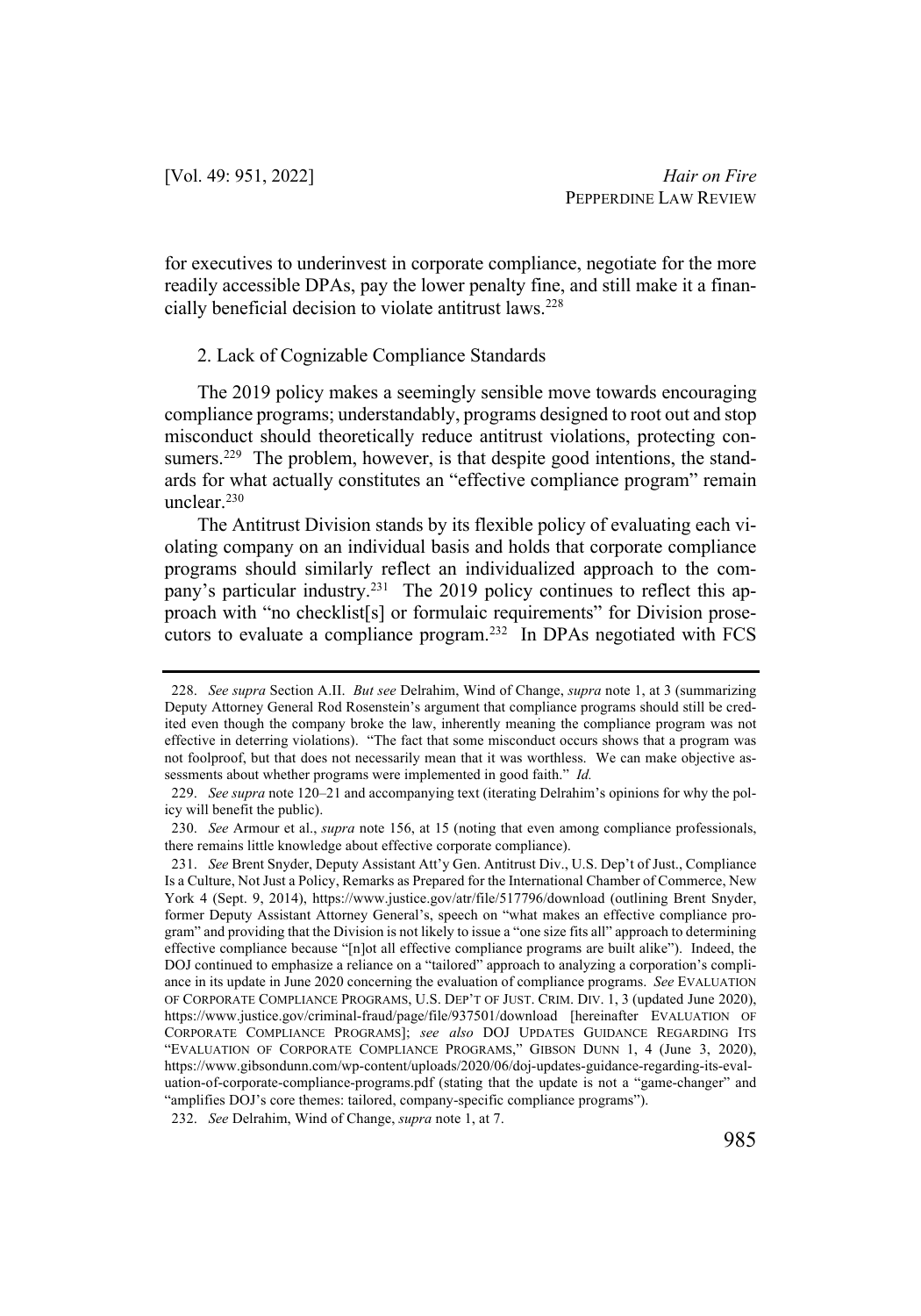and Apotex, for example, neither agreement "set forth particular requirements the compan[ies'] compliance program[s] must satisfy."233 Instead, the 2019 policy merely directs prosecutors to reflect on three questions regarding the efficacy of a corporation's compliance program: "[1] Is the corporation's compliance program well-designed? [2] Is the program being applied earnestly and in good faith? [3] Does the corporation's compliance program work?"234 Even with the inclusion of the nine different elements that are meant to identify an effective compliance program, there are still no discernable numerical or statistical standards by which a corporation could seek to measure their own internal efficacy.<sup>235</sup> The nine factors include:

> (1) the design and comprehensiveness of the program; (2) the culture of compliance within the company; (3) responsibility for, and resources dedicated to, antitrust compliance; (4) antitrust risk assessment techniques; (5) compliance training and communication to employees; (6) monitoring and auditing techniques, including continued review, evaluation, and revision of the antitrust compliance program; (7) reporting mechanisms; (8) compliance incentives and discipline; and  $(9)$  remediation methods.<sup>236</sup>

What these questions and factors indicate is that, although they are supposed to identify aspects of a program that, if included, may deem a program effective, there are no real cognizable standards to measure whether the program is actually serving its true purpose of deterring violations.<sup>237</sup> Unfortunately, even if corporations featured the sixth factor, for instance, in their programs, current data suggests that many corporations utilize ineffective evaluative methods to help them know where to even begin on revising their compliance program.238 For example, the most commonly used metric to

<sup>233.</sup> *See* 2020 MID-YEAR UPDATE, *supra* note 50, at 8, 12.

<sup>234.</sup> EVALUATION OF CORPORATE COMPLIANCE PROGRAMS, *supra* note 231, at 1–2 (referring to them as "fundamental" questions).

<sup>235.</sup> *See* Delrahim, Wind of Change, *supra* note 1, at 13.

<sup>236.</sup> *Id.*

<sup>237.</sup> *See* Armour et al., *supra* note 156, at 15 (noting that just because a corporation may have a feature in their compliance program that would allow it to be seen as an effective program does not mean the program itself is effective).

<sup>238.</sup> *See* Chen & Soltes, *supra* note 156; *see also* Delrahim, Wind of Change, *supra* note 1, at 13 (explaining that the sixth factor entails "monitoring and auditing techniques, including continued review, evaluation, and revision of the antitrust compliance program").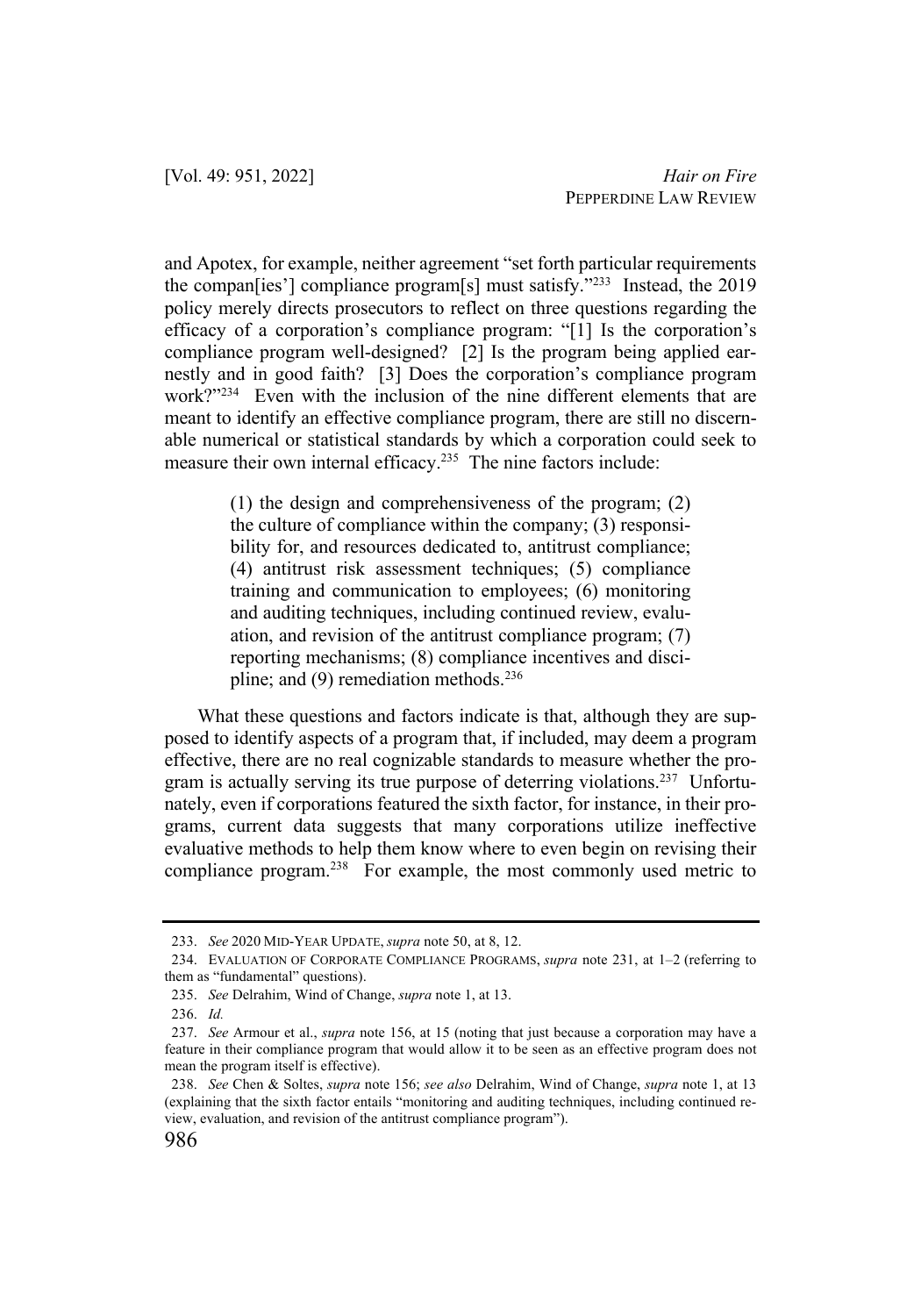determine the efficacy of compliance training, the DOJ's fifth factor, is to analyze completion rates.<sup>239</sup> Although a 90% completion rate may inform the employer that a majority of their employees received information on being compliant, there remains no measure of that training's quality nor ability by employees to use that information to stay compliant.<sup>240</sup> The nine factors therefore, while helpful in narrowing what entails an effective compliance program, do not sufficiently provide cognizable standards that companies can use to concretely apply to their programs so as to be definitively compliant.<sup>241</sup>

Corporations continue to use metrics such as program completion not because they believe them to be effective at measuring success, but because they are incentivized to merely measure efficacy by whether a particular feature of a program exists.242 Although corporations may be incentivized to institute programs to measure how effective their compliance programs are with the use of the sixth factor, a survey by Deloitte and *Compliance Week* in 2016 found that only one-third of corporations that do evaluate their compliance programs are "confident or very confident" that they are using the right measures to do so.<sup>243</sup> Thus, the three fundamental questions and the nine factors of effective compliance programs continue corporations' reliance on a "check-list" approach to compliance, rather than clarifying actual standards by which to evaluate a successful reduction in antitrust violations.<sup>244</sup> Checklist approaches to compliance promote ineffective compliance programs that should be designed to deter and stop antitrust violations, which is why

<sup>239.</sup> *See* Chen & Soltes, *supra* note 156. This survey was conducted by *Compliance Week* and Deloitte. *See id.*; *see also* Delrahim, Wind of Change, *supra* note 1, at 13 (listing the fifth factor as "compliance training and communication to employees").

<sup>240.</sup> *See* Chen & Soltes, *supra* note 156 (arguing that because of the inability of completion rates to adequately measure an effective program, compliance metrics should be tied in greater degree to employees' understanding of compliance policies or measuring behavioral changes).

<sup>241.</sup> *See supra* notes 237–40 and accompanying text.

<sup>242.</sup> *See* Chen & Soltes, *supra* note 156 (arguing that companies' heavy reliance on completion rates as a metric for success is not because it is actually effective "but because their objective is merely to demonstrate to regulators that they've accomplished the task").

<sup>243.</sup> *See id.*; *see also* Hamann, *supra* note 44, at 876 (reporting 14% of corporate compliance executives were "not confident," 45% were "somewhat confident," 27% were "confident," and 5% were "very confident").

<sup>244.</sup> *See* Chen & Soltes, *supra* note 156 (stating corporate managers may problematically believe that if they can answer each question put out by the DOJ to evaluate an effective compliance program, they will meet the DOJ's expectations and consider their program to be adequate and without further need of review). *But see* EVALUATION OF CORPORATE COMPLIANCE PROGRAMS, *supra* note 231, at 1–2 (explaining that the DOJ continues to hold to the three fundamental questions to evaluate effective corporate compliance and reiterated in its June 2020 update that its elaboration on the questions should not be treated as a checklist).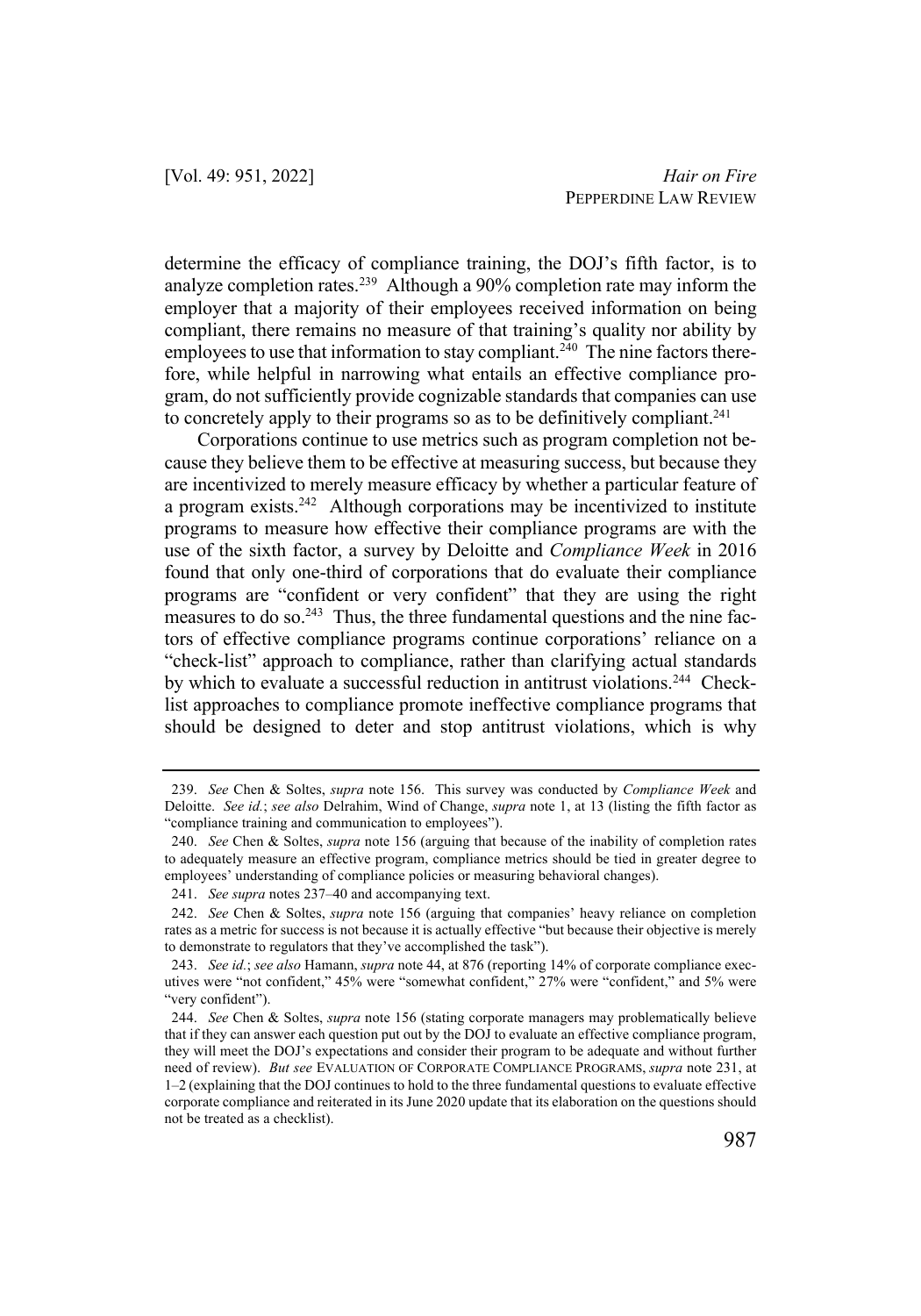requiring court approval of compliance measures could help solve these issues.<sup>245</sup>

#### *C. The Startling Lack of Judicial Review of DPAs and NPAs*

The 2019 policy marks a monumental shift in the approach to corporate compliance crediting within the Antitrust Division.<sup>246</sup> Corporations are now incredibly incentivized to implement or update their compliance programs in regards to antitrust, likely following closely to the nine guidelines provided,<sup>247</sup> in the hopes of receiving a lighter punishment from the DOJ should antitrust charges be incurred.248 As discussed previously, the largest corporations will be best able to fund and support compliance programs, further entrenching their place in the economy and hurting the core values of antitrust to protect consumers' choices.249 The resulting increase in compliance programs is likely to undermine the consumer welfare standard in other manners as well; notably, the overreliance on prosecutorial discretion in the DPA process allows the government, rather than consumers, to decide which companies thrive.250

## 1. The Rise of Coercive Prosecutorial Discretion

Under the 2019 policy, corporate compliance programs are reviewed and monitored by government prosecutors.<sup>251</sup> Allowing DOJ prosecutors essentially full control over the DPA process increases government oversight of business and runs counter to the core reason for antitrust by "allow[ing] policymakers, not consumers, to pick winners and losers in the marketplace."<sup>252</sup>

<sup>245.</sup> *See infra* Section V.B (advocating for a resurgence of judicial review).

<sup>246.</sup> *See supra* Section II.D.

<sup>247.</sup> *See* Delrahim, Wind of Change, *supra* note 1, at 13 (laying out the nine elements that demonstrate "an effective antitrust compliance program"); *see also supra* notes 214–16 (arguing why companies are likely to treat guidelines as strict compliance rules).

<sup>248.</sup> *See* Ushijima et al., *supra* note 70 (arguing "the failure to implement an effective compliance program is imprudent at best and potentially devastating at worst"); *see also* COVINGTON, *supra* note 12, at 5 ("[O]ne thing is clear: companies would be well served to reassess their antitrust compliance programs because for any company that has the misfortune to find itself implicated in a cartel case and facing a Division prosecution, the potential rewards of having a strong compliance program—and risks of having an inadequate program—have never been greater.").

<sup>249.</sup> *See supra* Section IV.A.

<sup>250.</sup> See *infra* Section IV.C.1.

<sup>251.</sup> *See supra* note 119 and accompanying text.

<sup>252.</sup> *See Antitrust Laws*, U.S. CHAMBER OF COM., *supra* note 40 (arguing that the "[n]ew antitrust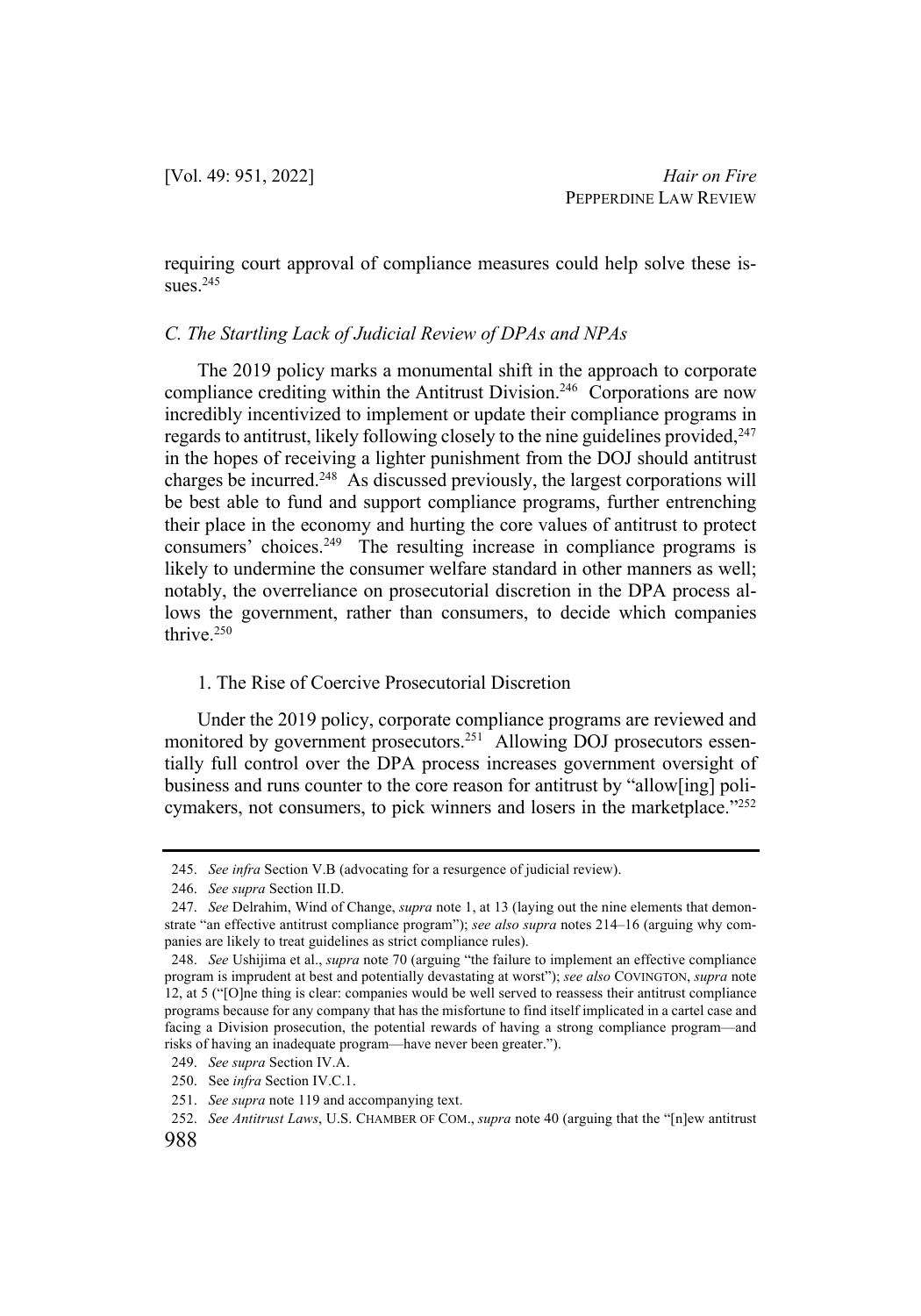The 2019 policy encourages the increased use of DPAs, and in current DOJ and courtroom practice, these agreements are undertaken almost solely via the prosecutor's discretion.<sup>253</sup> This discretion leaves the decision regarding compliance provisions in deferred agreements completely in the purview of antitrust prosecutors.254 Although DPAs are filed with the court, case law allows there to be no substantive court review over the agreement, and NPAs already do not receive any judicial review.255 The problem is that because of the inherently "secretive" nature of DPAs and NPAs, which are negotiated entirely behind closed doors and outside any substantive courtroom review, the 2019 policy lacks any outside oversight to ensure the prosecutors' provisions adhere to the consumer welfare standard.<sup>256</sup> While courts could serve as the fair moderators between the parties, they unfortunately are reticent and have outrightly rejected to take on this responsibility.<sup>257</sup>

In the case of *United States v. Fokker Services B.V.*, <sup>258</sup> for example, the D.C. Circuit declined to hold that courts have the authority for "meaningful<sup>[]</sup> intensive review" over DPAs under the Speedy Trial Act.259 In *Fokker*, the United States charged Fokker Services with evading export laws that generated \$21 million by aiding Iran shortly after the events of 9/11.260 At the trial level, the court rejected the DPA and held that having the company pay a \$21 million fine, matching dollar-for-dollar the revenue the company illegally brought in, did not fit the gravity of the offense considering the fact that senior management knowingly participated in the export evasion conspiracy and yet not a single individual faced prosecution.<sup>261</sup> In the appeal to the D.C. Circuit,

260. *See* Lawlor, *supra* note 65, at 34.

standards [which push for increased government oversight over business] unnecessarily harm[s] our national economy, [by] unfairly target[ing] companies that earn success in the market").

<sup>253.</sup> *See supra* note 119 and accompanying text; Section III.A.

<sup>254.</sup> *See* Angelo et al., *supra* note 8, at 529 n.106 (emphasizing that DOJ prosecutors often negotiate terms that require "significant internal business reforms" among other remedial measures and penalties).

<sup>255.</sup> *See* Hamann, *supra* note 44, at 859 (noting that DPAs receive no "meaningful judicial scrutiny"); *see also infra* notes 258–65 (detailing the case of *United States v. Fokker Services B.V.*, 818 F.3d 733 (D.C. Cir. 2016)).

<sup>256.</sup> *See* Diamantis, *supra* note 51, at 529.

<sup>257.</sup> *See infra* notes 258–65 (concerning controlling case law where the court refused to exert substantive review over DPAs).

<sup>258.</sup> United States v. Fokker Servs. B.V., 818 F.3d 733 (D.C. Cir. 2016).

<sup>259.</sup> *See* Werle, *supra* note 11, at 1409.

<sup>261.</sup> *See Fokker Servs.*, 818 F.3d at 737–38; Lawlor, *supra* note 65, at 34–35. Had Fokker Services been prosecuted, the company would very likely have been disbarred from government contracts, which was the foundation of Fokker Services' business model. Lawlor, *supra* note 65, at 35. Instead,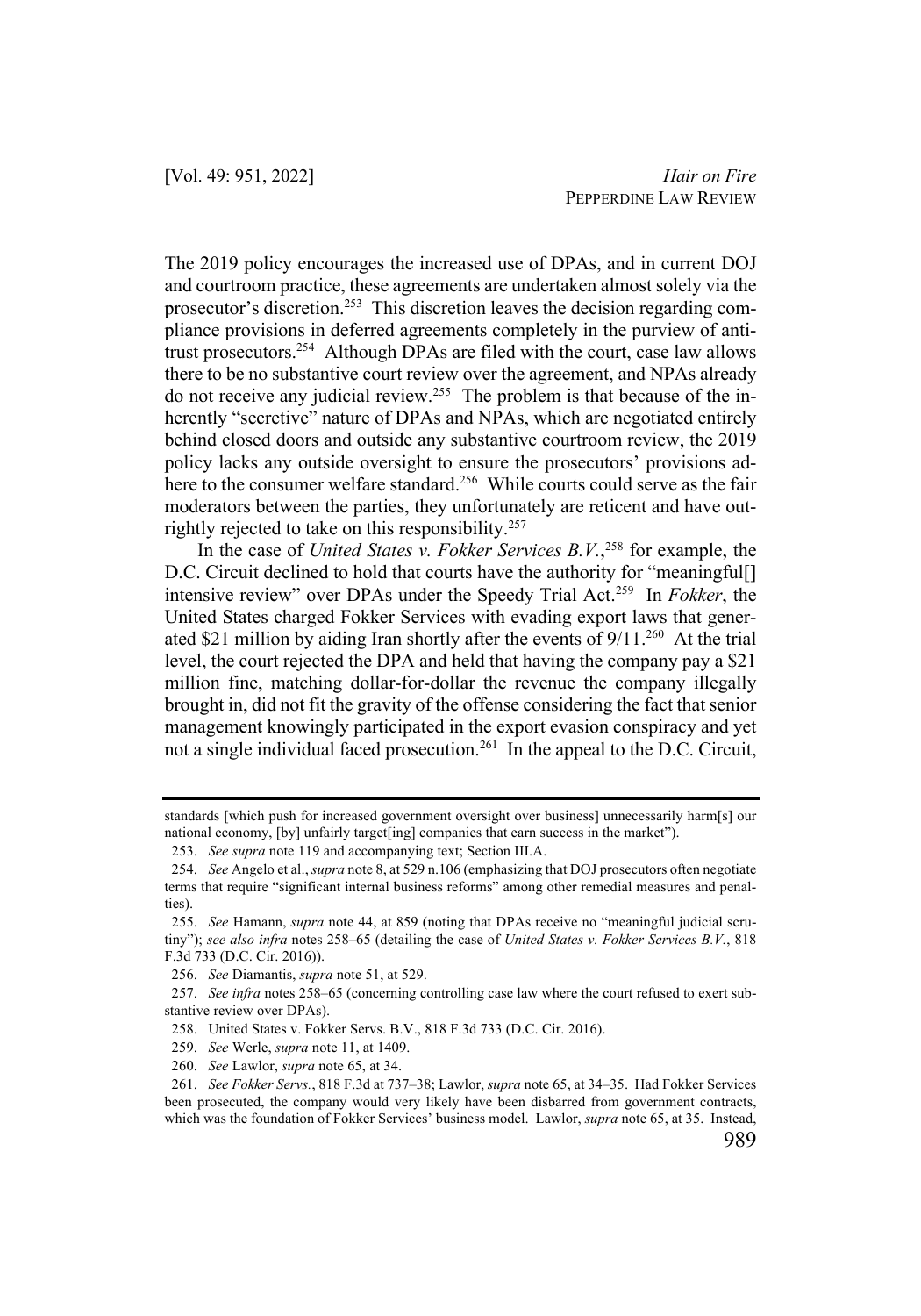the court overturned the lower court's ruling, arguing that the language of the Speedy Trial Act that requires DPAs to have "approval of the court" meant only that courts were to ensure prosecutors were not relying on DPAs to avoid trial time limits.262 The D.C. Circuit further stated that this language does not stretch to allow judges to substantively review DPA provisions because it would unduly cross into the Executive Branch's discretion regarding whether to seek prosecution or enter into DPAs with the corporations it investigates.<sup>263</sup> The result is that the D.C. Circuit has pulled courts almost entirely out of the DPA process by declaring that courts cannot reject DPAs over any substantive concerns regarding prosecutors' choices of terms.264 As the D.C. Circuit stated, "courts 'play no role in monitoring the defendant's compliance with the DPA's conditions. [Instead], the prosecution—and the prosecution alone—monitors a defendant's compliance with the agreement's condi $tions$ ."265

As detailed previously, the ability to avoid prosecution is itself enough of an incentive for corporations to sign on to deals as set forth by DOJ prosecutors.266 Even otherwise innocent corporate parties may feel the pressure to settle and accept unfair DPA terms to avoid the financial and reputational costs associated with a DOJ investigation.<sup>267</sup> The sole power of DOJ prosecutors to determine whether a corporation has breached the DPA terms further strengthens the bargaining power prosecutors have over defendants to compel

264. *See* Arlen, *supra* note 170, at 218–19.

the company was merely hit with a fine that matched the revenue Fokker Services made in the illicit activities and a requirement to engage in an eighteen-month long compliance program. *Id.* at 34–35. The judge at the trial level levied strong words in opposition to the DPA terms arguing they were "disproportionate to the gravity of Fokker Services' conduct in a post 9/11 world" and would "promote disrespect for the law." *Id.* at 34. Unfortunately, the D.C. Circuit disagreed and held "a district court should not reject a consent decree simply because it believes the government could have negotiated a more exacting decree, or because it believes the government failed to bring the proper charges." *Fokker Servs.*, 818 F.3d at 743 (internal quotation marks and citations omitted).

<sup>262.</sup> *See Fokker Servs.*, 818 F.3d at 743; Ang et al., *supra* note 55, at 4.

<sup>263.</sup> *See Fokker Servs.*, 818 F.3d at 743–44; Ang et al., *supra* note 55, at 4; *see also* Lawlor, *supra* note 65, at 36–37 (quoting the court that the Speedy Trial Act does not allow district courts "freeranging authority to scrutinize the prosecutor's discretionary charging decisions").

<sup>265.</sup> *Id.* at 219 (quoting United States v. Fokker Servs., B.V., No. 15-3016, D.C. Circuit (April 5, 2016)).

<sup>266.</sup> *See supra* note 133 and accompanying text (laying out the reasons a corporation would want to avoid prosecution).

<sup>267.</sup> *See* Reilly, *supra* note 10, at 320–23, 350; *see also Criminalising the American Company*, *supra* note 125 (making the case that the risk of indictment resulting in potential loss of operating licenses is so paramount to a company's functioning that even if a corporation would otherwise have a good chance of winning a case, it is likely to settle).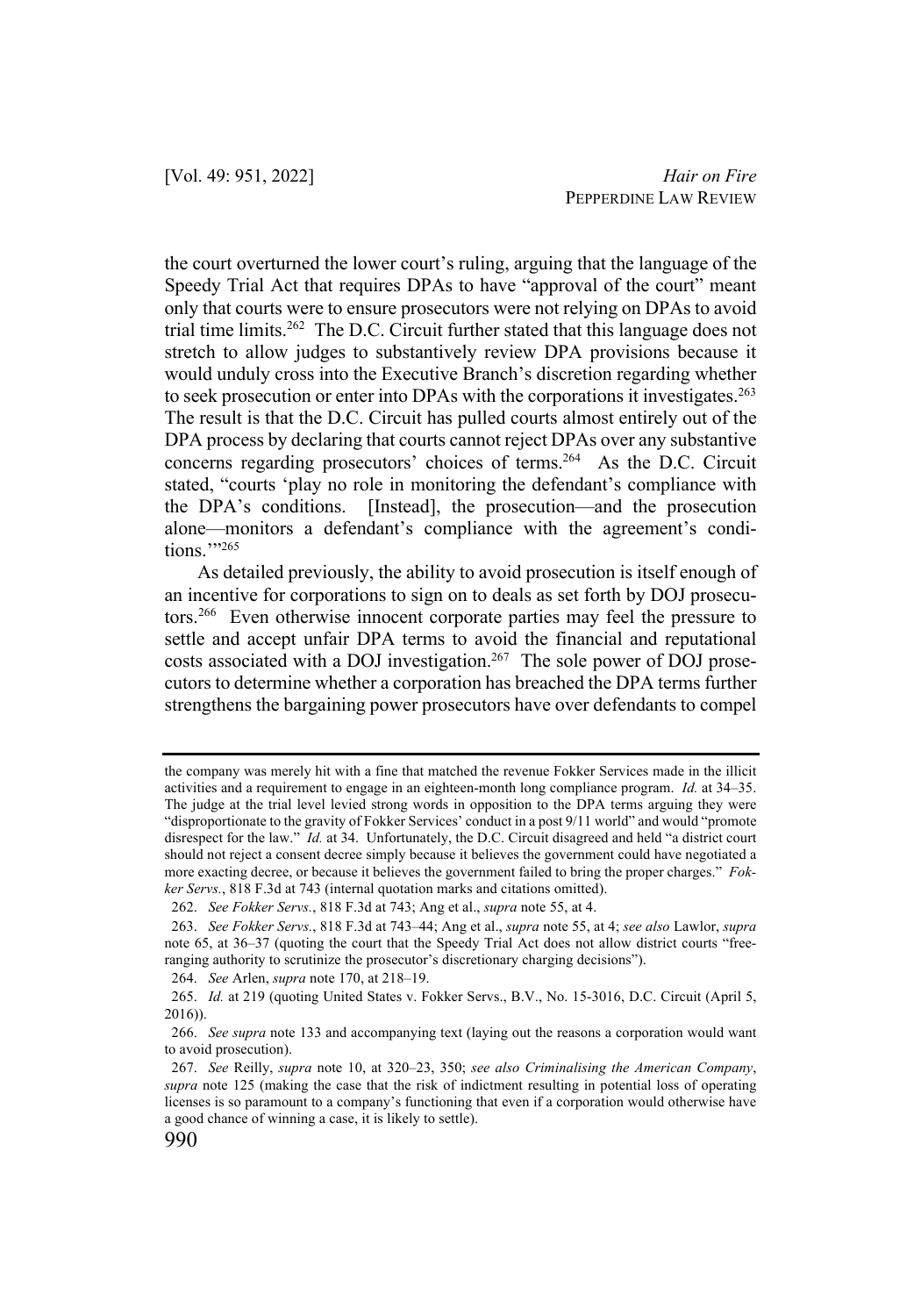them into accepting unwieldy or overburdensome DPA provisions.<sup>268</sup> In one extreme instance, a U.S. prosecutor required the defendant company in the DPA to donate \$5 million to a New Jersey law school which, unsurprisingly, ended up going to the prosecutor's own alma mater.<sup>269</sup> Prosecutors therefore wield enormous, inordinate influence over the provisions of the agreement, allowing the Division to input and enforce their own policy goals. $270$ 

Prosecutors, however, may not be the proper party to have the final say on what corporate reform may or should look like, nor should they be overtly directing compliance reform by pushing policy goals in the first place.<sup>271</sup> First, because the DOJ is an executive agency, DOJ prosecutors may be faced with political pressures not otherwise subjected on nongovernmental actors.<sup>272</sup> This creates serious concerns about potential underenforcement of the massive corporate entities who can afford to employ top lobbyists to advocate on their behalf within the political process.<sup>273</sup> The nine-factor test in the 2019 policy—with its focus on character evaluations—makes it easier for prosecutors to use their discretion as they see fit regarding whether or not to offer a corporation a deferred agreement and how that agreement will appear.<sup>274</sup> As

<sup>268.</sup> *See* Reilly, *supra* note 10, at 327, 353 (arguing it may be "strategically wise" for companies under DOJ review "to do or say whatever has to be done" to try to receive a deferred agreement).

<sup>269.</sup> *See* Arlen, *supra* note 170, at 213. Former U.S. Attorney Christopher Christie negotiated the terms of the DPA with Bristol Myers that led to the \$5 million endowment of a chair in business ethics at his alma mater, Seton Hall Law School. *See id.* At the time, Christie argued the provision merely required the corporation to donate to a New Jersey-based law school, and it was Bristol Myers' choice to donate to Seton Hall. *See id.* at 213–14. Regardless of the true motivations behind the choice of Seton Hall, one commentator aptly points out this story displays the gratuitous amount of power given to prosecutors handling DPAs, as the mandate to donate to a New Jersey law school "at best, appears grounded in an idiosyncratic conception of the public good and, at worst, is an example of the use of prosecutorial authority to serve personal aims." *Id.* at 214.

<sup>270.</sup> *See* Angelo et al., *supra* note 8, at 529 n.106 (arguing DOJ prosecutors exercise a significant power disparity over corporate defendants to their advantage); *see also* Arlen, *supra* note 170, at 192 (arguing that the large grant of discretionary power to prosecutors, which allows them to input their own ideologies onto defendants, violates the rule of law); Werle, *supra* note 11, at 1412 (equating the power imbalance between prosecutors and corporate defendants over settlements as equivalent to extortion).

<sup>271.</sup> *See* Angelo et al., *supra* note 8, at 546; Arlen, *supra* note 170, at 193 (arguing prosecutors should not use their discretion to push their own goals and ideas about what best serves the public interest).

<sup>272.</sup> *See* Diamantis, *supra* note 51, at 560.

<sup>273.</sup> *See id.* at 560–61. *But see* Reilly, *supra* note 10, at 347. Former U.S. Deputy Attorney General Larry Thompson argued that most government prosecutors are fair in their decisions about whom to prosecute, however, they may be tempted to push prosecutions of high-profile cases for their own acknowledgement. *See id.*

<sup>274.</sup> *See supra* text accompanying note 236; Diamantis, *supra* note 51, at 546–47.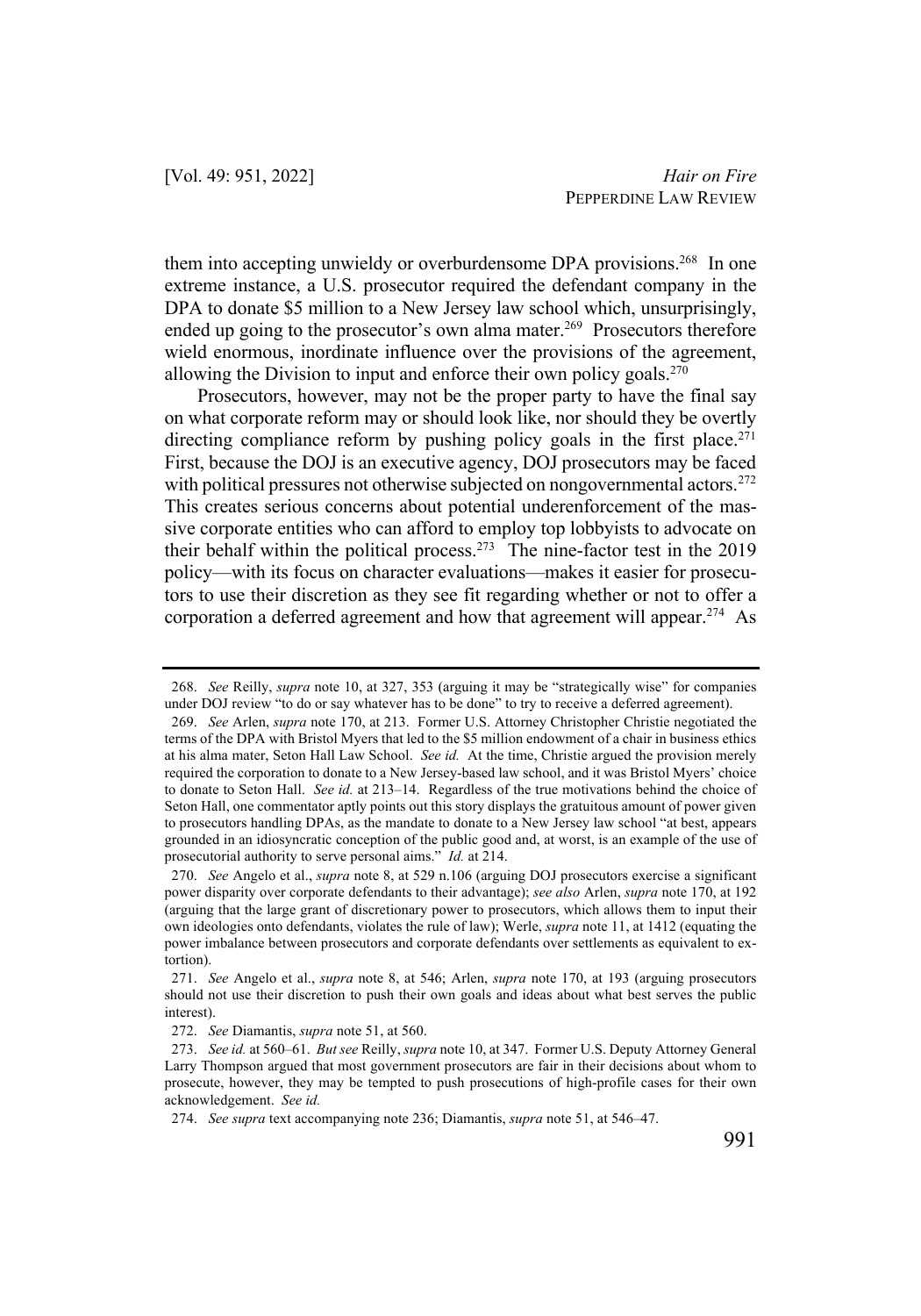it stands, "nothing prevents DOJ leadership from approving a weak settlement when it perceives that doing so would be politically expedient."<sup>275</sup>

Second, it is not the role of antitrust prosecutors to become industry regulators.<sup>276</sup> The job of the antitrust prosecutor is to make sure that marketplace participants are acting fairly so as to protect competition in an industry—not to control how that industry operates.<sup>277</sup> The increase in DPA use under the 2019 policy unduly allows DOJ prosecutors to control corporations' behavior through demanding particular compliance actions according to the DPA's terms; this pushes antitrust into a regulatory role and redirects enforcement onto innocent actors where it is not needed.278 This trend is likely to continue to increase as DPA use rises, further fortifying prosecutors' power over the marketplace.<sup>279</sup> Both points push against the consumer welfare standard because the goal of antitrust is to preserve marketplace competition so that *consumers* can fairly decide "winners and losers," not prosecutors.<sup>280</sup>

Lastly, prosecutorial discretion without court oversight hurts consumers in the long run because it overrides judicial precedent and diminishes the ability of corporations to determine the nuances of what does and does not qualify as an antitrust violation.281 Antitrust law stands on the backbone of the three

<sup>275.</sup> Werle, *supra* note 11, at 1411.

<sup>276.</sup> *See* Reilly, *supra* note 10, at 342. Reilly argues the DOJ has shifted its focus to reforming corporate cultures as opposed to working on indictments or prosecutions. *See id.* Reilly additionally declares that "federal prosecutors have fashioned a new role for themselves in policing, *and supervising*, corporate America." *Id.*

<sup>277.</sup> *See Antitrust Laws*, U.S. CHAMBER OF COM., *supra* note 40.

<sup>278.</sup> *See supra* notes 266–68 (regarding the undue prosecutorial coercion on the guilty and innocent alike); *see also Antitrust Laws*, U.S. CHAMBER OF COM., *supra* note 40 (arguing that increased government oversight of business in antitrust policy "turn[s] antitrust into a super regulatory power" and gives antitrust prosecutors significant influence over deciding outcomes within particular industries in the economy).

<sup>279.</sup> *See* Reilly, *supra* note 10, at 347. Mark Mendelsohn, the former Deputy Chief of the DOJ Fraud Section, commented that "[i]f the Department only had the option of bringing a criminal case or declining to bring a case, [it] would certainly bring fewer cases." *Id.* The 2019 policy opens up the third door and allows prosecutors to avoid the choice between prosecution or declination. *See supra* Section II.B. Commentators argue that alternative agreements have, in a sense, replaced declinations because it "provid[es] prosecutors with an opportunity to extract a pound of flesh when previously they would have had to settle for nothing." Reilly, *supra* note 10, at 346. Larry Thompson, the former U.S. Deputy Attorney General, defends "that most government officials are fair and high-minded" when it comes to deciding how to handle defendants, but acknowledges that "even the most sensible" prosecutors face temptation. *Id.* at 347.

<sup>280.</sup> *See Antitrust Laws*, U.S. CHAMBER OF COM., *supra* note 40.

<sup>281.</sup> *See* Alexander & Cohen, *supra* note 38, at 556 (arguing that the rise of DPAs "has reduced the predictability and consistency" in antitrust law because DPAs do not result in any court rulings concerning the law).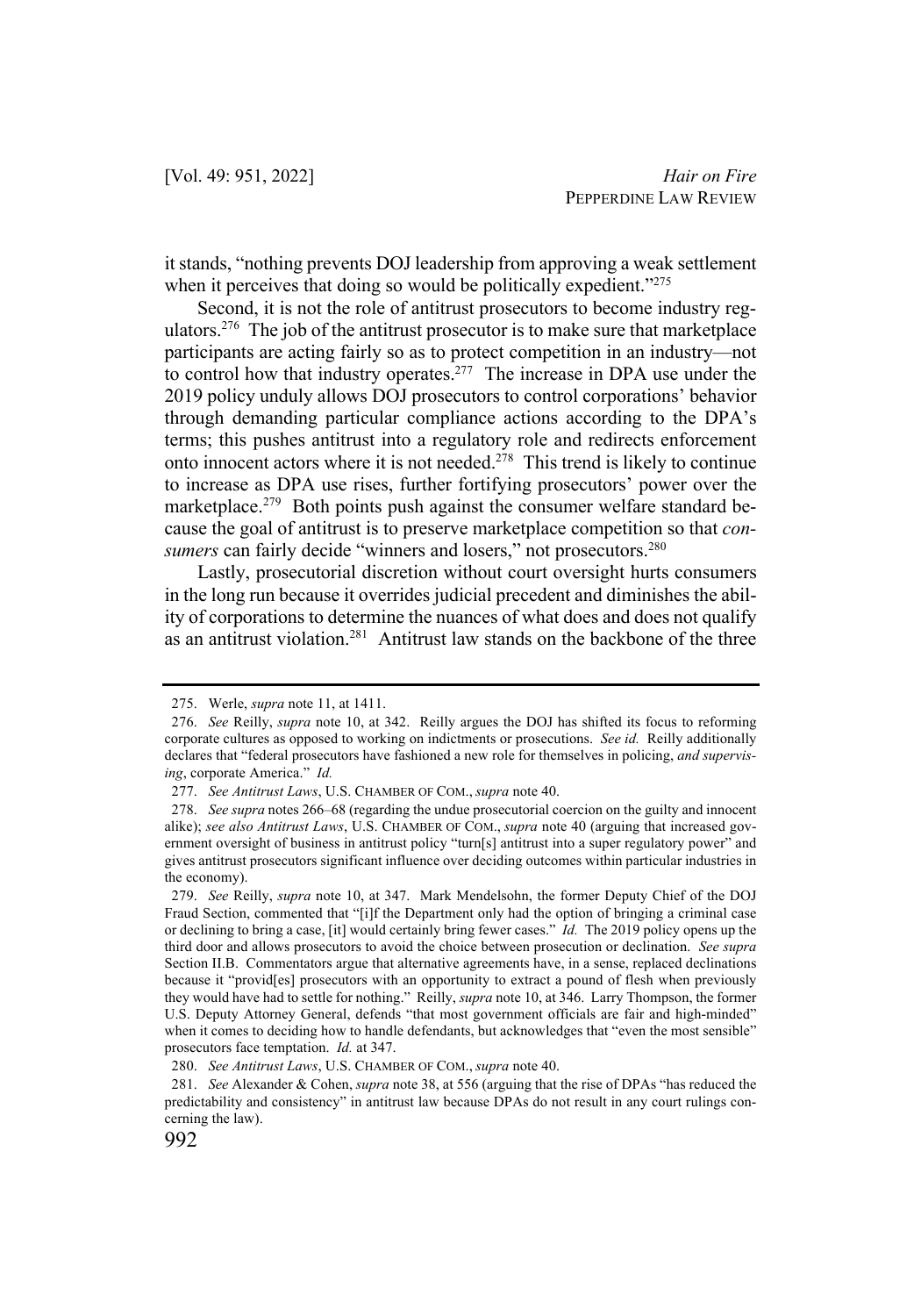major acts: the Sherman Act, the FTC Act, and the Clayton Act;<sup>282</sup> these laws have evolved over time and their interpretations are guided by court rulings.<sup>283</sup> DPAs, however, bypass the court system and leave behind no legal precedent.<sup>284</sup> Though DPAs are generally made publicly accessible for review, any guidance corporations may receive as to the bounds of activity the DOJ may or may not pursue from the corporation's analysis of the DPA document is not legally binding.<sup>285</sup> As DPAs rise in use, the decreasing deprivation of enforceable standards aggravates corporations' compliance efforts to avoid agency investigation in the first place.<sup>286</sup> Corporate compliance additionally suffers as corporate reform terms in DPAs are ironed out in back-room meetings out of the public eye, making it harder to formulate a cognizable, defined standard for compliance, or to form a better understanding of which reforms are actually effective.<sup>287</sup>

<sup>282.</sup> *See supra* Section II.A.

<sup>283.</sup> *See* Mah et al., *supra* note 38, at 414 (recognizing that the common law approach to antitrust is driven by case-by-case adjudication).

<sup>284.</sup> *See* Reilly, *supra* note 10, at 318.

<sup>285.</sup> *See id.* at 318–19 (indicating that because DPA terms are not legally binding in their interpretation as applied to other parties, the DOJ has no obligation to treat like violations in a consistent manner).

<sup>286.</sup> *See id.* at 318 (remarking that the increasing lack of judicial precedent further complicates corporate compliance efforts).

<sup>287.</sup> *See* Diamantis, *supra* note 51, at 561; *see also id.* at 543–44 (arguing DPAs slow the development of corporate compliance because it makes it harder to track public records of corporate recidivism rates).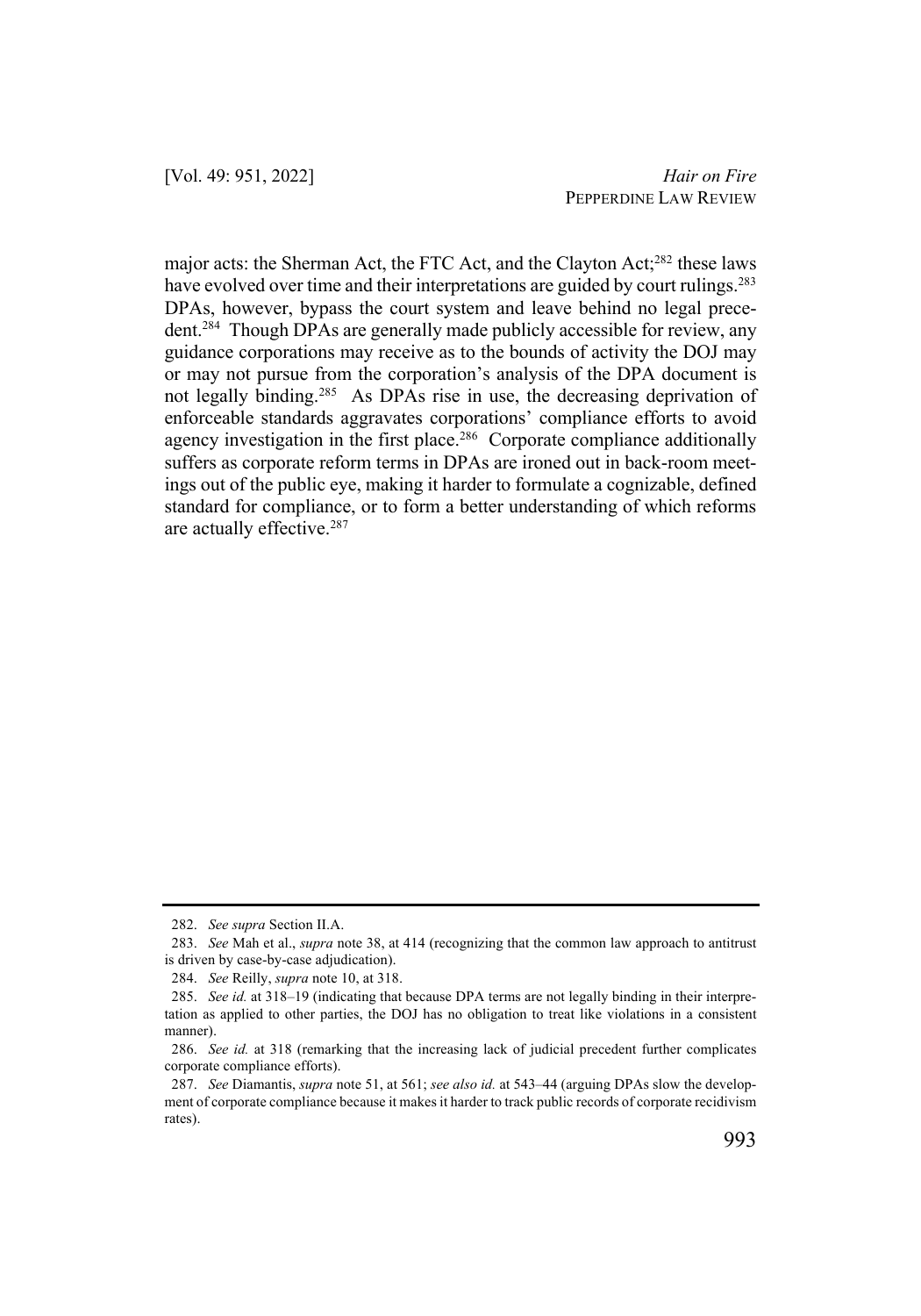## V. HOW TO HELP RESOLVE THE ISSUES OF THE 2019 POLICY BY PUTTING OUT THE FIRE AT THE HEAD, AND WHERE ANTITRUST IS STARTING NEW FIRES

If the DOJ is really looking to put out the "fires" on the heads of corporations, the agency needs to go to the source of where these violations occur.<sup>288</sup> In doing so, the Antitrust Division should return to a focus on prosecuting individuals—those key corporate members who personally feel the deterrent effects of incarceration threats and hefty fines far more than the corporation itself, which cannot be jailed and can simply pay off the fine.<sup>289</sup> The courts should consider overturning *Fokker Services* and reinstituting lively judicial review over the DPA process, returning to the consumers the purchasing power to determine winners and losers in the marketplace.290 Now is the perfect time to readjust antitrust measures as companies like Facebook and Google, who are facing anticompetitive investigations, are thrusting antitrust into the public sphere, and those charges could have significant impacts on our society.291

#### *A. Reviving Prosecutorial Focus on Individuals*

Both the reduction in reputational harm to companies from increased use of alternative prosecution agreements and the overt reliance on fines fail to adequately deter future antitrust violations.<sup>292</sup> Makan Delrahim, in announcing the 2019 antitrust policy, explained that "[t]he most effective deterrent to corporate criminal misconduct is identifying the people who commit crimes and sending them to prison,"293 however, this has not been recent DOJ practice.<sup>294</sup> Revamping the DOJ's focus on individual prosecution would resolve the current lack of effective deterrence methods within the 2019 policy by increasing managers' compliance and breaking down the perception that large corporations can simply pay off fines and avoid the consequences of their

<sup>288.</sup> *See* Delrahim, Wind of Change, *supra* note 1, at 3–4 (referring to the "hair on fire" corporations when they realize they are implicated in antitrust investigations).

<sup>289.</sup> *See supra* Section IV.A.2; *see also infra* Section V.A.

<sup>290.</sup> *See Antitrust Laws*, U.S. CHAMBER OF COM.,*supra* note 40 (discussing who gets to choose the winners and losers in the market); *see also infra* Section V.B.

<sup>291.</sup> *See* Delrahim, A Whole New World, *supra* note 16, at 2; *see also infra* Section V.C.

<sup>292.</sup> *See supra* Section IV.A.

<sup>293.</sup> Delrahim, Wind of Change, *supra* note 1, at 4.

<sup>294.</sup> *See infra* notes 299–313 and accompanying text.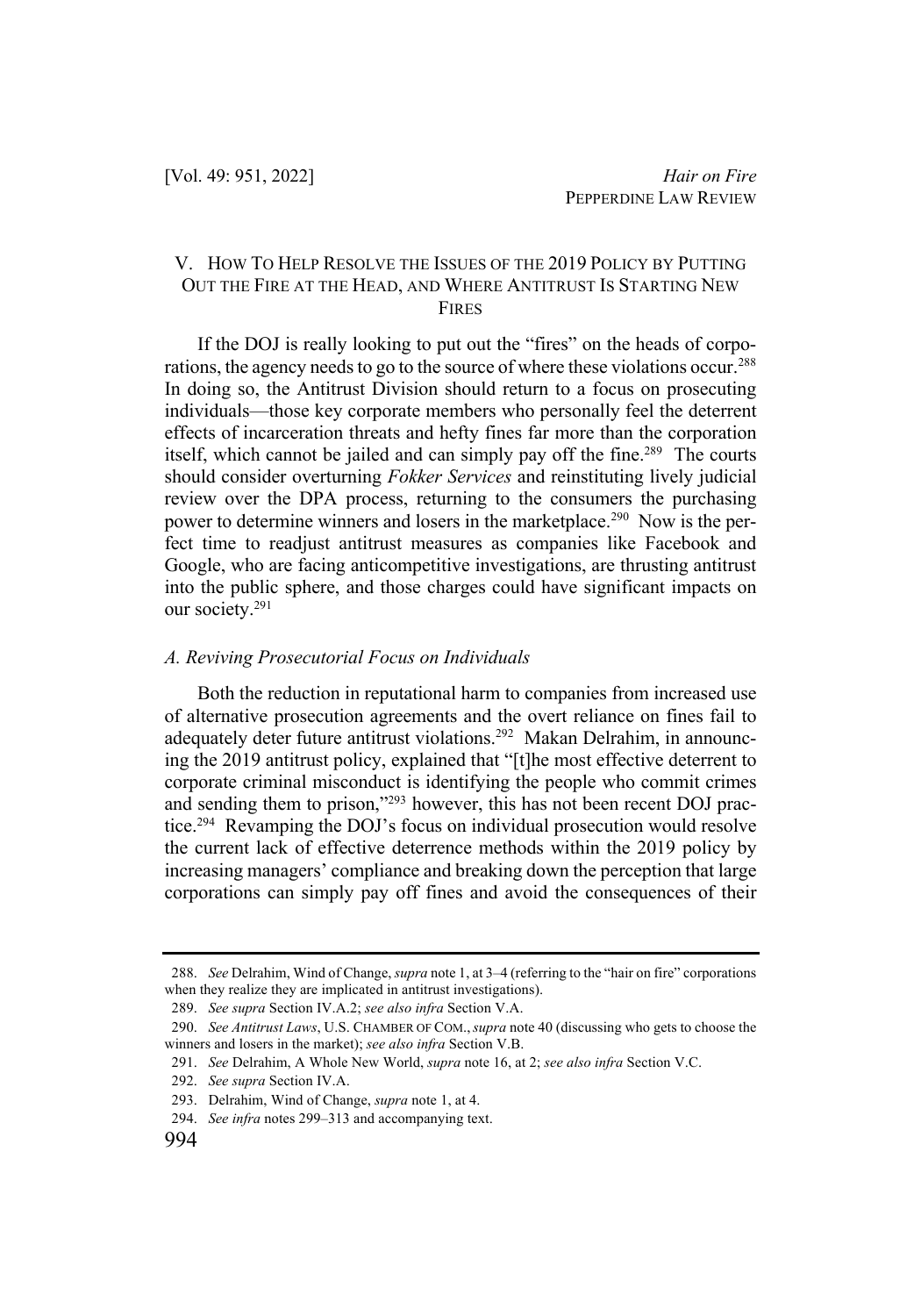antitrust misconduct.295

Following the financial crisis of 2007–2008, federal prosecutors increasingly began focusing their efforts on the entire corporation itself rather than investigating individual executives and employees.<sup>296</sup> Prosecutors responded to the crisis in this way partially because of the strong public disapproval regarding scandals involving large corporations in the early 2000s.<sup>297</sup> New York federal judge Jed Rakoff spoke strongly against this trend away from individual prosecutions, arguing that refusal to bring due justice on culpable individuals regarding the financial crisis might "be judged one of the more egregious failures of the criminal justice system in many years."298

Despite this impassioned speech, prosecution of individuals within corporate criminal cases remains weak.<sup>299</sup> From 2001 to 2014, only 34% of companies involved in DPA and NPA settlements had individuals that faced prosecution across a study of 306 DPAs and NPAs with corporate violators.<sup>300</sup> In corporate DPAs and NPAs, almost two-thirds do not also have charges pressed against culpable employees, and even among those prosecuted, over  $40\%$  of the individuals did not face any kind of incarceration.<sup>301</sup> Individuals who are actually prosecuted are, interestingly, often not high-ranking executives in the firm.<sup>302</sup> In fact, only 126 of the 414 individuals (or  $30\%$ ) prosecuted between 2001 and 2014 were presidents, vice presidents, CEOs, or  $CFOs.<sup>303</sup>$ 

In 2015, then-Deputy Attorney General Sally Yates communicated the DOJ's intent, in what is now known as the "Yates Memo," to increase scrutinization again of culpable individuals by holding them personally accountable for violations of corporate misconduct.<sup>304</sup> Yates advocated that "one of the

<sup>295.</sup> *See supra* Section IV.A.2.

<sup>296.</sup> *See* Angelo et al., *supra* note 8, at 514.

<sup>297.</sup> *See id.*; *see also supra* notes 60–65 and accompanying text (discussing the early intent of DPAs was for individuals, not large corporations). Interestingly, the DOJ's approach to DPAs in the 1970s was reserved for individual defendants as opposed to corporations, and for smaller cases as opposed to the massive corporate cases, displaying a clear and wide removal of DPAs modern usage from their original intended use. *See supra* notes 60–65 and accompanying text.

<sup>298.</sup> *See Criminalising the American Company*, *supra* note 125.

<sup>299.</sup> *See infra* notes 300–03 and accompanying text.

<sup>300.</sup> Brandon L. Garrett, *Declining Corporate Prosecutions*, 57 AM. CRIM. L. REV. 109, 131 (2020) [hereinafter Garrett, *Declining Corporate Prosecutions*].

<sup>301.</sup> Garrett, *The Changing Face of Corporate Prosecutions*, *supra* note 49, at 49–50.

<sup>302.</sup> *See* Garrett, *Declining Corporate Prosecutions*, *supra* note 300, at 131.

<sup>303.</sup> *Id.* (delineating that, of the 414 individuals, there were 13 presidents, 59 vice presidents, 26 CEOs, and 28 CFOs).

<sup>304.</sup> *See* Werle, *supra* note 11, at 1410.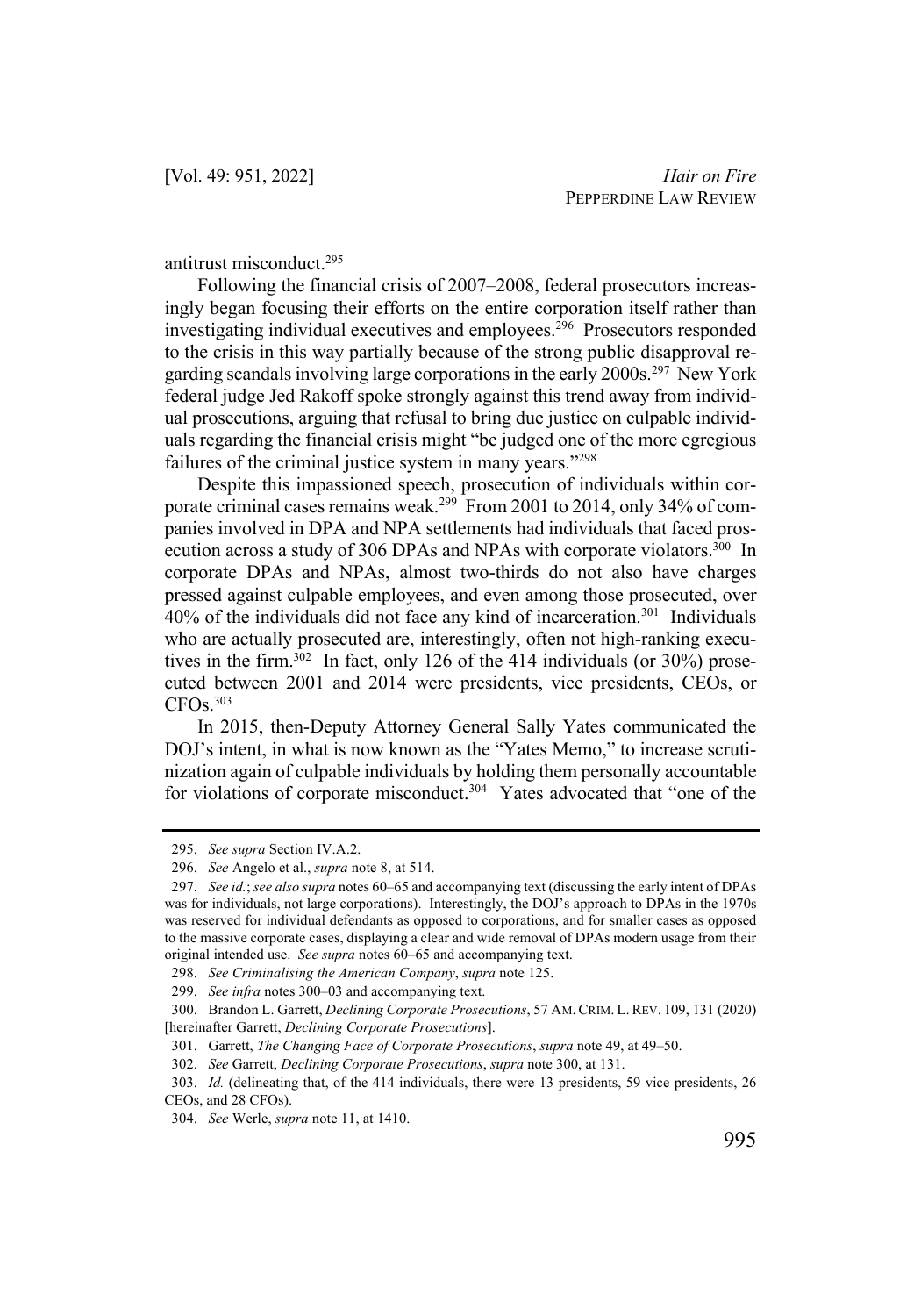most effective ways to combat corporate misconduct is by seeking accountability from the individuals who perpetrated the wrongdoing."<sup>305</sup> Initially, Yates's call to action led to an increase in individual prosecutions that continued into the Trump Administration.<sup>306</sup> However, overall, since the time of the Yates Memo, individual prosecutions have actually declined.<sup>307</sup> The decrease may be due to the growing trend towards use of alternatives to prosecution<sup>308</sup> but is also likely linked to then-Deputy Attorney General Rod Rosenstein's announcement in 2018 of the DOJ's relaxation of the Yates Memo in favor of quicker investigations and resolutions.<sup>309</sup> In Rosenstein's update to policy, only individuals considered to be top priority are to be charged.<sup>310</sup>

Intriguingly, in antitrust litigation, prior to Rosenstein's policy change, the year 2016 saw a majority of individuals prosecuted in criminal antitrust cases (61%) facing some amount of incarceration.<sup>311</sup> In 2018, the same year as Rosenstein's announcement, only 35% of prosecuted individuals in antitrust violations received prison sentences.<sup>312</sup> Within DPAs, most contain a condition that requires companies to release pertinent information regarding individual offenders; however, there appears to be little enforcement of these

<sup>305.</sup> *Id.* (quoting Memorandum from Sally Quillian Yates, Deputy Att'y Gen., to Assistant Att'y Gen., Antitrust Div. et al. 1 (Sept. 9, 2015), https://www.justice.gov/archives/dag/file/769036/download).

<sup>306.</sup> *See* Angelo et al., *supra* note 8, at 514–15.

<sup>307.</sup> *See id.* at 515. Garrett analyzed the rates of individual prosecutions post-Yates Memo and found that overall, the rate decreased. Garrett, *Declining Corporate Prosecutions*, *supra* note 300, at 131–33. In his analysis, he factored out declinations where no individuals were charged as well as the large number of NPAs entered into with the Swiss Bank which resulted in no charged individuals, and still found that individual prosecutions declined since the Yates Memo. *See id.*

<sup>308.</sup> *See* Angelo et al., *supra* note 8, at 515; Werle, *supra* note 11, at 1407. The author argues that one structural explanation for the discrepancy between large corporate criminal cases and the low rate of individual prosecution in DPA is that the lack of judicial review by the court allows prosecutors and Too-Big-To-Jail defendants to negotiate settlements that meet their own self-interested ends as opposed to that of the public interest, resulting in "a dynamic vulnerable to tacit collusion." Werle, *supra* note 11, at 1407*.* To remedy this problem, the author suggests a legislative proposal to insert "robust judicial review" back into the DPA settlement process for increased accountability, and mandating that prosecutors thoroughly investigate individual misconduct "before obtaining the political benefit of a headline-grabbing corporate settlement." *Id.*; *see supra* Section IV.C (discussing the lack of judicial review in alternative prosecution agreements).

<sup>309.</sup> *See* Garrett, *Declining Corporate Prosecutions*, *supra* note 300, at 134.

<sup>310.</sup> *See id.* Rosenstein defended the policy change arguing that "investigations should not be delayed merely to collect information about individuals whose involvement was not substantial, and who are not likely to be prosecuted." *Id.*

<sup>311.</sup> Mah et al., *supra* note 38, at 453.

<sup>312.</sup> *Id.*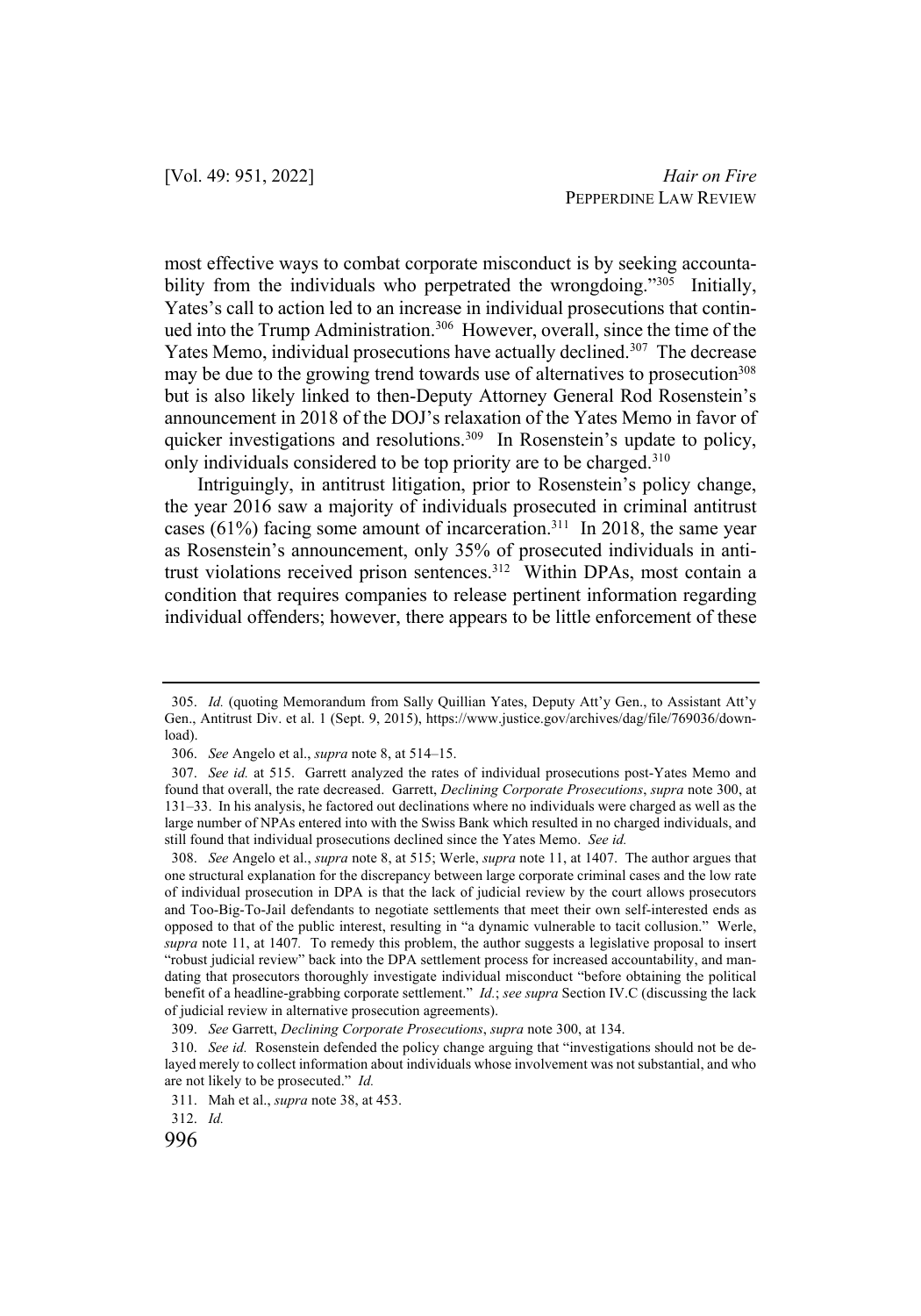provisions to bring such individuals to court.313

Currently, the 2019 policy and the DOJ policy-wide approach make no concerted effort to increase individual prosecutions.<sup>314</sup> This means that with the increase in use of DPAs under the 2019 policy, the threat of criminal punishment of individuals remains small, implicitly encouraging corporate managers to take risks and engage in potentially criminal activities that may benefit the corporation and mostly themselves.<sup>315</sup> Disturbingly, over one-third of managers admit that they would take such risks when asked in a 2016 survey of almost 3,000 executives; 42% reported that they could justify unethical behavior for the sake of meeting financial targets.<sup>316</sup>

Consequently, the 2019 policy could be modified to encourage increased prosecution of culpable individuals and to require the guilty party or parties to take on some or more of the liability of corporate fines.<sup>317</sup> This would serve as a strong disincentive for future misconduct by employees who make the corporation liable for violations in the first place under the doctrine of respondeat superior.<sup>318</sup> Increasing individual prosecutions might help to defeat the idea that corporations can "essentially buy[] their way out of a prosecution"319 and may reintroduce the catharsis the public receives in seeing justice brought. As most alternative prosecution agreements have fines, to properly serve a deterrent effect, "they must pose a credible threat to the

<sup>313.</sup> *See* Werle, *supra* note 11, at 1410–11.

<sup>314.</sup> *See* Delrahim, Wind of Change, *supra* note 1, at 4–5. Although Delrahim indicates that the Division pursues hefty fines and jail time for individuals, the only direct reference concerning individuals as applied to the 2019 policy mentions that in tandem with the "hallmarks of good corporate citizenship[,] . . . . [c]ompanies should want to work with us to . . . help us hold accountable the individuals who created [the] liability." *Id.*

<sup>315.</sup> *See* Reilly, *supra* note 10, at 346; Werle, *supra* note 11, at 1370 (noting that managers of TBTJ firms may find situations where criminal conduct is profitable for both the firm and for themselves). Werle argues culpable individuals should face nonmonetary sanctions for corporate misconduct rather than punishment of just the firm alone. Werle, *supra* note 11, at 1370.

<sup>316.</sup> Chen & Soltes, *supra* note 156.

<sup>317.</sup> *See* Armour et al., *supra* note 156, at 50. "Average fines for corporations convicted of a federal crime are in excess of twelve million dollars, and when disgorgement, forfeiture, restitution, and liabilities in follow-on civil lawsuits are included, a corporation's total financial liabilities following prosecution can easily be ten times this amount." *Id.* "Making directors personally liable in this payment, even with a small probability, would likely outweigh the current incentives for underinvestment in compliance . . . ." *Id.*; *see also supra* Section V.A (arguing that the 2019 policy should reencourage a focus on individual prosecutions to promote the consumer welfare standard).

<sup>318.</sup> *See supra* note 137 (bringing up an argument against respondeat superior liability).

<sup>319.</sup> *See* Reilly, *supra* note 10, at 352; *see also supra* Section V.A.2.

<sup>320.</sup> *See supra* note 184 and accompanying text.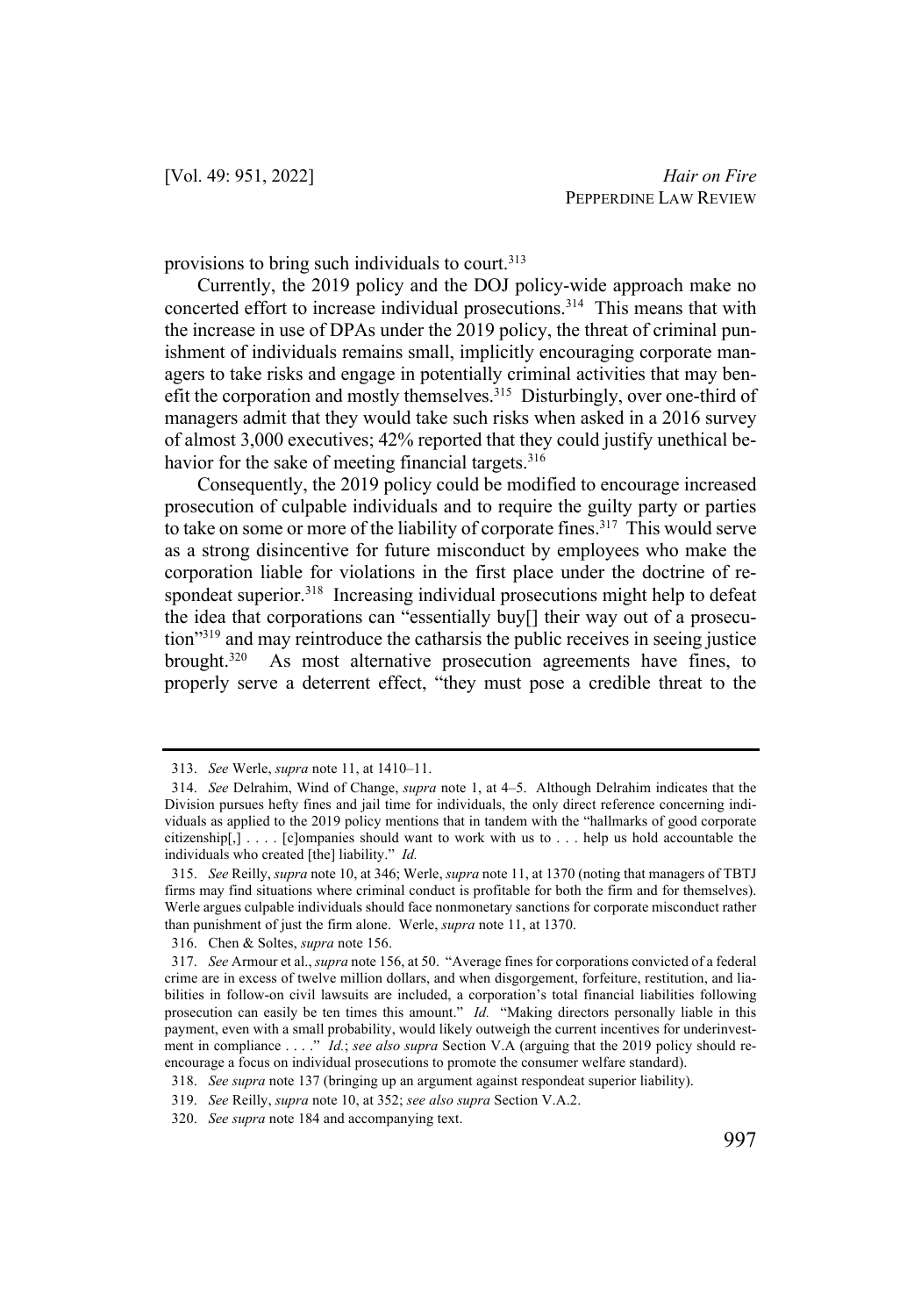individuals making decisions relevant to the commission of corporate crime."321

Therefore, the 2019 policy should be updated to revamp its focus on individual prosecutions if the deterrent goals of the Antitrust Division are going to make any real change in recidivism rates.<sup>322</sup> Namely, jail time can serve as a particularly sharp incentive for compliance.<sup>323</sup> John C. Coffee, a professor at Columbia University,<sup>324</sup> advocates that "increasing the likelihood of prosecution" would powerfully serve to curb misconduct.<sup>325</sup> Coffee contends that the psychological response to the very thought of incarceration among whitecollar criminals is of such a degree that "significant deterrence" can be achieved even with the threat or imposition of short jail sentences.<sup>326</sup>

For large incumbent corporations, individual prosecutions of culpable employees are especially important given the heightened lack of any deterrent effect that fines would likely produce within DPAs or NPAs under the current 2019 policy.327 Prosecutors must pursue individuals violating antitrust laws if they are to make inroads to deter anticompetitive crime and make the threat appear credible again so that managers will take compliance more seriously for the benefit of both competition and consumers.<sup>328</sup>

The main argument against increasing the focus on prosecuting individuals is that executives are likely to become more risk-averse, avoiding business opportunities that could lead to personal liability.<sup>329</sup> However, in the context of antitrust litigation, failures in compliance oversight and a knowing engagement in cartel offenses are offenses that likely do not fall within the realm of ordinary business decisions that the business judgment rule protects.<sup>330</sup> This

<sup>321.</sup> *See* Diamantis, *supra* note 51, at 549.

<sup>322.</sup> *See Criminalising the American Company*, *supra* note 125 ("If the main aim is deterrence, companies may be the wrong targets for prosecution.").

<sup>323.</sup> *See supra* notes 321–22.

<sup>324.</sup> *Criminalising the American Company*, *supra* note 125.

<sup>325.</sup> Werle, *supra* note 11, at 1382.

<sup>326.</sup> *Id.*

<sup>327.</sup> *See id.* at 1366 (stating that "prosecutorial strategy should credibly threaten culpable managers with monetary and nonmonetary penalties" in TBTJ firms); *see also* Section IV.A.2 (describing the ways in which large firms face little pressure to be compliant with their ability to easily pay off fines meant to be deterrents to corporate misconduct).

<sup>328.</sup> *See* Werle, *supra* note 11, at 1371–72.

<sup>329.</sup> *See* Armour et al., *supra* note 156, at 49.

<sup>330.</sup> *See id.* (making clear that in this context "[t]he goals of the business judgment rule would be preserved"); *see also* Hamann, *supra* note 44, at 864 (describing that the case law of *In re Caremark International Inc. Derivative Litigation* from 1996, which requires directors to adhere to the oversight of compliance efforts under the fiduciary duty of loyalty, opens up individual executives to liability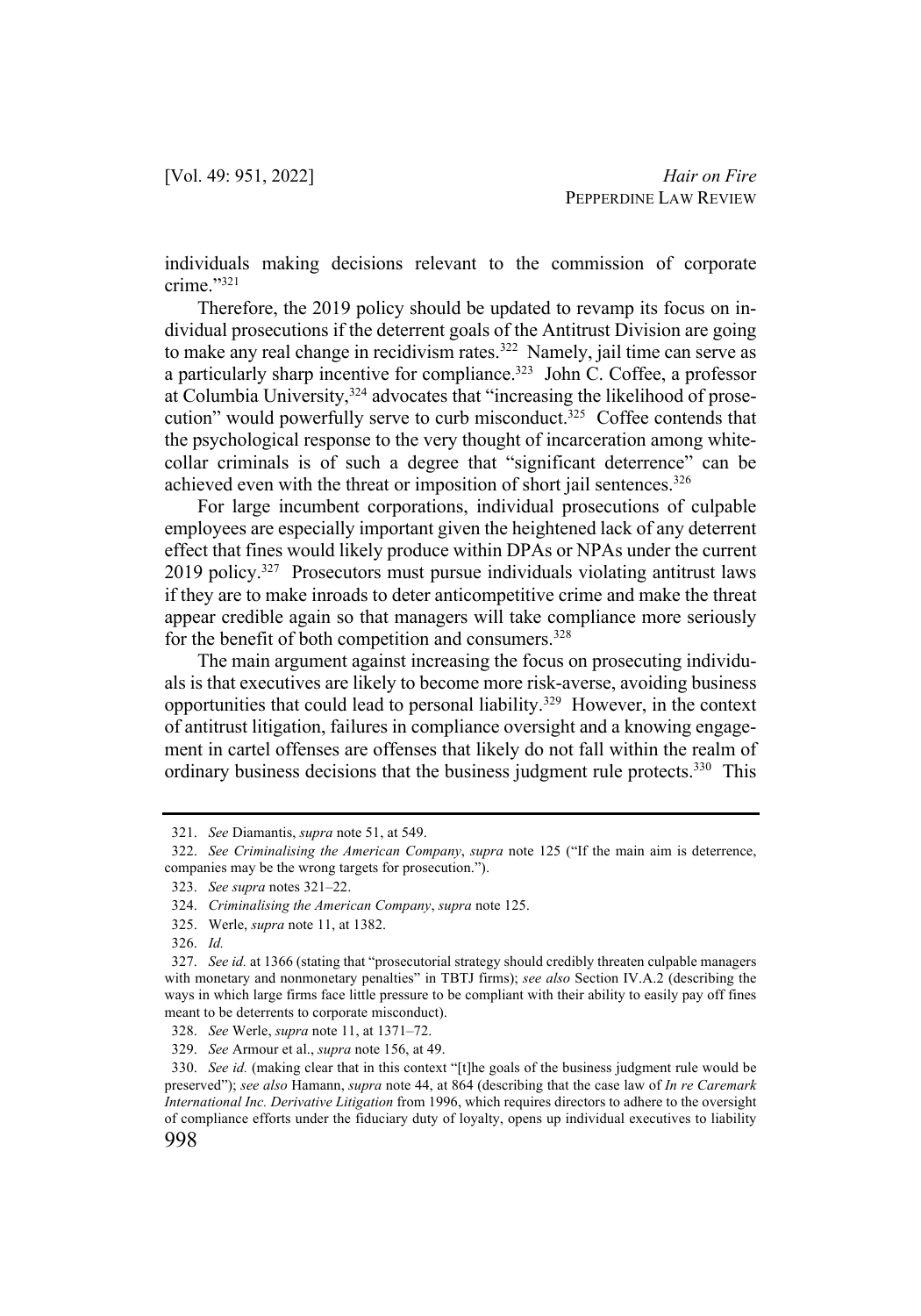means that managers considering violating antitrust laws should already feel considerable exposure to personal liability—a pressure that is unlikely to be less significant than one managers would feel should the DOJ place an increased focus on individual prosecutions and threaten incarceration and individual fines 331

Consider the current antitrust charges against Google from a financial perspective.332 Google has \$120 billion under its belt, which it can easily use to pay for expensive corporate compliance programs and any fines levied against it for antitrust violations.<sup>333</sup> Financial incentives and deterrence methods will not resolve the discrepancy between a company like Google and any smaller business that would try to be their competitor.<sup>334</sup> Prosecuting Google executives with monetary and nonmonetary punishments, however, is likely to do far more to deter future antitrust misconduct by Google, helping to ensure that competition remains healthy by allowing the smaller competitors the opportunity to compete.335 Improving competition increases the chances for consumers to have access to a greater variety of products,<sup>336</sup> and individual prosecutions help defeat the idea that corporate compliance unfairly protects large corporations, thereby satisfying the consumer welfare standard.<sup>337</sup>

#### *B. Reinstituting Judicial Review*

To mitigate the rise of ultimate prosecutorial power over closed-door settled DPA terms, the courts should overturn *United States v. Fokker Services B.V.* and reinstate judicial review into the DPA process.<sup>338</sup> Substantive

for failures in compliance). The business judgment rule helps protect a board of directors from lawsuits challenging every decision they make on behalf of the corporation so long as the board acts with good faith and within the bounds of their duty of care and duty of loyalty. *See* Adam Hayes, *Business Judgment Rule*, INVESTOPEDIA (Mar. 25, 2021), https://www.investopedia.com/terms/b/businessjudgmentrule.asp. Essentially, the court assumes board members act in the best interests of shareholders and understands that they occasionally may make poor business decisions in good faith. *See id.*

<sup>331.</sup> *See supra* notes 329–30 and accompanying text.

<sup>332.</sup> *See* Brent Kendall & Rob Copeland, *Justice Department Hits Google with Antitrust Lawsuit*, WALL STREET J. (Oct. 20, 2020, 8:08 PM), https://www.wsj.com/articles/justice-department-to-filelong-awaited-antitrust-suit-against-google-11603195203.

<sup>333.</sup> *See id.*

<sup>334.</sup> *See id.*

<sup>335.</sup> *See supra* notes 321–22 and accompanying text (arguing significant deterrent effects by prosecuting executives rather than merely fining the company).

<sup>336.</sup> *See supra* Section II.A.

<sup>337.</sup> *See* Werle, *supra* note 11, at 1371–72.

<sup>338.</sup> *See* Lawlor, *supra* note 65, at 39 (arguing courts should expand the interpretation of the Speedy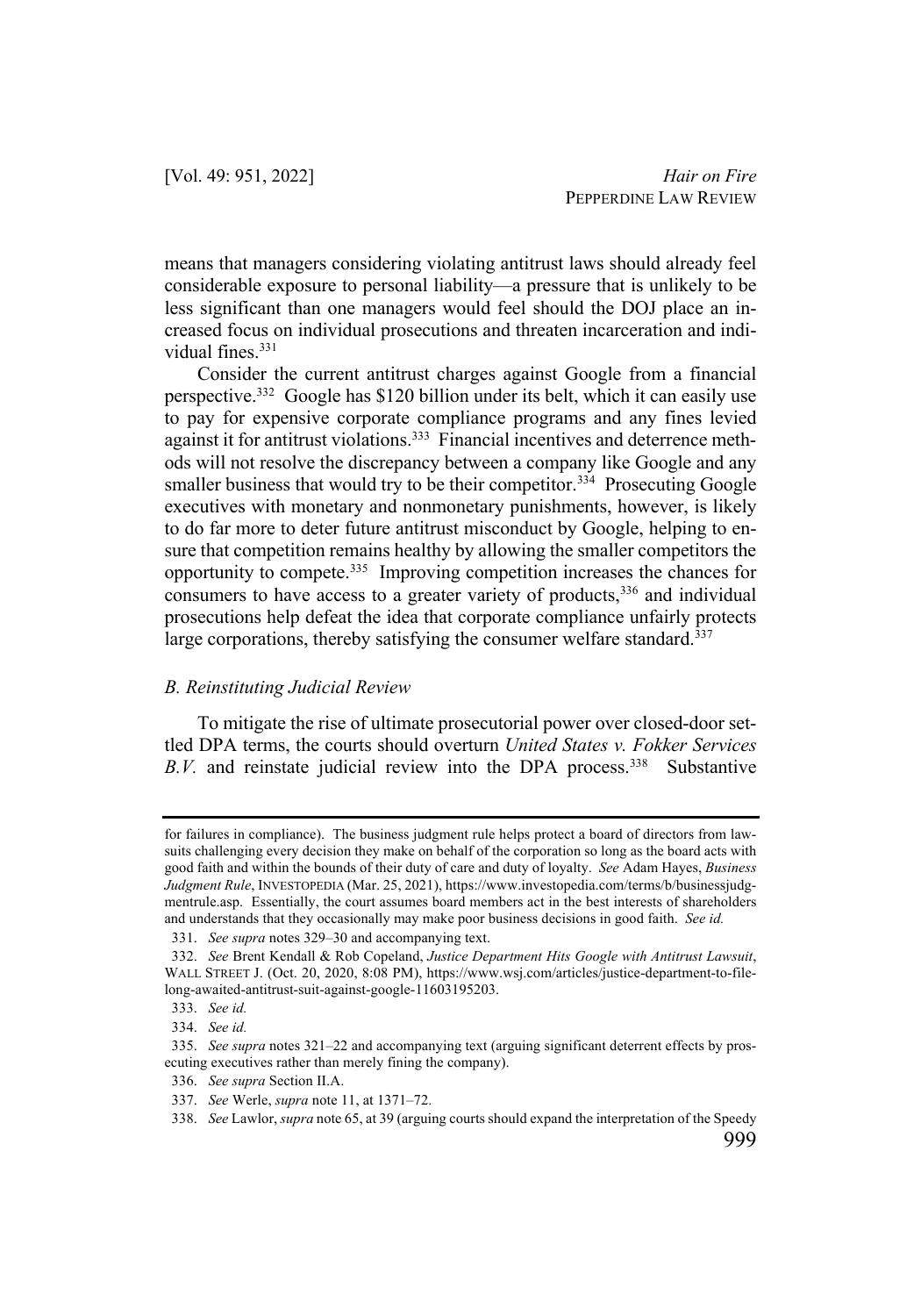judicial review vitally helps assure that prosecutors are appropriately exercising their discretion in fairly deciding which companies receive alternative prosecution agreements and what the terms of those agreements are.<sup>339</sup> By stripping substantive court review, *Fokker Services* allows DPAs to "erode[] the most elementary protections of the criminal law . . . turning the prosecutor into judge and jury, thus undermining our principles of separation of powers."340 The *Fokker Services* court argued that the lower court ruling improperly created "an unwarranted impairment of another branch in the performance of its constitutional duties"; however, it made no consideration of the fact that another separation of powers issue similarly exists when all power is divested away from the Judicial Branch to the Executive Branch in negotiating DPAs.341

Alternatively, Congress could amend its own legislation to alter the Speedy Trial Act and explicitly grant courts the supervisory role over a DPA's substantive terms—a move many judges have advocated for in the past in regards to corporate DPAs.<sup>342</sup> Unlike DOJ prosecutors, courts are specifically designed to be protected from temptations of self-serving DPAs or from pressures within the political process.<sup>343</sup> Importantly, judges serve as neutral third parties, supporting the idea that our legal system treats and prosecutes corporations in the same manner as individuals.<sup>344</sup> One may argue that judges are no better, or perhaps even worse, than prosecutors at making decisions regarding the fairness of DPA terms within complex antitrust cases because they may lack expertise in antitrust law or corporate reform.<sup>345</sup> However, the court system is specifically designed to handle this issue.<sup>346</sup> Judges are not required to be personally, thoroughly versed in every area of the law or of a particular

Trial Act increasing the courts' role over monitoring DPA agreements); *see also supra* notes 258–65 and accompanying text (discussing the details of *United States v. Fokker Services*).

<sup>339.</sup> *See* Alexander & Cohen, *supra* note 38, at 547.

<sup>340.</sup> *Id.* at 538.

<sup>341.</sup> United States v. Fokker Servs. B.V., 818 F.3d 733, 750 (D.C. Cir. 2016).

<sup>342.</sup> *See* Werle, *supra* note 11, at 1417. *But see* Lawlor, *supra* note 65, at 40 (noting that amending the Act would be tricky because it would require explaining to politicians why the courts should take over control of DPAs despite increased risks of another Arthur Andersen incident).

<sup>343.</sup> *See* Diamantis, *supra* note 51, at 560.

<sup>344.</sup> *See* Lawlor, *supra* note 65, at 28 (describing that when judges exercise their constitutionally granted authority of judicial review it "protect[s] the integrity of the [judicial] system, which bolsters society's confidence in a fair criminal justice system").

<sup>345.</sup> *See* Diamantis, *supra* note 51, at 563 (noting judges may lack this experience, but it is also problematic that antitrust prosecutors themselves enter into DPAs and NPAs with companies demanding corporate reform without expertise in that field either).

<sup>346.</sup> *See* Arlen, *supra* note 170, at 228.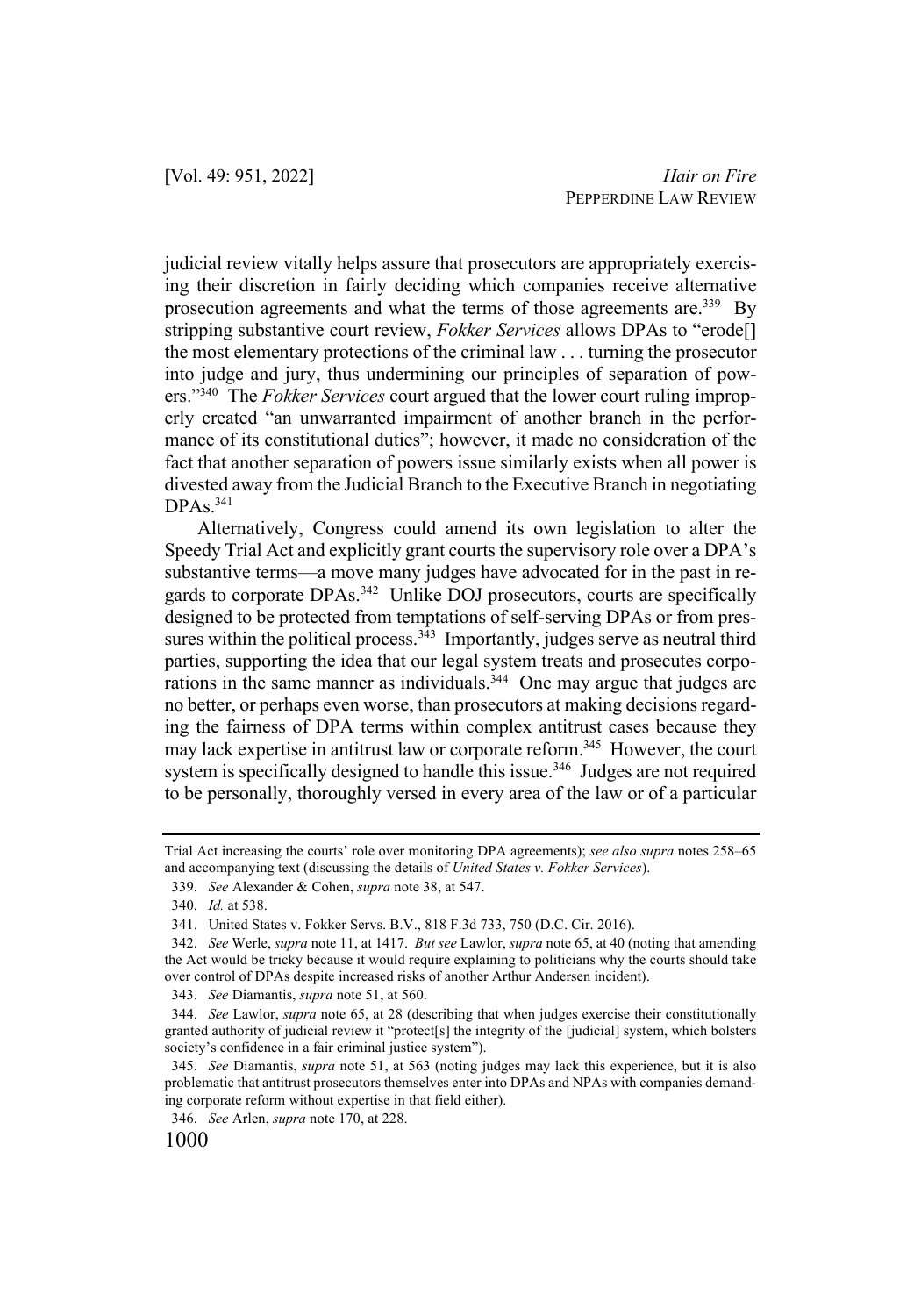industry for them to be able to provide an in-depth review of every case they are confronted with.<sup>347</sup> For this very reason, judges may rely on the advice of experts in making decisions while better avoiding the bias that can be exerted on prosecutors by corporations because of their role in the executive branch.<sup>348</sup>

Either way, by reintroducing substantive judicial review, the use of DPAs, as encouraged by the 2019 policy, would better adhere to the consumer welfare standard by more fairly determining antitrust violators and re-establishing the continuation of common law standards for the benefit of corporate compliance.<sup>349</sup> When prosecutions are handled by the court system, the sentence goes into the public record, giving corporations valuable insight about which reforms to institute that effectively will or will not end up facing DOJ scrutiny.350 Importantly, protecting a fair judicial process in the DPA system serves the consumer welfare standard by improving the public's access to the DOJ's interpretation of antitrust compliance, as well as properly putting the power to choose industry leaders back into the hands of consumers.<sup>351</sup>

## *C. Big Tech Is Seeing Sparks*

Antitrust law is forcing its way back into the modern spotlight.<sup>352</sup> On October 6, 2020, Congress published a 449-page report following a 16-month investigation concluding, with bipartisan support, that our largest tech companies have improperly leveraged their monopoly power to control the

<sup>347.</sup> *See id.* (noting that a judge often has to review cases handling complex issues she may not be familiar with).

<sup>348.</sup> *See* Diamantis, *supra* note 51, at 563; *see also supra* notes 248–49 (discussing the political influences on government prosecutors). On his way out the door as the Assistant Attorney General of the Antitrust Division, Makan Delrahim advocated that Congress should consider creating a specialized court to handle antitrust matters because many judges lack expertise in antitrust law, leaving prosecutors with the job of educating courts and making it difficult for corporations to choose the best antitrust compliance strategies, "thereby undermining the deterrence goals of antitrust enforcement." Delrahim, A Whole New World, *supra* note 16, at 8.

<sup>349.</sup> *See Antitrust Laws*, U.S. CHAMBER OF COM., *supra* note 40 (delineating the importance of determining the winners and losers in the marketplace); *see also supra* notes 284–87 and accompanying text (discussing the lack of defined standards due to DPAs avoiding the court system and how they do not add to established common law).

<sup>350.</sup> *See* Diamantis, *supra* note 51, at 561–62.

<sup>351.</sup> *See id.*; *see Antitrust Laws*, U.S. CHAMBER OF COM., *supra* note 40 (noting the harm to consumers when the government exerts undue control over antitrust).

<sup>352.</sup> *See* Kendall & Copeland, *supra* note 332 (commenting that the newest action against Google has "the potential to shake up Silicon Valley and beyond"); *see also* Delrahim, A Whole New World, *supra* note 16, at 2 (declaring that "antitrust is at the forefront," and it is "[s]purred by the social, political, and economic crises of our time").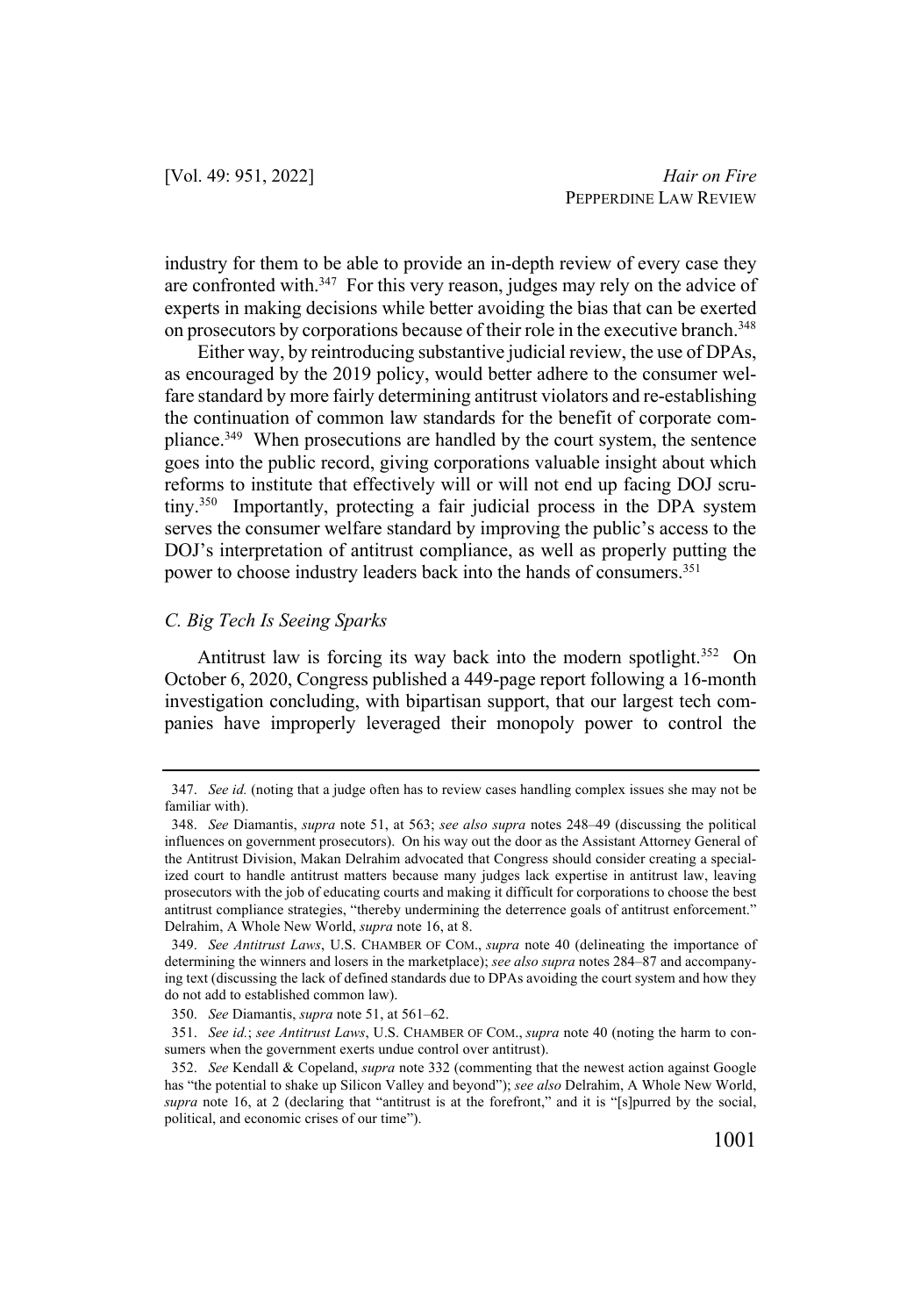market.<sup>353</sup> The report implicates the powerhouse companies of Facebook, Amazon, Apple, and Google alike.<sup>354</sup> Exactly two weeks later, the DOJ took up the helm and charged Google for violating federal antitrust law—the first antitrust case taken against Big Tech since Microsoft in 1998, over twenty years ago.<sup>355</sup>

Known as the "gatekeeper of the Internet," Google faces charges for unlawfully holding onto monopoly power by negotiating exclusive deals that required its search engine to be the default on billions of phones and completely restricting preinstallation of rival search engines.<sup>356</sup> As a company with a \$1 trillion market value and a long-lasting control of over 80% of all domestic search queries, Google wields significant influence, creating the avenue for it to enter into exclusive contracts with mobile phone manufacturing companies.<sup>357</sup> According to the claim, Apple receives over \$8 billion from Google every year to have Google appear as the iPhone default on Safari, Apple's internet browser, which Google can afford to pay by using the very revenues it receives from the advertising that appears when a user uses its search engine.<sup>358</sup> The Department states strongly that, "[b]y restricting competition in search, Google's conduct has harmed consumers by reducing the quality of search (including on dimensions such as privacy, data protection, and use of consumer data), lessening choice in search, and impeding innovation."359 Companies like Google and Facebook are finally being brought to court over concerns of misusing user data and acting as the final arbiters of

<sup>353.</sup> *Google, Antitrust and How Best To Regulate Big Tech*, ECONOMIST (Oct. 7, 2020), https://www.economist.com/business/2020/10/07/google-antitrust-and-how-best-to-regulate-big-tech [hereinafter *How Best To Regulate Big Tech*]. The initiative behind the report was led by Democrat House Representative David Cicilline; Republican House Representative Ken Buck supported the report, stating it "accurately portrays how Apple, Amazon, Google and Facebook have used their monopoly power to act as gatekeepers to the marketplace." *Id.*

<sup>354.</sup> *See id.*

<sup>355.</sup> *See American Trustbusters Take on Google*, ECONOMIST (Oct. 21, 2020), https://www.economist.com/business/2020/10/21/american-trustbusters-take-on-google.

<sup>356.</sup> *See* Press Release, U.S. Dep't of Just., Justice Department Sues Monopolist Google for Violating Antitrust Laws (Oct. 20, 2020), https://www.justice.gov/opa/pr/justice-department-sues-monopolist-google-violating-antitrust-laws [hereinafter Justice Department Sues Monopolist Google]. Interestingly, this case is surprisingly similar to the successful suit brought against Microsoft in the late '90s, which found Microsoft had engaged in anticompetitive practices by requiring default preinstallation with no ability to remove the preinstalled product, essentially foreclosing opportunities to rivals. *See id.*

<sup>357.</sup> *See id.*

<sup>358.</sup> *See American Trustbusters Take on Google*, *supra* note 355; Kendall & Copeland, *supra* note 332.

<sup>359.</sup> Justice Department Sues Monopolist Google, *supra* note 356.

<sup>1002</sup>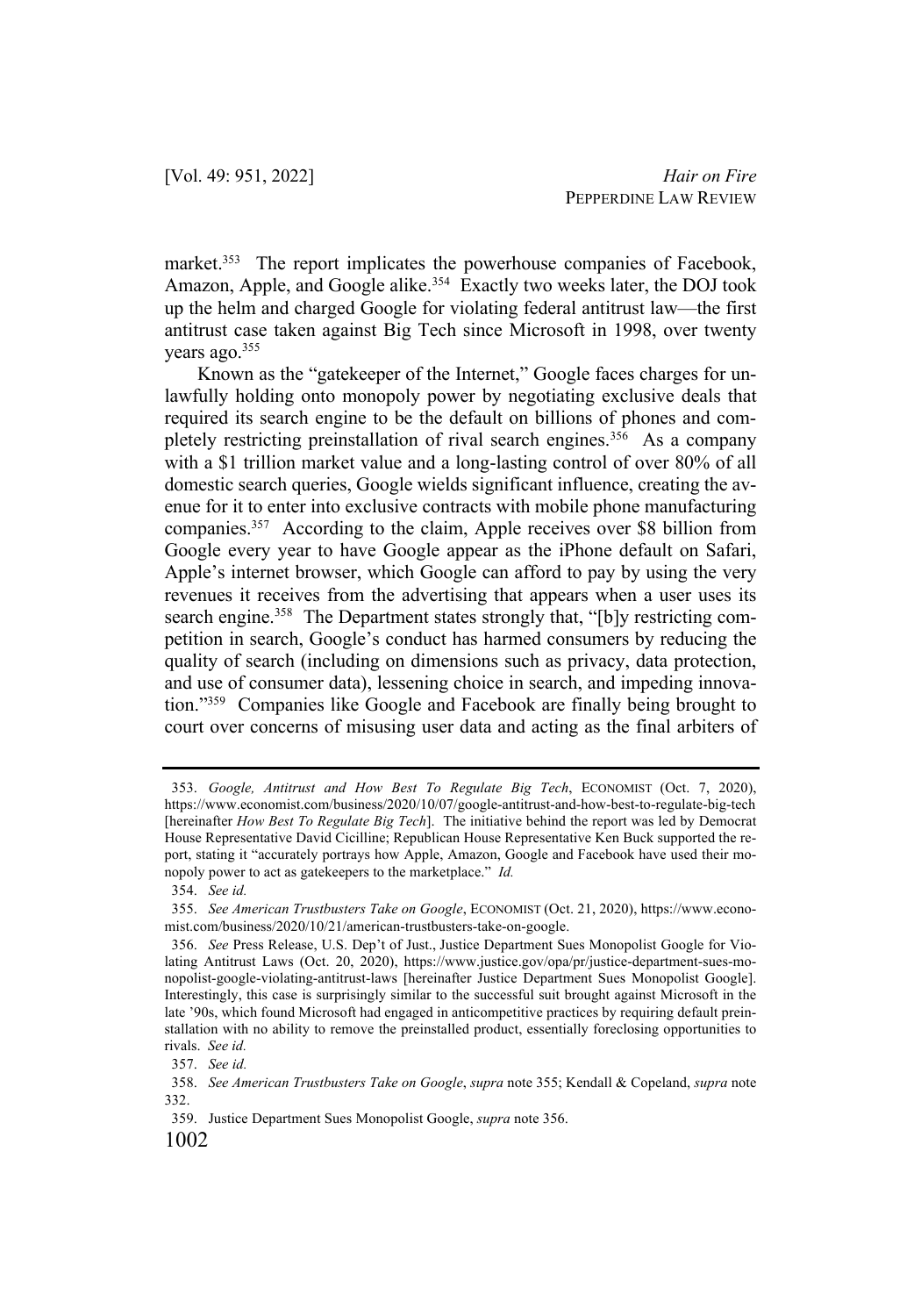content, "publishing" only what they see fit for users to consume.<sup>360</sup> Now is the time for the Antitrust Division to seriously review the implications of the 2019 policy and how it will handle cases that could shape our country's economic future  $361$ 

#### VI. CONCLUSION

In 1912, before his presidency, Woodrow Wilson warned Americans that monopoly power threatened their ability to be "masters of [their] own opinions."362 Now, over one hundred years later, the conversation has shifted back to the forefront of Americans' minds.<sup>363</sup> Despite the push for prosecuting Big Tech for antitrust violations, it remains to be seen how the DOJ will end up prosecuting such cases, if it does so at all.<sup>364</sup> With the rise in DPA use, it becomes very likely that charges against large firms like Google "could end in an unremarkable settlement, with Google making token changes to its behaviour and paying a fine that looks hefty until you consider its annual net

*Id.*

<sup>360.</sup> *See* Delrahim, A Whole New World, *supra* note 16, at 2 (mentioning the "historic lawsuit[]" against Facebook, which "reflect[s] sustained, bipartisan interest in antirust issues"); Armour et al., *supra* note 156, at 3–4 (arguing Facebook is another example of a company choosing short-term gains over compliance by taking their "casual approach" over being proper stewards of personal data); *Social Media's Struggle with Self-Censorship*, ECONOMIST (Oct. 22, 2020), https://www.economist.com/briefing/2020/10/22/social-medias-struggle-with-self-censorship (arguing social media sites are essentially "publishers" of the content on their platforms); Lynn, *supra* note 13. One commentator speaks out strongly against the consolidation of power social media companies wield over consumers, arguing: "We live in the world they manufacture for us." Lynn, *supra* note 13. "Their vision for what we should do, where we should go, how we should think, and who we should be is now our vision, too." *Id.* "As their manipulation machines increasingly deliver different information to each member of the public, it becomes harder for people to engage in debate and have any chance at bringing these companies under control." *Id.*

<sup>361.</sup> *See* Lynn, *supra* note 13. "These companies (Amazon, Google, and Facebook) are the most powerful middlemen in history." *Id.* "Each guards the gate to innumerable sources of essential information, services, and products." *Id.* "Yet thus far no governmental entity in the United States has signaled any intention of limiting the license these corporations enjoy to serve only the customers they choose to, at whatever price they decide." *Id.*

<sup>362.</sup> *Id.* In speaking about the crippling effects monopolies exerted over Americans, Wilson remarked:

I cannot tell you how many men of business, how many important men of business, have communicated their real opinions about the situation in the United States to me privately and confidentially. They are afraid of somebody. They are afraid to make their real opinions known publicly; they tell them to me behind their hand. That means we are not masters of our own opinions.

<sup>363.</sup> *See id.*; *see also supra* Section V.C (detailing the recent charges against Big Tech).

<sup>364.</sup> *See American Trustbusters Take on Google*, *supra* note 355.